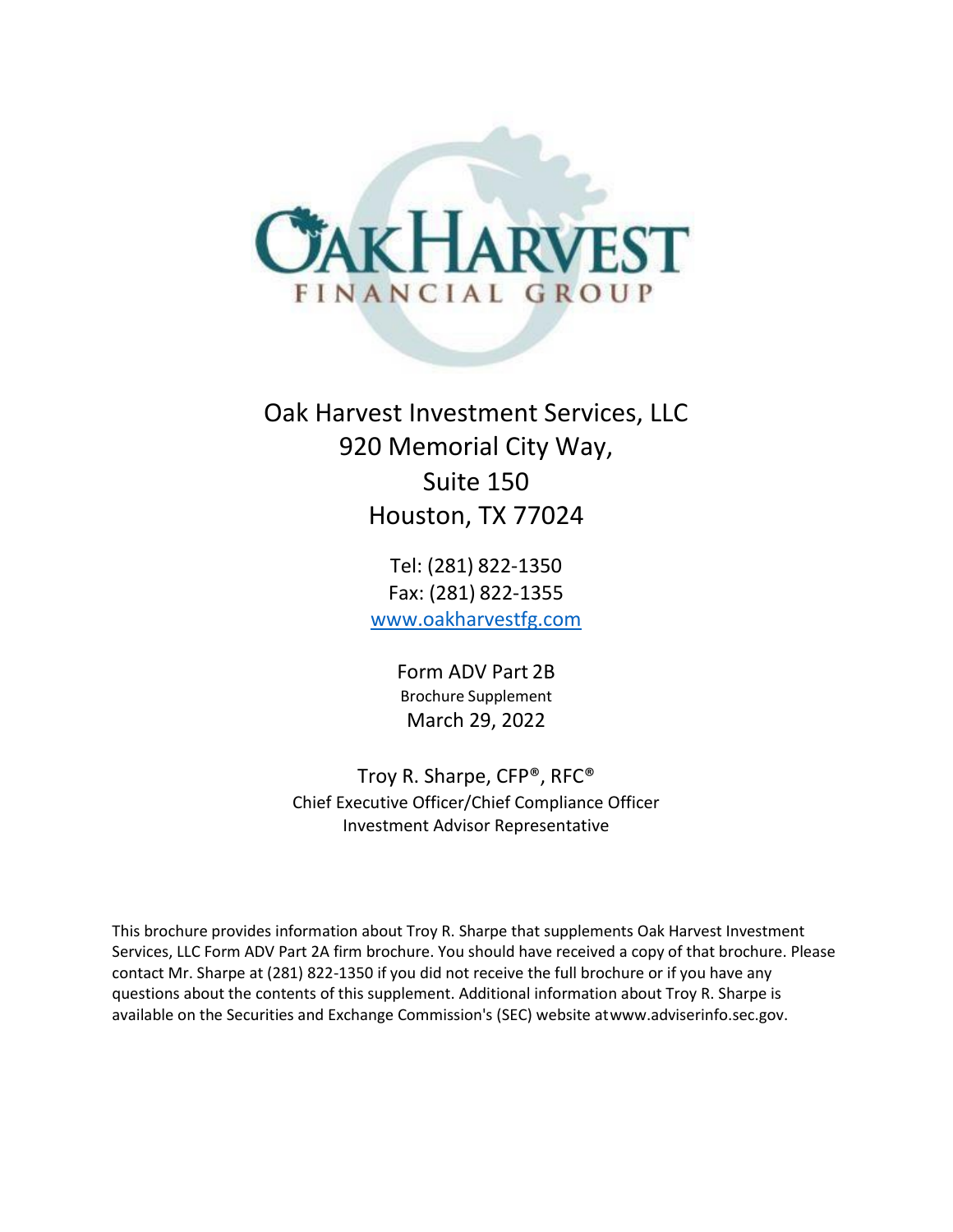Regulatory guidance requires the firm to disclose relevant post-secondary education and professional training for each principal executive and associate of the firm, as well as their business experience for at least the most recent five years.

#### **Principal Executive Officers and Management Persons**

*Chief Executive Officer/ Chief Compliance Officer/Investment Advisor Representative*

Troy Robert Sharpe Year of Birth: 1980 CRD Number: 6408500

#### **Educational Background and Business Experience**

#### *Educational Background*

CERTIFIED FINANCIAL PLANNER Professional, Certified Financial Planner Board of Standards, lnc.

CERTIFIED FINANCIAL PLANNER Graduate Certificate Program Susanne M. Glasscock School of Continuing Studies, Rice University; Houston, TX

Registered Financial Consultant (RFC) International Association of Registered Financial Consultants

Bachelor of Science in Finance Florida State University; Tallahassee, FL

Uniform Investment Adviser Law Exam3/NASAA Series 65

Licensed Insurance Agent3/Texas Department of Insurance

#### **Business Experience**

OHFG Ventures, LP President (5/2018- Present)

OHFG Management, Inc. President (5/2018-Present)

Oak Harvest Investment Services, LLC (09/2014-Present) Houston, TX CEO/CCO/Investment Advisor Representative (10/2014-Present)

Oak Harvest Financial Group, PLLC (09/2010-Present) Houston, TX, CEO

Oak Harvest Insurance Services, LLC (04/2012-Present) Houston, TX , CEO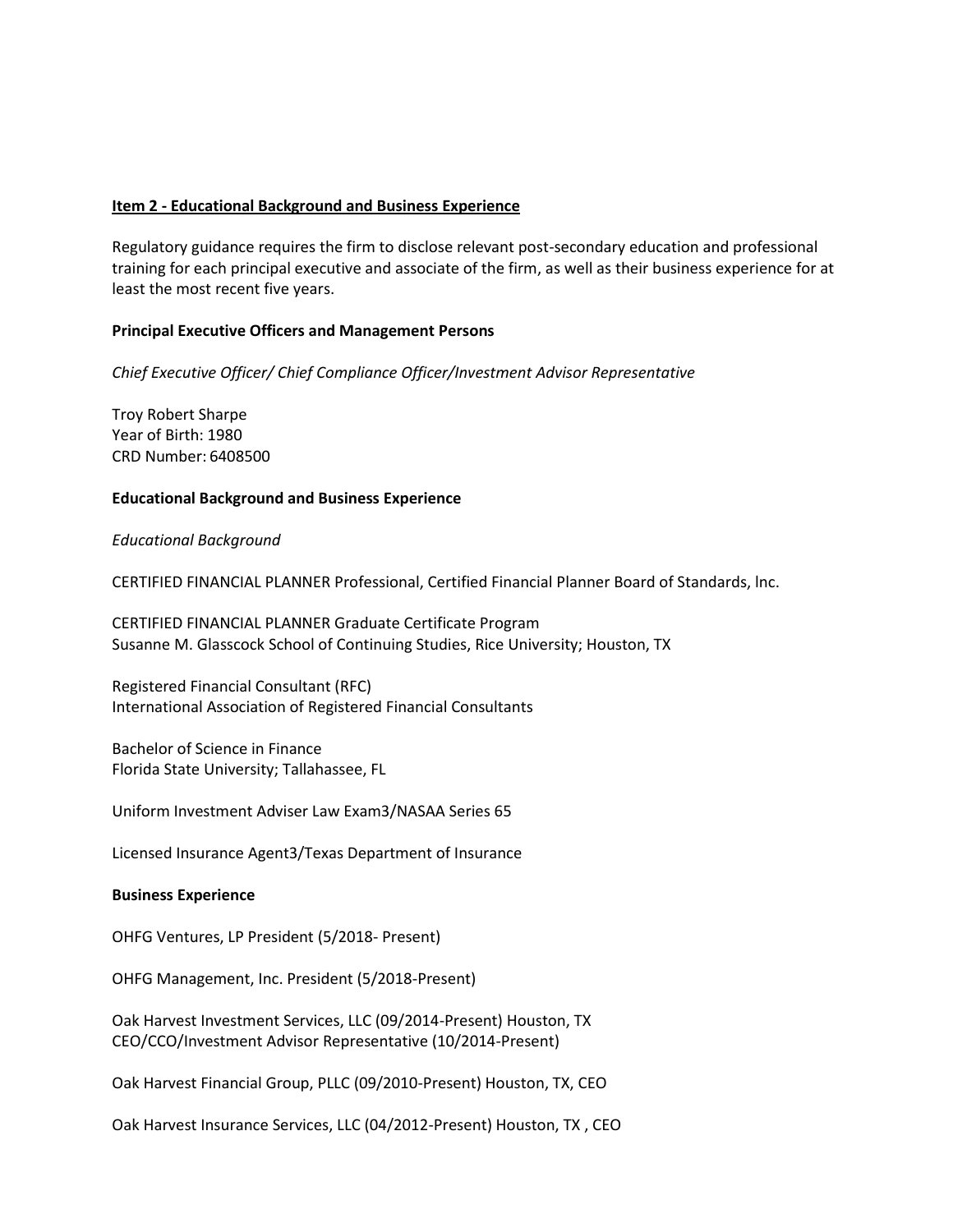#### Troy Sharpe Consulting, LLC (5/2018-Present) Managing Member

Sharpe Financial Strategies, LLC (06/2008-5/2018) Houston, TX, Managing Member

#### **Item 3 - Disciplinary Information**

Registered investment advisors are required to disclose certain material facts about its associated personnel regarding any legal or disciplinary events, including criminal or civil action in a domestic, foreign or military court, or any proceeding before a state, federal or foreign regulatory agency, selfregulatory organization, or suspension or sanction by a professional association for violation of its conduct rules, that would be material to your evaluation of each officer or a supervised person providing investment advice. Mr. Sharpe has not been the subject of an event requiring disclosure under current guidelines.

#### **Item 4 - Other Business Activities**

Troy Robert Sharpe is CEO of Oak Harvest Insurance Services and is a licensed insurance agent. From time to time, he will offer clients advice or products from those activities. This activity involves 34% or less of histime during traditional business hours each month. Mr. Sharpe is able to sell annuities, life, health, and long-term care coverage to interested parties through various unaffiliated insurance companies via our insurance agency Oak Harvest Insurance Services, LLC. Clients should be aware that these services pay a commission and involve a conflict of interest, as commissionable products conflict with the fiduciary duties of a registered investment adviser. Oak Harvest Investment Services always actsin the best interest of the client; including the sale of commissionable products to advisory clients. Clients always have the right to decide whether or not to utilize the services of any representative of Oak Harvest Investment Services in such individual's outside capacities.

Mr. Sharpe is the President and Managing Member of OHFG Ventures, LP and OHFG Management, Inc, the owning companies of Oak Harvest Investment Services, LLC and Oak Harvest Insurance Services, LLC. He may receive income from revenue generated from both of these entities. This activity involves 34% of less of his time during traditional business hours each month.

Mr. Sharpe is President and Managing Member of Troy Sharpe Consulting, LLC; a closely held entity used for the purpose of personal income and expenses. Mr. Sharpe consults for high-net worth clients, and this activity involves less than 34% of his time each month, and normally occurs during regular business hours.

Mr. Sharpe is not registered, nor has an application pending to register, as a registered representative of a broker/dealer or associated person of a futures commission merchant, commodity pool operator, or commodity trading advisor. He does not receive commissions, bonuses or other compensation based on the sale of securities, including that as a registered representative of a broker/dealer or the distribution or service ("trail") fees from the sale of mutual funds. Mr. Sharpe and our advisory firm do not have a material relationship with the issuer of a security.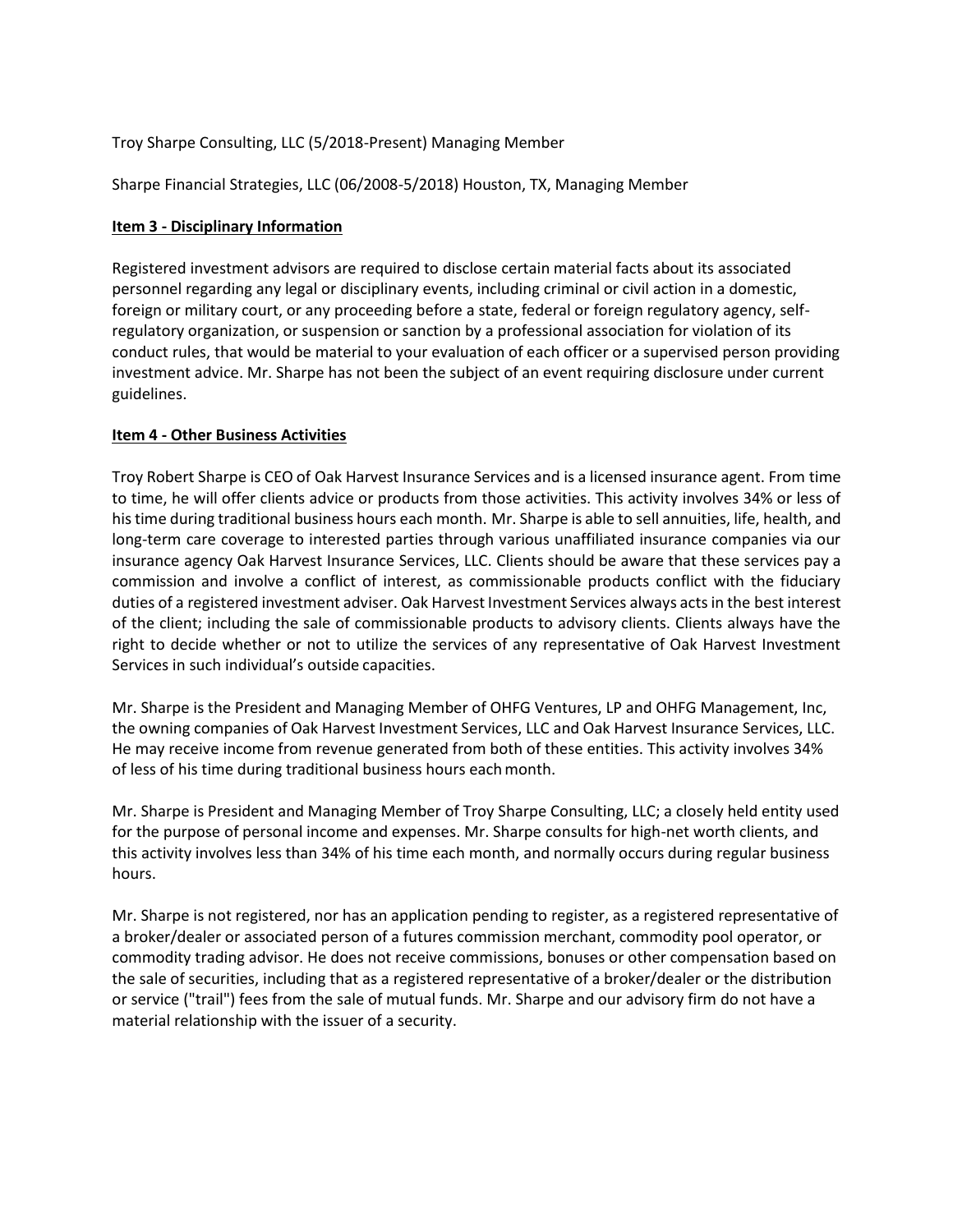#### **Item 5 -Additional Compensation**

Mr. Sharpe is a licensed insurance agent and appointed with various unaffiliated insurance carriers via our insurance agency Oak Harvest Insurance Services, LLC. He receives a commission orrenewal payment from the issuer subsequent to a client's purchase of an insurance contract. Further information with regard to these other activities may be found in the directly above section "Other Business" Activities." Whether they are serving a client in one or more capacities, Oak Harvest representatives will disclose in advance how they are being compensated and if there is a conflict of interest involving any advice or service being provided. At no time will there be tying between business practices and/or services; a condition where a client or prospective client would be required to accept one product or service which is conditional upon the selection of a second, distinctive tied product or service. The offer and sale of Insurance products are not made in the associate's capacity as a fiduciary and is limited to providers that have agreements to sell with Oak Harvest Insurance Services. No client is ever obligated to purchase any insurance product. Insurance products may also be available from other providers on more favorable terms, but OHIS and its associates will always act in the best interests of the client.

#### **Item 6 - Supervision**

Mr. Sharpe serves as the firm's Chief Compliance Officer. Because supervising one's self poses a conflict of interest, the firm has adopted policies and procedures to mitigate this conflict and may use the services of unaffiliated professionals to ensure the firm's oversight obligations are met. Questions relative to the firm, its services or this Form ADV Part 2B may be made to the attention of Mr. Sharpe at (281) 822-1350.

Additional information about the firm, other advisory firms, or an associated investment advisor representative is available on the internet at [www.adviserinfo.sec.gov. A](http://www.adviserinfo.sec.gov/) search of this site for firms may be accomplished by firm name or a unique firm identifier, known as an lARD or CRD number. The CRD number for Oak Harvest Investment Services, LLC is 173293. The business and disciplinary history, if any, of an investment advisory firm and its representatives may be obtained by calling the Texas State Securities Board at (512) 305-8300.

#### **Information about Professional Designations/ Education**

The CERTIFIED FINANCIAL PLANNER, CFP, and federally registered CFP (with flame design) marks (collectively, the "CFP" marks") are professional certification marks granted in the United States by Certified Financial Planner Board of Standards, Inc. ("CFP Board"). The CFP certification is a voluntary certification; no federal or state law or regulation requires financial planners to hold CFP" certification.

It is recognized in the United States and a number of other countries for its (1) high standard of professional education; (2) stringent code of conduct and standards of practice; and (3) ethical requirements that govern professional engagements with clients. Currently, more than 62,000 individuals have obtained CFP" certification in the United States. To attain the right to use the CFP" marks, an individual must satisfactorily fulfill the following requirements:

• Education- Complete an advanced college-level course of study addressing the financial planning subject areas that CFP Board's studies have determined as necessary for the competent and professional delivery of financial planning services, and attain a bachelor's degree from a regionally accredited United States college or university (or its equivalent from a foreign university). CFP Board's financial planning subject areas include insurance planning and risk management, employee benefits planning, investment planning, income tax planning, retirement planning, and estate planning;

• Examination- Pass the comprehensive CFP Certification Examination. The examination includes case studies and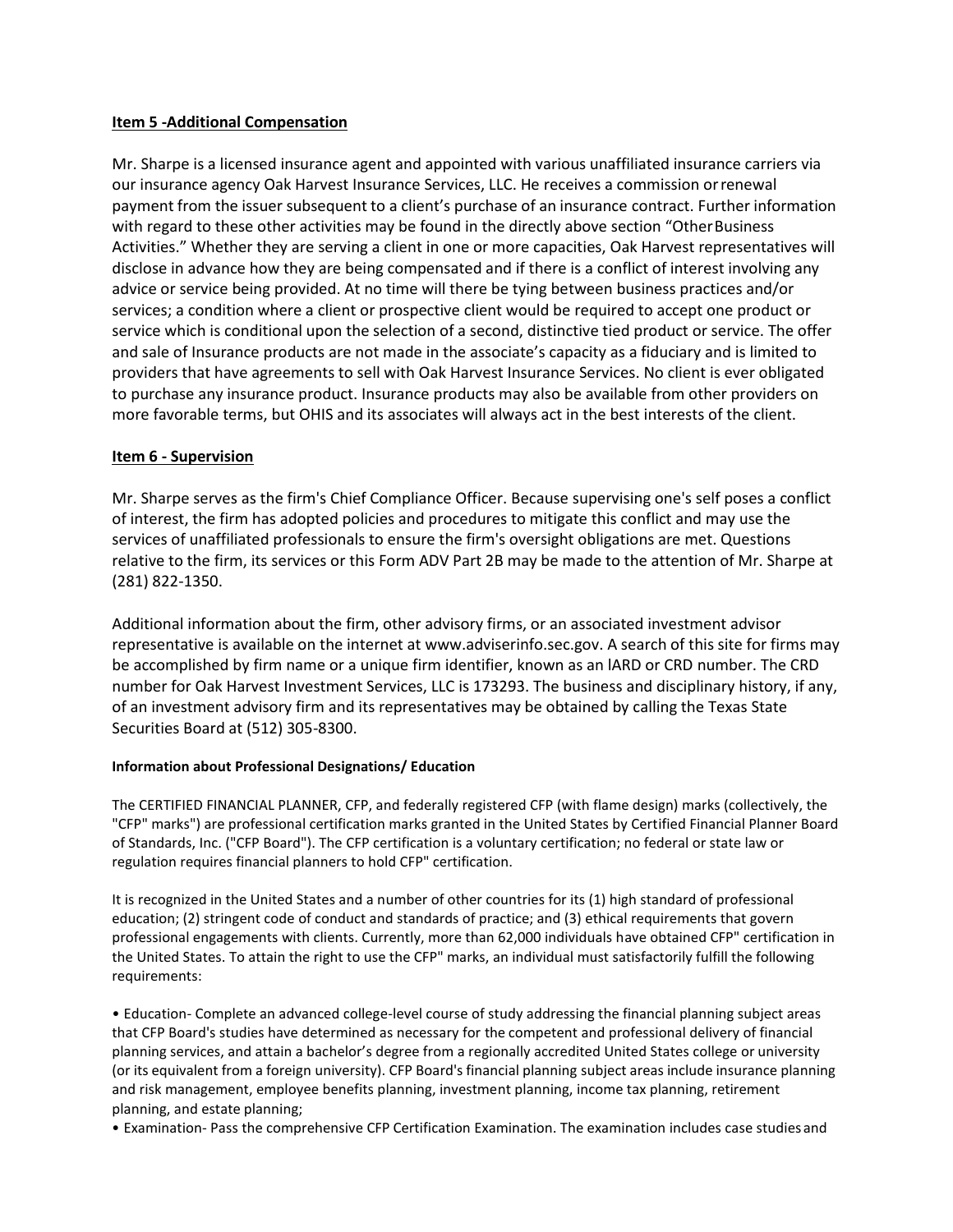client scenarios designed to test one's ability to correctly diagnose financial planning issues and apply one's knowledge of financial planning to real world circumstances;

• Experience- Complete at least three years of full-time financial planning-related experience (or the equivalent, measured as

2,000 hours per year); and

• Ethics- Agree to be bound by CFP Board's Standards of Professional Conduct, a set of documents outlining the ethical and practice standards for CFP professionals.

Individuals who become certified must complete the following ongoing education and ethics requirements in order to maintain the right to continue to use the CFP marks:

• Continuing Education- Complete 30 hours of continuing education hours every two years, including two hours on the Code of Ethics and other parts of the Standards of Professional Conduct, to maintain competence and keep up with developments in the financial planning field; and

• Ethics- Renew an agreement to be bound by the Standards of Professional Conduct. The Standards prominently require that CFP professionals provide financial planning services at a fiduciary standard of care. This means CFP professionals must provide financial planning services in the best interests of their clients.

CFP professionals who fail to comply with the above standards and requirements may be subject to CFP Board's enforcement process, which could result in suspension or permanent revocation of their CFP" certification.

The Registered Financial Consultant (RFC®) is a professional designation awarded by the International Association of Registered Financial Consultants (IARFC) to those financial advisors who can meet the high standards of education, experience and integrity that are required of all its members. The IARFC is an organization of proven financial professionals formed to foster public confidence in the financial planning profession, to help financial advisors exchange planning techniques, and to give deserved recognition to those practitioners who are truly qualified and committed to professional education. The IARFC financial planning professional association requires its members to meet seven stringent requirements: Education, Examination, Experience, Licensing, Business Integrity, Adherence to a strict code of ethics, and Maintenance of proficiency with a minimum of 40 hours per year of continuing education in the field of financial planning. The IARFC is convinced that extensive on-going professional education is required for an advisor to serve the public effectively. The primary goal of the IARFC is to provide the public with a pool of wellqualified practitioners from which to choose a personal advisor. The IARFC accomplishes this by limiting the RFC designation only to those applicants who meet its high standards of qualification. It removes the designation from anyone who fails to maintain proficiency through substantial continuing education, or who betrays the public trust by failing to live up to its Code of Ethics or by having a professional license revoked or suspended for any reason. A computer bank of members and their qualifications is maintained to provide the general public with the names, addresses and phone numbers of the nearest Registered Financial Consultants. This service is available to any interested party through the IARFC website: [www.IARFC.org](http://www.iarfc.org/)

Financial Industry Regulatory Authority (FINRA), North American Securities Administrators Association (NASAA) and state insurance examinations are "criterion based;" candidates who pass the exam are considered to have met the minimum competency level. The completion of an industry examination does not constitute or imply a person is "approved" or "endorsed" by a state, federal or industry regulatory body.

#### **CTS – Certified Tax Specialist**

- o Pass three exams; each one covers two of the six modules
- $\circ$  Complete one open-book case study (a one page set of facts based on a hypothetical client)
- o Fill out a registration form and complete a student questionnaire
- o Sign a code of ethics
- o Candidates must have at least 2,000 hours of work experience in the financial services industry or a bachelor's degree from an accredited college or university.
- o Designees must complete 15 hours of continuing education, reported once every year.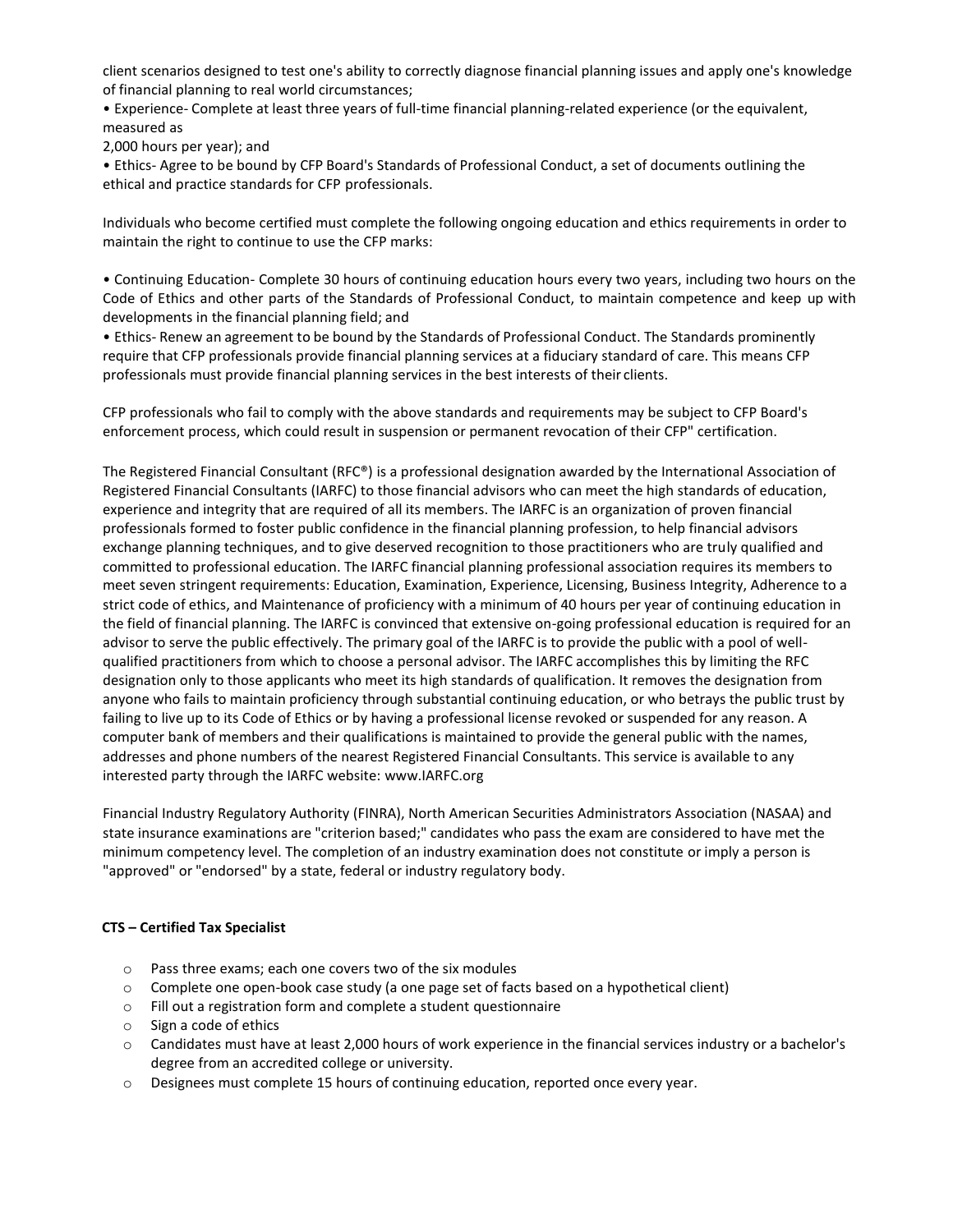*This brochure supplement provides information about Jessica Cannella Sharpe that supplements the Oak Harvest Investment Services brochure. You should have received a copy of that brochure. Please contact Jessica Cannella Sharpe if you did not receive Oak Harvest Investment Services' brochure or if you have any questions about the contents of this supplement.*

*Additional information about Jessica Cannella Sharpe is also available on the SEC's website a[t www.adviserinfo.sec.gov.](http://www.adviserinfo.sec.gov/)*



# **Oak Harvest Investment Services**

## Form ADV Part 2B – Individual Disclosure Brochure

*for*

## **Jessica Cannella Sharpe**

Personal CRD Number: 6912937 Investment Adviser Representative

> Oak Harvest Investment Services 920 Memorial City Way, Suite 150 Houston, TX 77024 (281) 822-1350 [jessica@oakharvestfg.com](mailto:jessica@oakharvestfg.com) Updated: March 4, 2020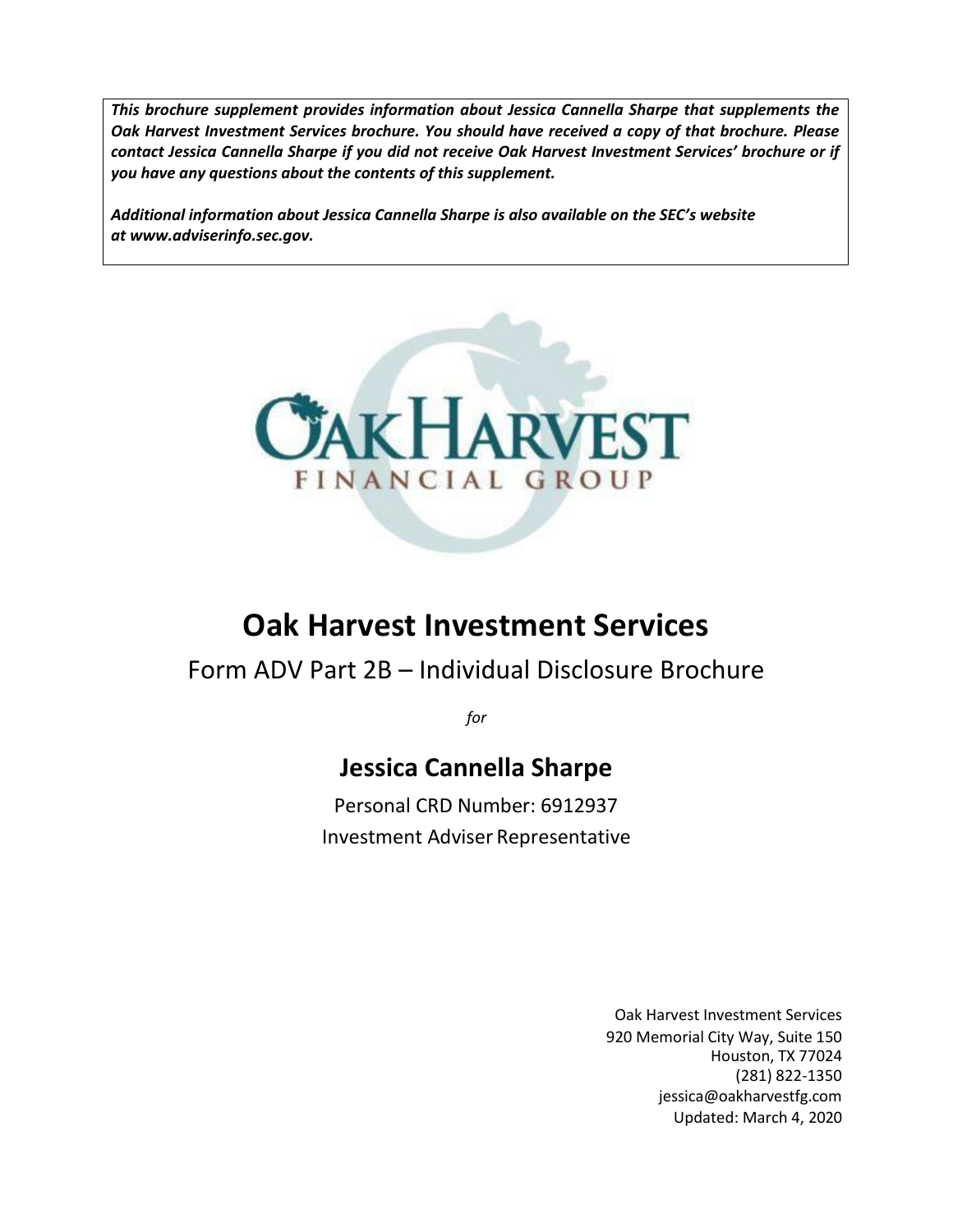**Name:** Jessica Cannella Sharpe **Born:** 1986

### **Educational Background and ProfessionalDesignations:**

### **Education:**

Jessica Cannella Sharpe has not received any higher education degrees after high school.

### **Business Background:**

| $02/2018$ – Present | <b>Investment Adviser Representative</b><br>Oak Harvest Financial Group |
|---------------------|-------------------------------------------------------------------------|
| 09/2010 - Present   | President<br>Oak Harvest Financial Group                                |
| 12/2006 - 07/2010   | Marketing<br>Allstate<br>Insurance                                      |

### Item 3: Disciplinary Information

There are no legal or disciplinary events that are material to a client's or prospective client's evaluation of this advisory business.

### Item 4: Other Business Activities

Jessica Cannella Sharpe is a licensed insurance agent. From time to time, she will offer clients advice or products from those activities. This activity involves 34% or less of her time during traditional business hours each month. Ms. Sharpe is able to sell annuities, life, health, and long-term care coverage to interested parties through various unaffiliated insurance companies via our insurance agency Oak Harvest Insurance Services, LLC. Clients should be aware that these services pay a commission and involve a conflict of interest, as commissionable products conflict with the fiduciary duties of a registered investment adviser. Oak Harvest Investment Services always acts in the best interest of the client; including the sale of commissionable products to advisory clients. Clients always have the right to decide whether or not to utilize the services of any representative of Oak Harvest Investment Services in such individual's outside capacities.

Mrs. Sharpe is a partner of OHFG Ventures, LP, the entity which owns Oak Harvest Investment Services, and a minority owner of OHFG Management, Inc., the entity which owns OHFG Ventures, LP. She may receive income from revenue generated from both of these entities. This activity involves 34% or less of her time during traditional business hours each month.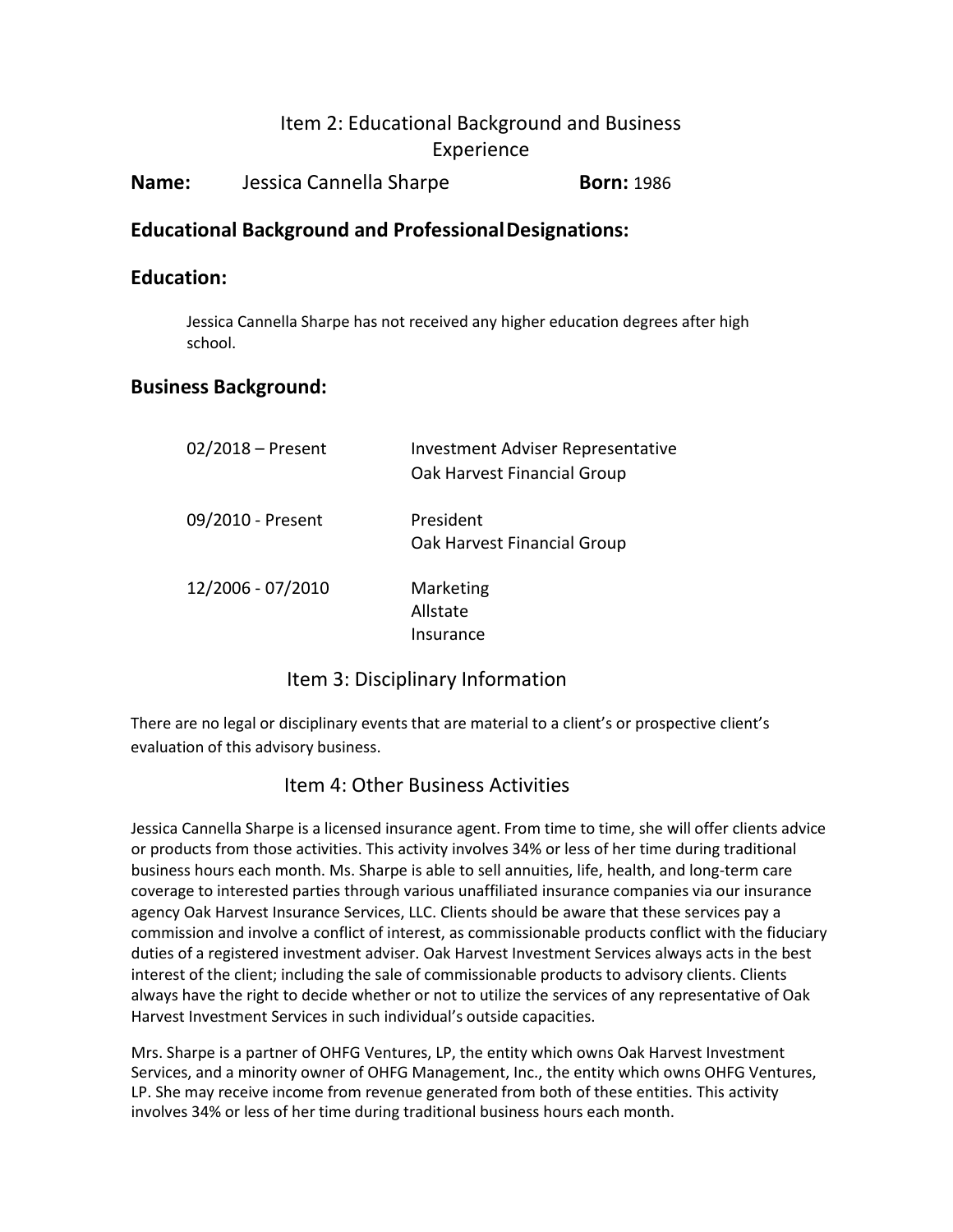### Item 5: Additional Compensation

Ms. Sharpe is a licensed insurance agent and appointed with various unaffiliated insurance carriers via our insurance agency Oak Harvest Insurance Services, LLC. She receives a commission or renewal payment from the issuer subsequent to a client's purchase of an insurance contract. Further information with regard to these other activities may be foundin the directly above section "Other Business Activities." Whether they are serving a client in one or more capacities, Oak Harvest representatives will disclose in advance how they are being compensated and if there is a conflict of interest involving any advice or service being provided. At no time will there be tying between business practices and/or services; a condition where a client or prospective client would be required to accept one product or service which is conditional upon the selection of a second, distinctive tied product or service. The offer and sale of Insurance products are not made in the associate's capacity as a fiduciary and is limited to providers that have agreements to sell with Oak Harvest Insurance Services. No client is ever obligated to purchase any insurance product. Insurance products may also be available from other providers on more favorable terms, but OHIS and its associates will always act in the best interests of the client.

### Item 6: Supervision

As a representative of Oak Harvest Investment Services, Jessica Cannella Sharpe is supervised by Troy Sharpe, the firm's Chief Compliance Officer. Troy Sharpe is responsible for ensuring that Jessica Cannella Sharpe adheres to all required regulations regarding the activities of an Investment Adviser Representative, as well as all policies and procedures outlined in the firm's Code of Ethics and compliance manual. The phone number for Troy Sharpe is (281) 822-1350.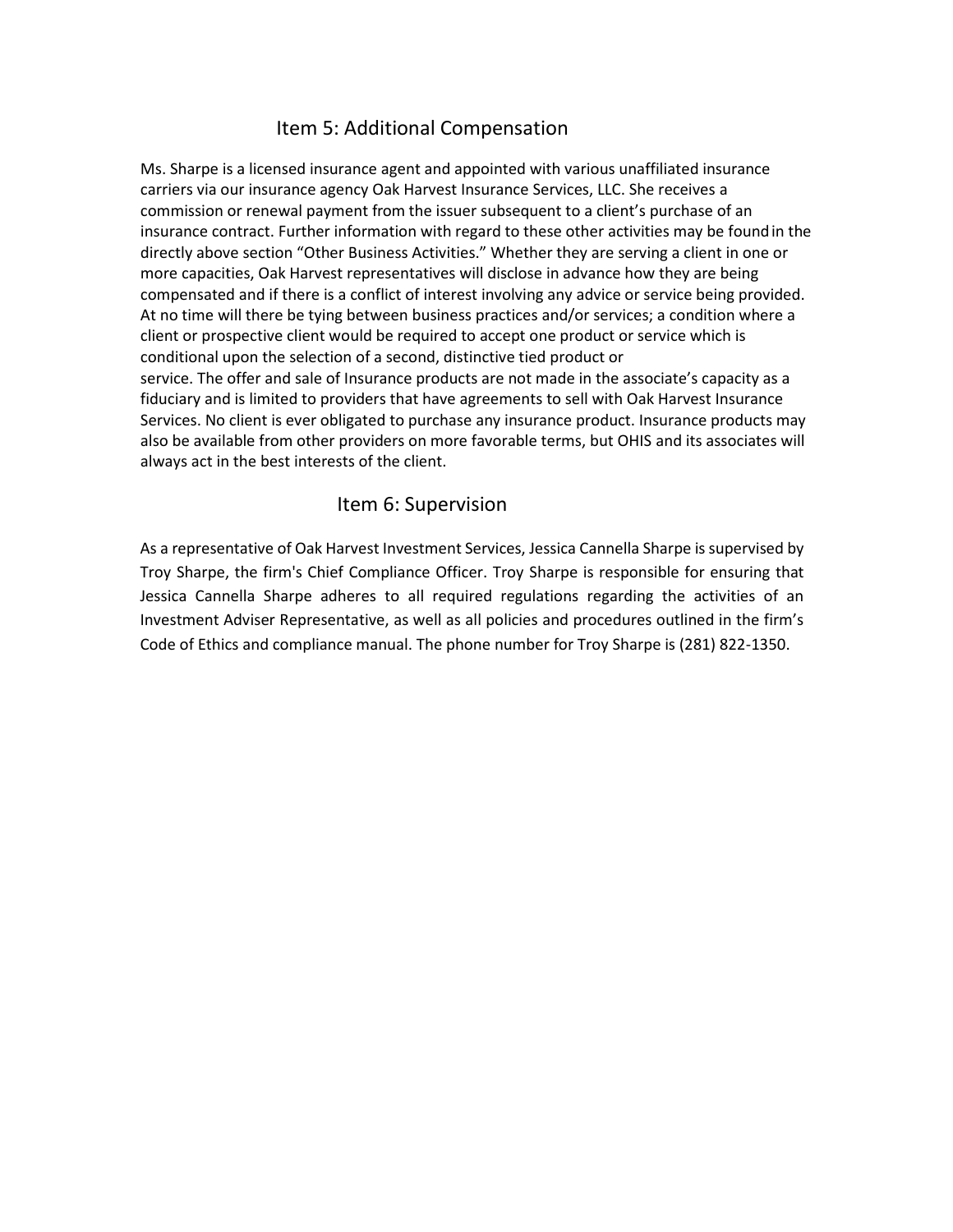

# **Oak Harvest Investment Services**

# Form ADV Part 2B – Individual Disclosure Brochure

*for*

# **James Andrew McFarland**

Personal CRD Number: 6782963 Investment Adviser Representative

> Oak Harvest Investment Services 920 Memorial City Way, Suite 150 Houston, TX 77024 (281) 822-1350 [james@oakharvestfg.com](mailto:james@oakharvestfg.com) Updated: October 8, 2019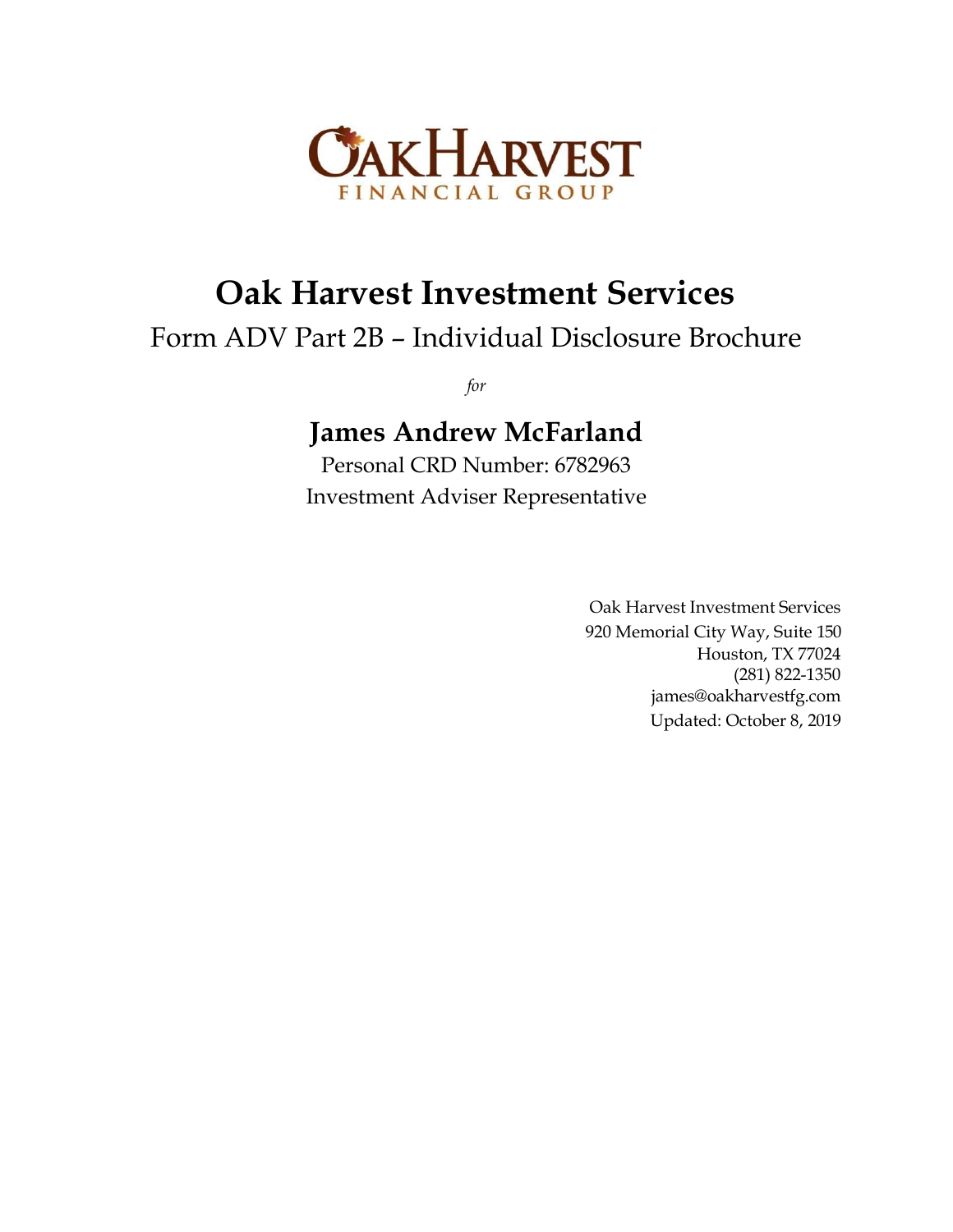| Name: | James Andrew McFarland | <b>Born:</b> 1981 |
|-------|------------------------|-------------------|
|-------|------------------------|-------------------|

### **Educational Background and Professional Designations:**

## **Education:**

Master's in International Business Sophia University – 2012, Tokyo, Japan

Japanese Language Certificate Tokyo University of Foreign Studies – 2009, Tokyo, Japan

Bachelor of Arts in Political Science Houston Baptist University – 2004, Houston, TX

Bachelor of Arts in Christianity Houston Baptist University – 2004, Houston TX

Uniform Investment Advisor Law Exam/NASAA Series 65

Securities & Derivatives Sales License/JSDA

### **Business Background:**

| 12/2016 - Present   | <b>Investment Adviser Representative</b><br>Oak Harvest Investment Services |
|---------------------|-----------------------------------------------------------------------------|
| $12/2016$ - Present | Portfolio Manager/Head Trader<br>Oak Harvest Financial Group                |
| $08/2016 - 12/2016$ | Director<br>Morgan Stanley                                                  |
| $10/2014 - 08/2016$ | Management Consultant, Financial Services<br>PricewaterhouseCoopers         |
| $01/2013 - 10/2014$ | <b>Institutional Sales Trader</b><br>Nissan Securities                      |
| $08/2011 - 09/2011$ | Internship<br>Goldman Sachs                                                 |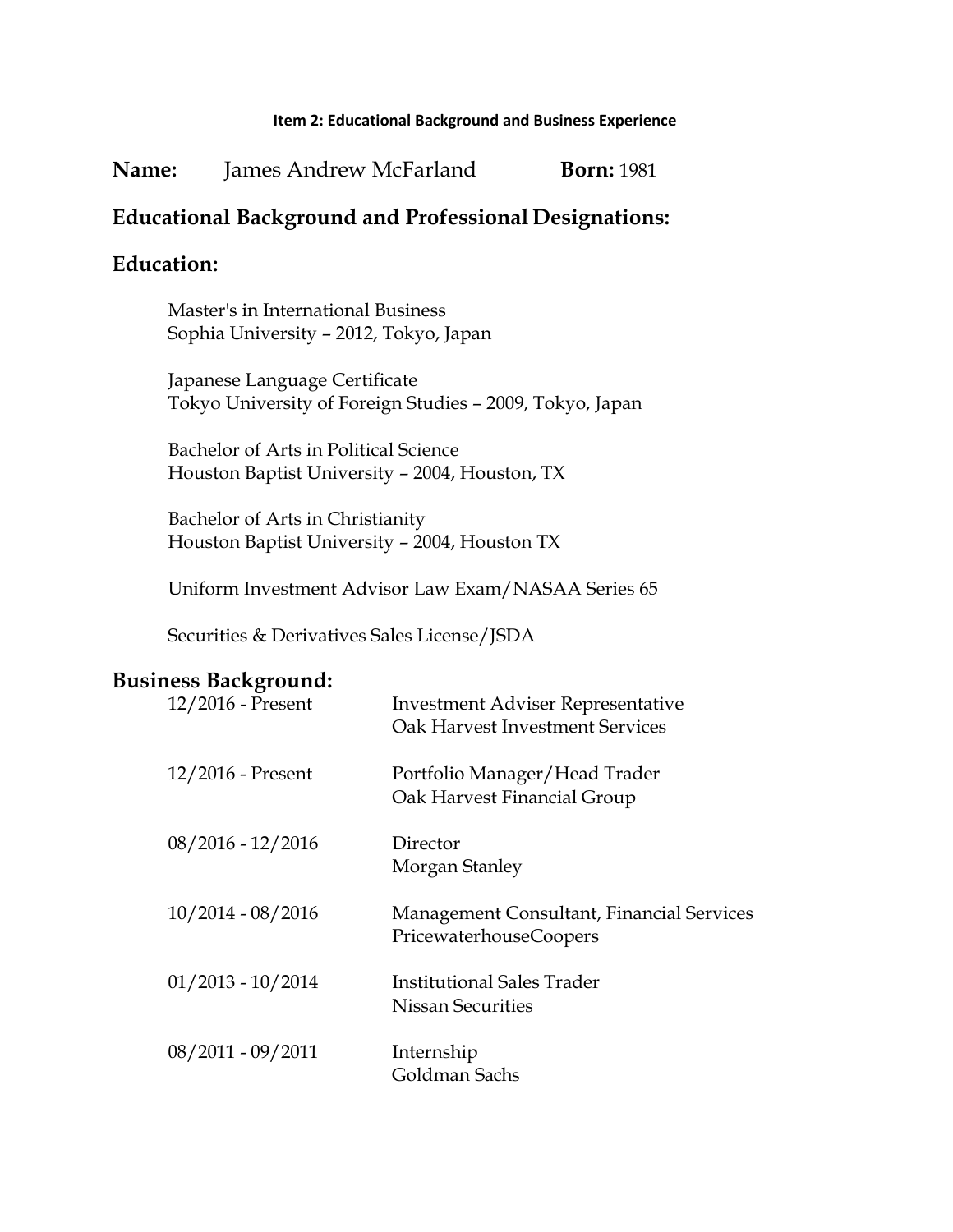| $03/2009 - 10/2012$ | Student                                      |
|---------------------|----------------------------------------------|
| $12/2006 - 03/2009$ | Prefectural Manager<br>Pioneer Schools Japan |

#### **Item 3: Disciplinary Information**

There are no legal or disciplinary events that are material to a client's or prospective client's evaluation of this advisory business.

#### **Item 4: Other Business Activities**

James Andrew McFarland is not engaged in any investment-related business or occupation (other than this advisory firm).

#### **Item 5: Additional Compensation**

James Andrew McFarland does not receive any economic benefit from any person, company, or organization, other than Oak Harvest Investment Services in exchange for providing clients advisory services through Oak Harvest Investment Services.

#### **Item 6: Supervision**

As a representative of Oak Harvest Investment Services, James Andrew McFarland is supervised by Troy Sharpe, the firm's Chief Compliance Officer. Troy Sharpe is responsible for ensuring that James Andrew McFarland adheres to all required regulations regarding the activities of an Investment Adviser Representative, as well as all policies and procedures outlined in the firm's Code of Ethics and compliance manual. The phone number for Troy Sharpe is (281) 822-1350.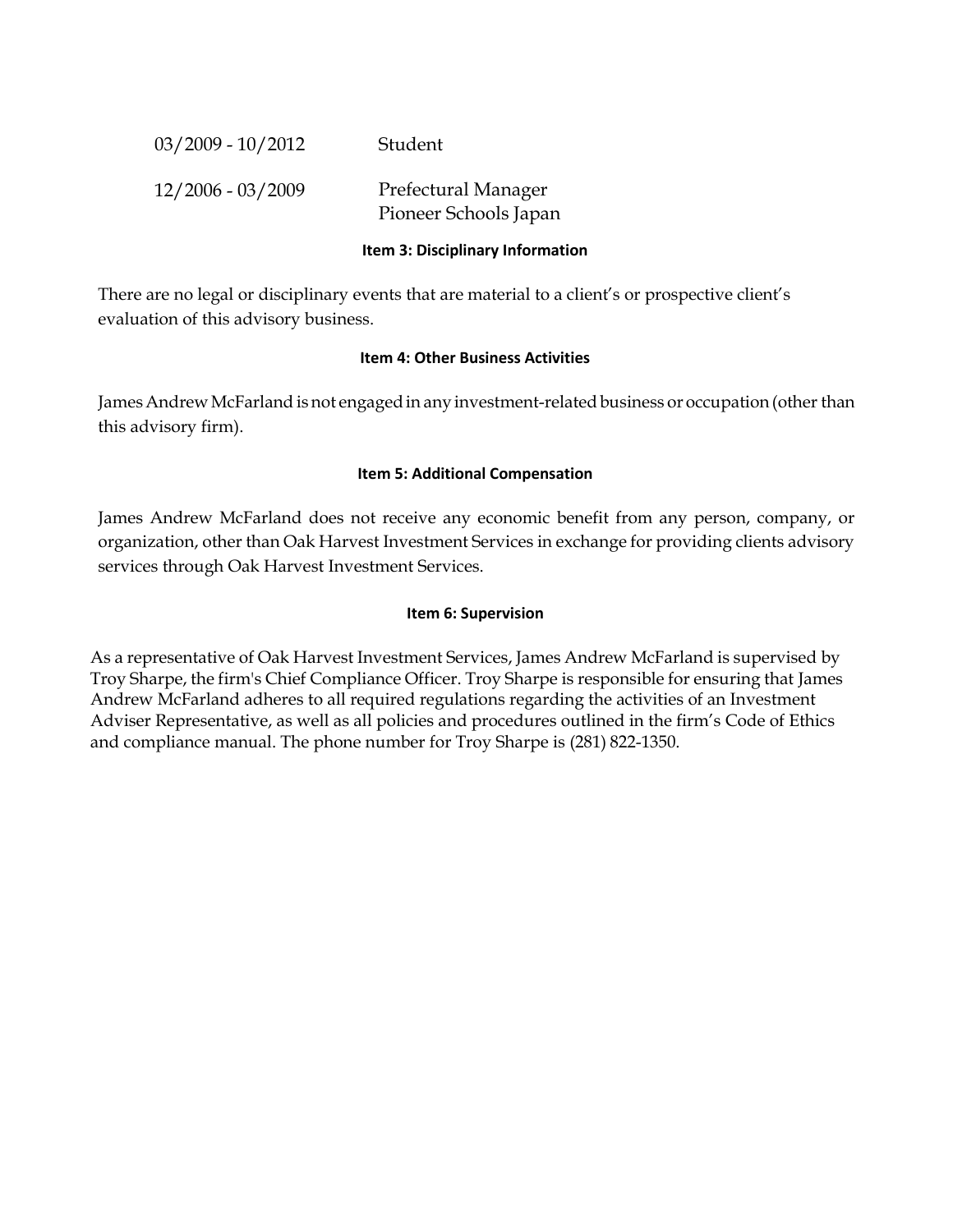*This brochure supplement provides information about Chris Perras that supplements the Oak Harvest Investment Services brochure. You should have received a copy of that brochure. Please contact Chris Perras if you did not receive Oak Harvest Investment Services's brochure or if you have any questions about the contents of thissupplement.*

*Additional information about Chris Perras is also available on the SEC's website at [www.adviserinfo.sec.gov.](http://www.adviserinfo.sec.gov/)*

# **Oak Harvest Investment Services**

## Form ADV Part 2B – Individual Disclosure Brochure

*for*

# **Chris Perras**

Personal CRD Number: 2401654 Investment Adviser Representative

> Oak Harvest Investment Services 7670 WOODWAY DRIVE SUITE 165 HOUSTON, TX 77063 (281) 822-1350 [Cperras@oakharvestfg.com](mailto:Cperras@oakharvestfg.com)

> > UPDATED: 03/04/2020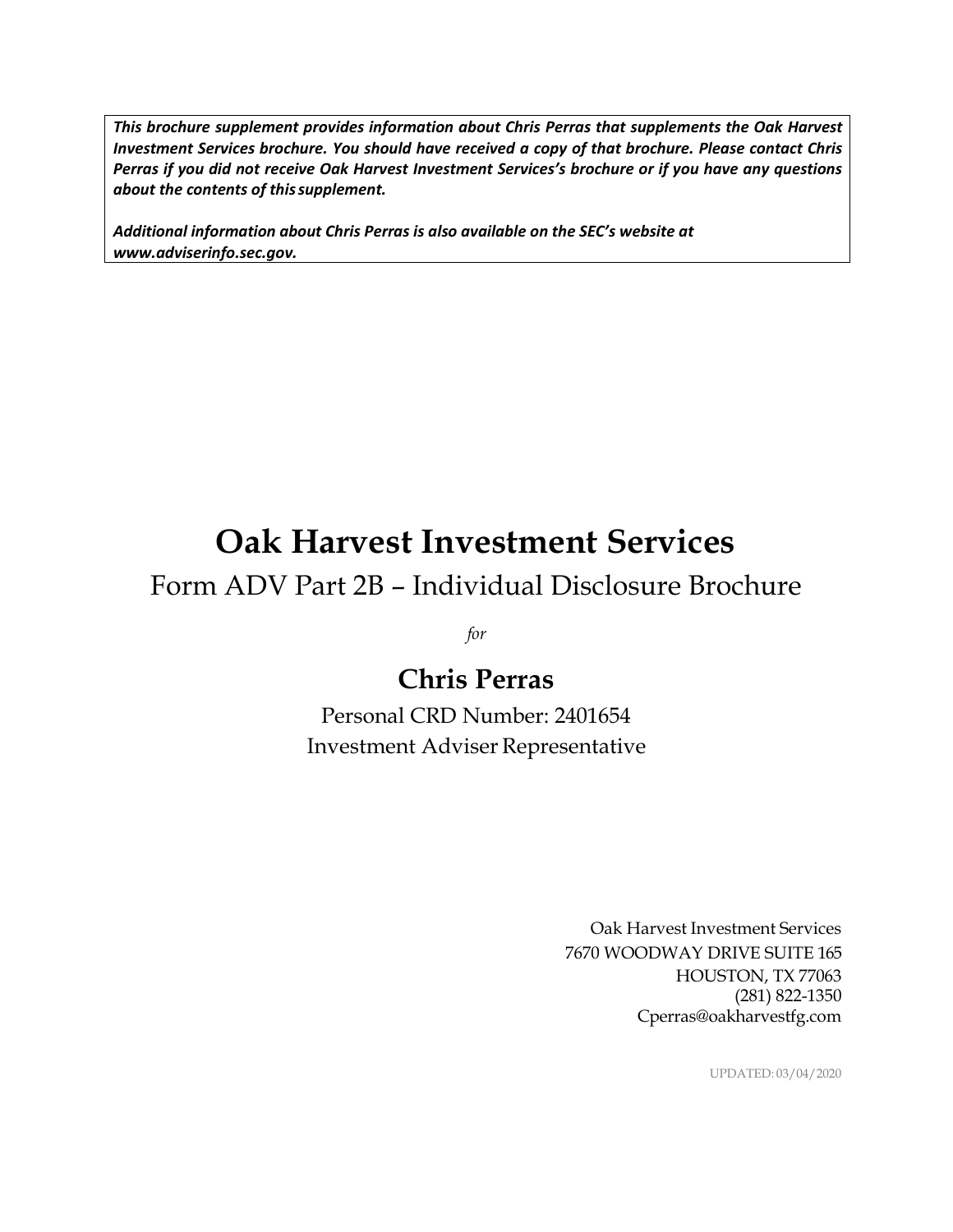### **Name:** Chris Perras **Born:** 1965

### **Educational Background and Professional Designations:**

### **Education:**

MBA Business admin, Harvard - 1993 BS Electrical Engineering, Georgia Institute of Tech - 1988

### **Designations:**

### **CFA** *–* **Chartered Financial Analyst**

The Chartered Financial Analyst (CFA) charter is a globally respected, graduate-level investment credential established in 1962 and awarded by CFA Institute - the largest global association of investment professionals.

There are currently more than 90,000 CFA charterholders working in 134 countries. To earn the CFA charter, candidates must: 1) pass three sequential, six-hour examinations; 2) have at least four years of qualified professional investment experience; 3) join CFA Institute as members; and 4) commit to abide by, and annually reaffirm, their adherence to the CFA Institute Code of Ethics and Standards of Professional Conduct.

#### **High Ethical Standards**

The CFA Institute Code of Ethics and Standards of Professional Conduct, enforced through an active professional conduct program, require CFA charterholders to:

- Place their clients' interests ahead of their own
- Maintain independence and objectivity
- Act with integrity
- Maintain and improve their professional competence
- Disclose conflicts of interest and legal matters

#### **Global Recognition**

Passing the three CFA exams is a difficult feat that requires extensive study (successful candidates report spending an average of 300 hours of study per level). Earning the CFA charter demonstrates mastery of many of the advanced skills needed for investment analysis and decision making in today's quickly evolving global financial industry. As a result, employers and clients are increasingly seeking CFA charterholders-often making the charter a prerequisite for employment.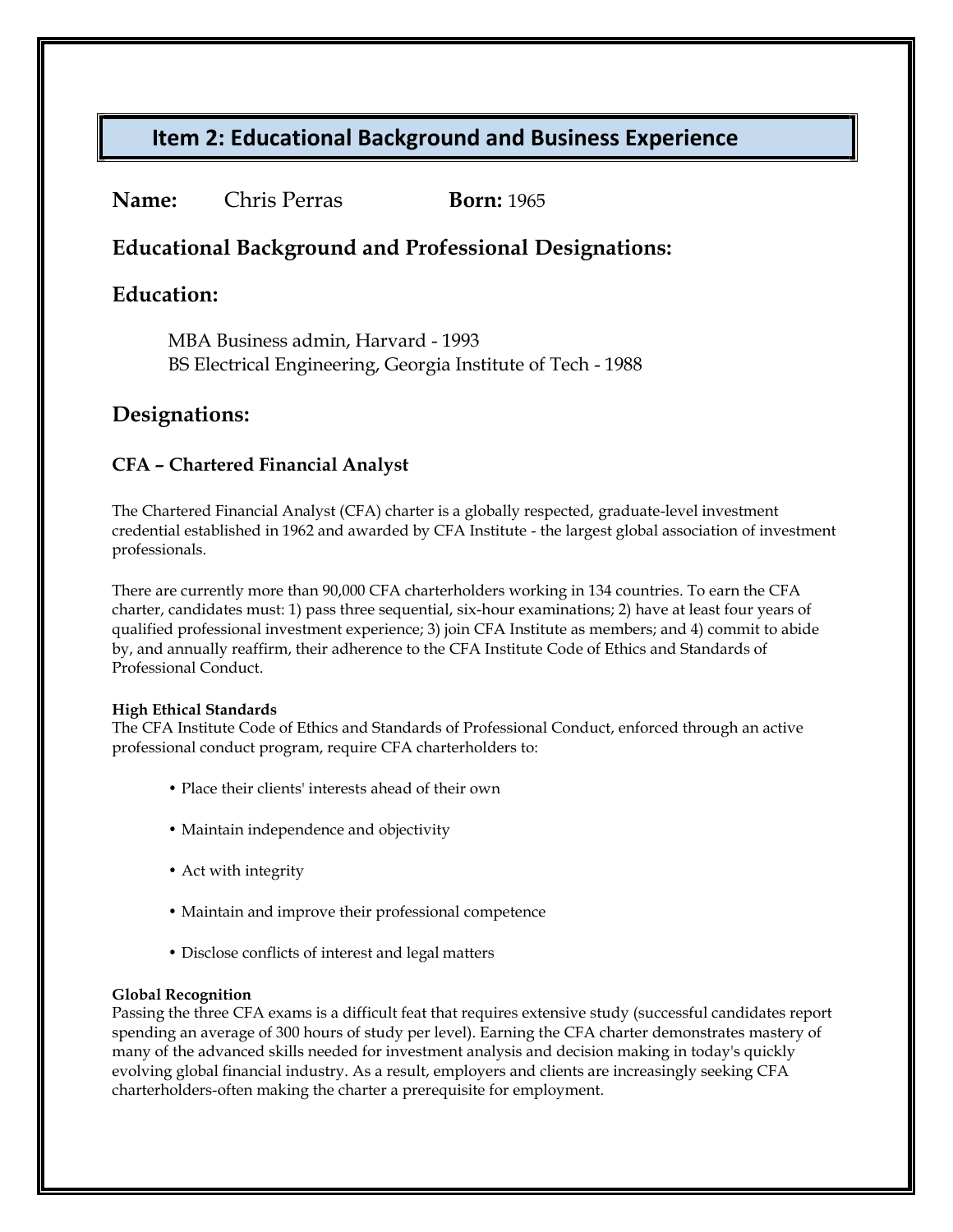Additionally, regulatory bodies in 22 countries and territories recognize the CFA charter as a proxy for meeting certain licensing requirements, and more than 125 colleges and universities around the world have incorporated a majority of the CFA Program curriculum into their own finance courses.

#### **Comprehensive and Current Knowledge**

The CFA Program curriculum provides a comprehensive framework of knowledge for investment decision making and is firmly grounded in the knowledge and skills used every day in the investment profession. The three levels of the CFA Program test a proficiency with a wide range of fundamental and advanced investment topics, including ethical and professional standards, fixed-income and equity analysis, alternative and derivative investments, economics, financial reporting standards, portfolio management, and wealth planning.

The CFA Program curriculum is updated every year by experts from around the world to ensure that candidates learn the most relevant and practical new tools, ideas, and investment and wealth management skills to reflect the dynamic and complex nature of the profession.

To learn more about the CFA charter, visit [www.cfainstitute.org.](http://www.cfainstitute.org/)

### **CLU®- Chartered Life Underwriter®**

- Employers require accountants to hold a bachelor's degree in accounting, economics or finance. Bachelor's degree programs cover financial accounting, management, business law, marketing, finance and taxation. Students often gain real-world experience through summer or part-time internships. Some accountants also have a master's degree in accounting or a Master of Business Administration. Many accountants improve their credentials by becoming Certified Public Accountants.
- A Certified Management Accountant (CMA) needs a bachelor's degree from an accredited college or university, a GRE or GMAT score in or above the fiftieth percentile or current certification in a comparable field

#### **ChFC®- Chartered Financial Consultant®**

- Bachelor's degree or its equivalent, in any discipline, from an accredited university, this qualifies as one year of business experience
- Three years of full-time business experience is required; this three-year period must be within the five years preceding the date of the award (part-time qualifying business experience is also credited toward the three-year requirement with 2,000 hours representing the equivalent of one-year full-time experience).
- Must fulfill the ChFC® seven course curriculum, as well as two additional elective courses
- Pass the exams for all required and elective courses
- Pass a background check and candidate fitness standards test. You must reveal any criminal history, pending litigation or ethical violations.

| <b>Business Background:</b> |                                                                    |
|-----------------------------|--------------------------------------------------------------------|
| $04/2018$ – Present         | <b>Chief Investment Officer</b><br>Oak Harvest Investment Services |
| $04/2018$ – Present         | <b>Investment Advisor Representative</b>                           |

Oak Harvest Investment Servi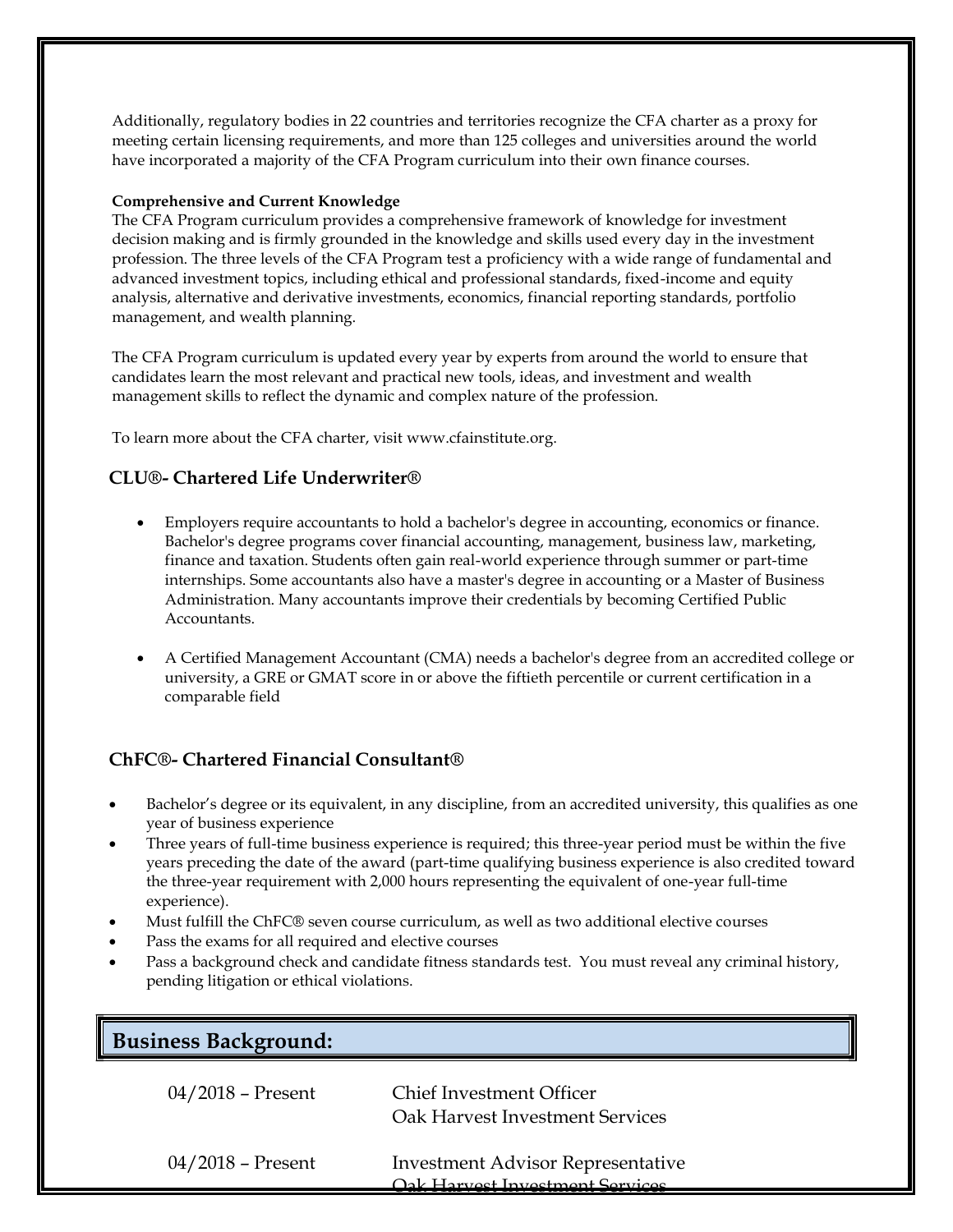| $10/2017 - 04/2018$ | Trader<br>Self employed                     |
|---------------------|---------------------------------------------|
| $04/2014 - 10/2017$ | CIO<br><b>Mosaic Advisors</b>               |
| $01/2009 - 04/2014$ | Self employed<br>Trading                    |
| $06/2002 - 12/2012$ | Partner and Portfolio Manager<br>DG Captial |
| $06/2008 - 12/2009$ | Portfolio Manager<br>Citadel Investments    |

## **Item 3: Disciplinary Information**

There are no legal or disciplinary events that are material to a client's or prospective client's evaluation of this advisory business.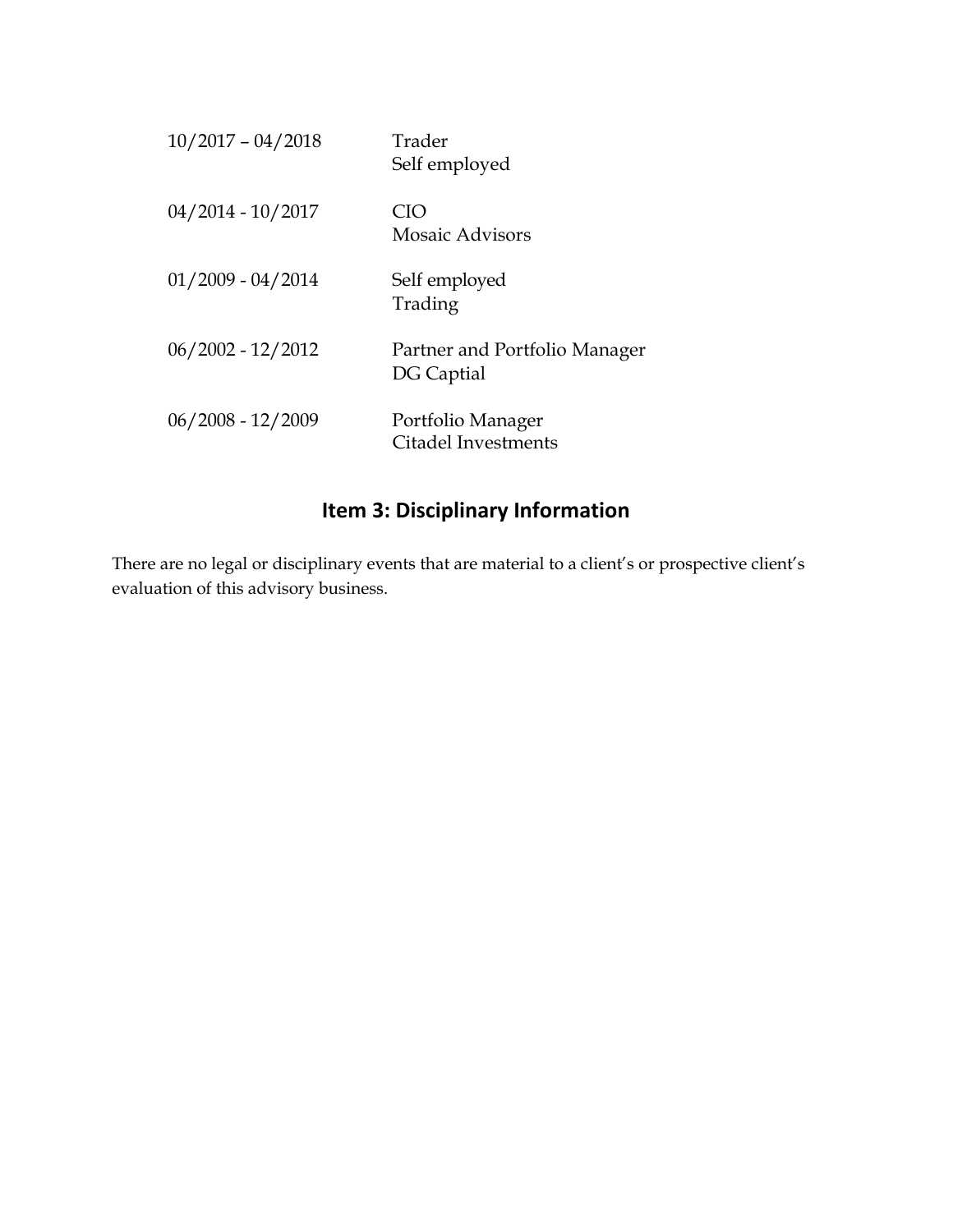### **Item 4: Other Business Activities**

Chris Perras is a licensed insurance agent. From time to time, he will offer clients advice or products from those activities. This activity involves 34% or less of his time during traditional business hours each month. Mr. Perras is able to sell annuities, life, health, and long-term care coverage to interested parties through various unaffiliated insurance companies via our insurance agency Oak Harvest Insurance Services, LLC. Clients should be aware that these services pay a commission and involve a conflict of interest, as commissionable products conflict with the fiduciary duties of a registered investment adviser. Oak Harvest Investment Services always acts in the best interest of the client; including the sale of commissionable products to advisory clients. Clients always have the right to decide whether or not to utilize the services of any representative of Oak Harvest Investment Services in such individual's outside capacities.

### **Item 5: Additional Compensation**

Chris Perras is a licensed insurance agent and appointed with various unaffiliated insurance carriers via our insurance agency Oak Harvest Insurance Services, LLC. He receives a commission or renewal payment from the issuer subsequent to a client's purchase of an insurance contract. Further information with regard to these other activities may be found in the directly above section "Other Business Activities." Whether they are serving a client in one or more capacities, Oak Harvest representatives will disclose in advance how they are being compensated and if there is a conflict of interest involving any advice or service being provided. At no time will there be tying between business practices and/or services; a condition where a client or prospective client would be required to accept one product or service which is conditional upon the selection of a second, distinctive tied product or service. The offer and sale of Insurance products are not made in the associate's capacity as a fiduciary and is limited to providers that have agreements to sell with Oak Harvest Insurance Services. No client is ever obligated to purchase any insurance product. Insurance products may also be available from other providers on more favorable terms, but OHIS and its associates will always act in the best interests of the client.

#### **Item 6: Supervision**

As a representative of Oak Harvest Investment Services, Chris Perras is supervised by Troy Sharpe, the firm's Chief Compliance Officer. Troy Sharpe is responsible for ensuring that Chris Perras adheres to all required regulations regarding the activities of an Investment Adviser Representative, as well as all policies and procedures outlined in the firm's Code of Ethics and compliance manual. The phone number for Troy Sharpe is (281) 822-1350.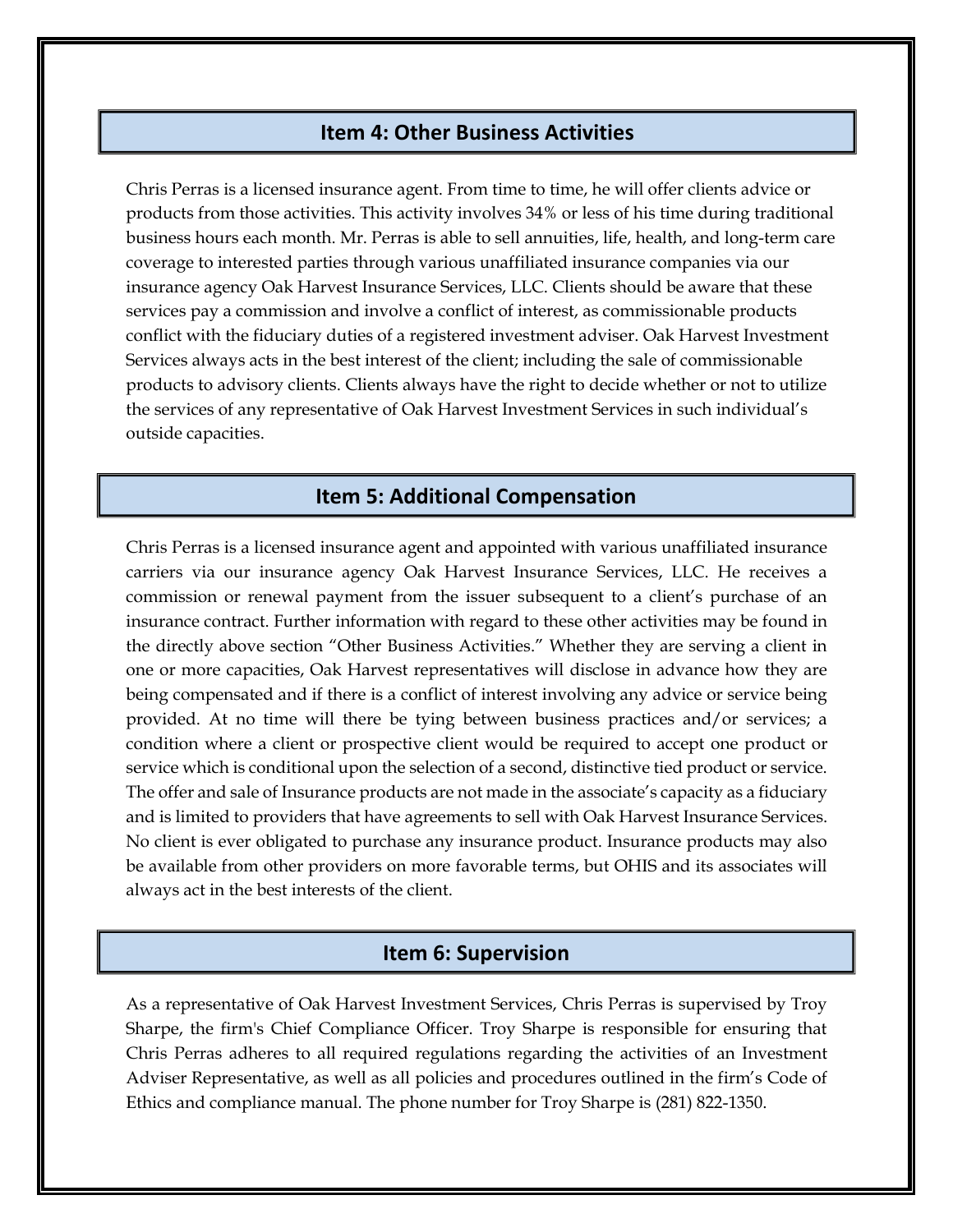*This brochure supplement provides information about Christopher Tran Myrick that supplements the Oak Harvest Investment Services brochure. You should have received a copy of that brochure. Please contact Christopher Tran Myrick if you did not receive Oak Harvest Investment Services' brochure or if you have any questions about the contents of this supplement.*

*Additional information about Christopher Tran Myrick is also available on the SEC's website at [www.adviserinfo.sec.gov.](http://www.adviserinfo.sec.gov/)*



# **Oak Harvest Investment Services**

# Form ADV Part 2B – Individual Disclosure Brochure

*for*

# **Christopher Tran Myrick**

Personal CRD Number: 6779072 Investment Adviser Representative

> Oak Harvest Investment Services 920 Memorial City Way, Suite 150 Houston, TX 77024 (281) 822-1350 [chris@oakharvestfg.com](mailto:chris@oakharvestfg.com) Updated: October 8, 2019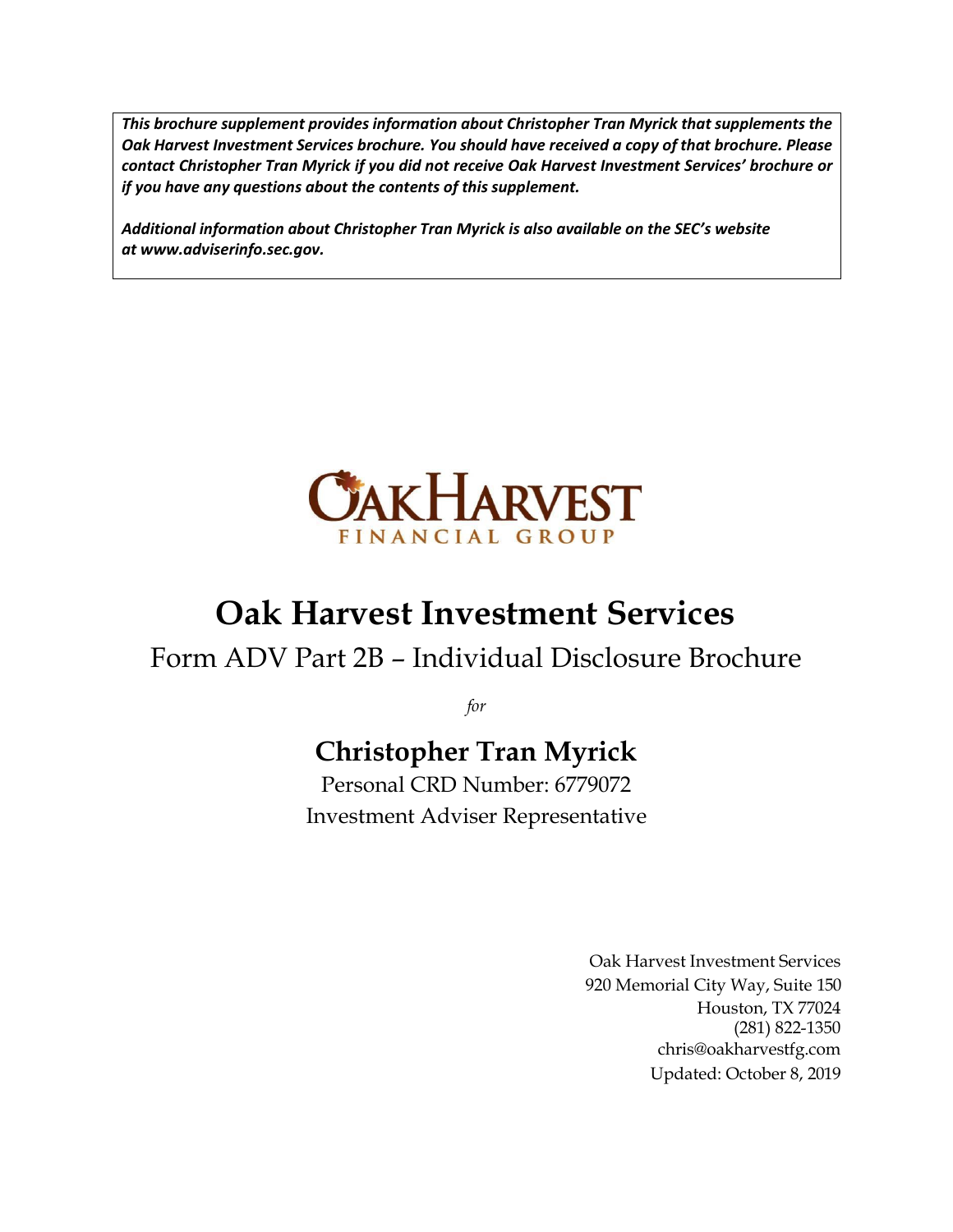| <b>Born:</b> 1985 | Christopher Tran Myrick | Name: |
|-------------------|-------------------------|-------|
|                   |                         |       |

### **Educational Background and Professional Designations:**

### **Education:**

Master of Business Administration Finance, University of Houston - 2011 Bachelor of Business Administration Finance, University of Houston - 2008

### **Business Background:**

| 12/2016 - Present   | <b>Investment Adviser Representative</b><br>Oak Harvest Investment Services |
|---------------------|-----------------------------------------------------------------------------|
| 12/2013 - Present   | Lead Case Design<br>Oak Harvest Financial Group                             |
| $03/2007 - 12/2013$ | Client Associate / Teller<br><b>JPMorgan Chase</b>                          |

**Item 3: Disciplinary Information**

There are no legal or disciplinary events that are material to a client's or prospective client's evaluation of this advisory business.

#### **Item 4: Other Business Activities**

Christopher Tran Myrick is not engaged in any investment-related business or occupation (other than this advisory firm).

#### **Item 5: Additional Compensation**

Christopher Tran Myrick does not receive any economic benefit from any person, company, or organization, other than Oak Harvest Investment Services in exchange for providing clients advisory services through Oak Harvest Investment Services.

#### **Item 6: Supervision**

As a representative of Oak Harvest Investment Services, Christopher Tran Myrick is supervised by Troy Sharpe, the firm's Chief Compliance Officer. Troy Sharpe is responsible for ensuring that Christopher Tran Myrick adheres to all required regulations regarding the activities of an Investment Adviser Representative, as well as all policies and procedures outlined in the firm's Code of Ethics and compliance manual. The phone number for Troy Sharpe is (281) 822-1350.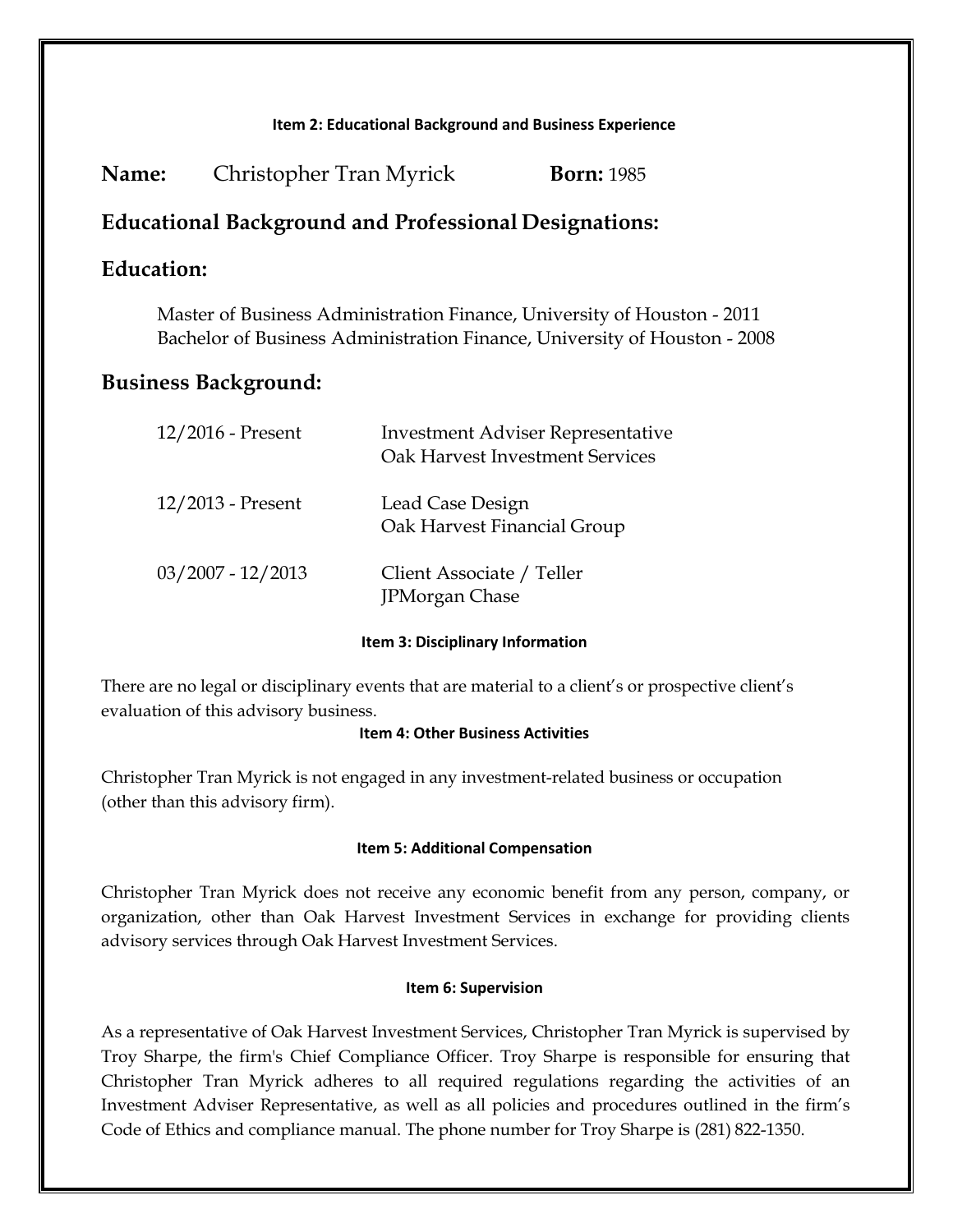*This brochure supplement provides information about Edward J Rossi that supplements the Oak Harvest Investment Services brochure. You should have received a copy of that brochure. Please contact Edward J Rossi if you did not receive Oak Harvest Investment Services's brochure or if you have any questions about the contents of this supplement.*

*Additional information about Edward J Rossi is also available on the SEC's website at [www.adviserinfo.sec.gov.](http://www.adviserinfo.sec.gov/)*

# **Oak Harvest Investment Services**

# Form ADV Part 2B – Individual Disclosure Brochure

*for*

# **Edward J Rossi**

Personal CRD Number: 2318022 Investment Adviser Representative

> Oak Harvest Investment Services 920 Memorial City Way Suite 150 Houston, TX 77024 2818221350 ext 223 [ed@oakharvestfg.com](mailto:ed@oakharvestfg.com)

> > UPDATED: 03/04/2020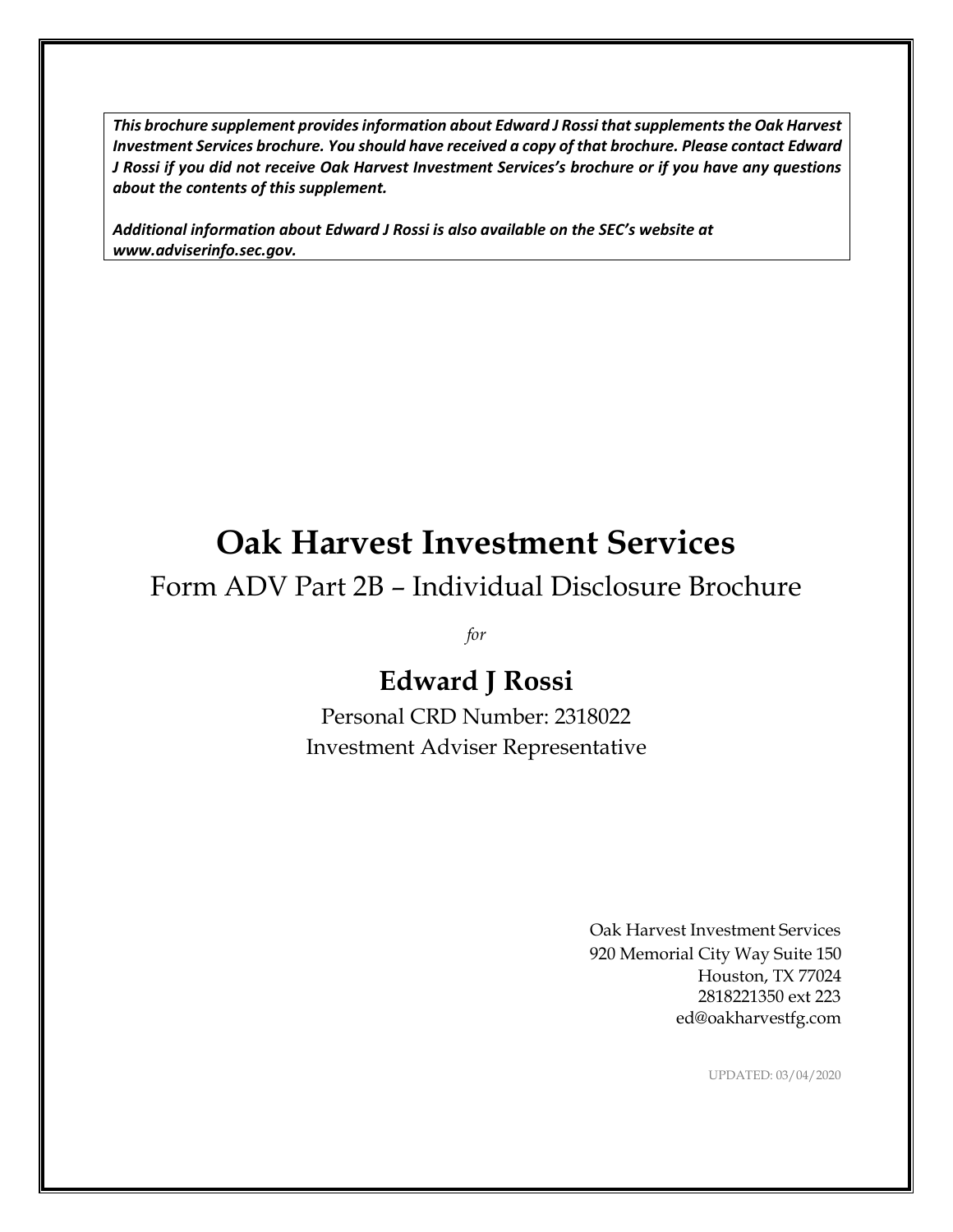### **Name:** Edward J Rossi **Born:** 1969

### **Educational Background and Professional Designations:**

### **Education:**

BBA Finance, University of Houston - 1992

### **Designations:**

### **CFP® - Certified Financial Planner**

The CERTIFIED FINANCIAL PLANNER™, CFP® and federally registered CFP (with flame design) marks (collectively, the "CFP® marks") are professional certification marks granted in the United States by Certified Financial Planner Board of Standards, Inc. ("CFP Board").

The CFP® certification is a voluntary certification; no federal or state law or regulation requires financial planners to hold CFP® certification. It is recognized in the United States and a number of other countries for its (1) high standard of professional education; (2) stringent code of conduct and standards of practice; and (3) ethical requirements that govern professional engagements with clients.

To attain the right to use the CFP® marks, an individual must satisfactorily fulfill the following requirements:

- Education Complete an advanced college-level course of study addressing the financial planning subject areas that CFP Board's studies have determined as necessary for the competent and professional delivery of financial planning services, and attain a Bachelor's Degree from a regionally accredited United States college or university (or its equivalent from a foreign university). CFP Board's financial planning subject areas include insurance planning and risk management, employee benefits planning, investment planning, income tax planning, retirement planning, and estate planning;
- Examination Pass the comprehensive CFP® Certification Examination. The examination includes case studies and client scenarios designed to test one's ability to correctly diagnose financial planning issues and apply one's knowledge of financial planning to real world circumstances;
- Experience Complete at least three years of full-time financial planning-related experience (or the equivalent, measured as 2,000 hours per year); and
- Ethics Agree to be bound by CFP Board's *Standards of Professional Conduct*, a set of documents outlining the ethical and practice standards for CFP® professionals.

Individuals who become certified must complete the following ongoing education and ethics requirements in order to maintain the right to continue to use the CFP® marks: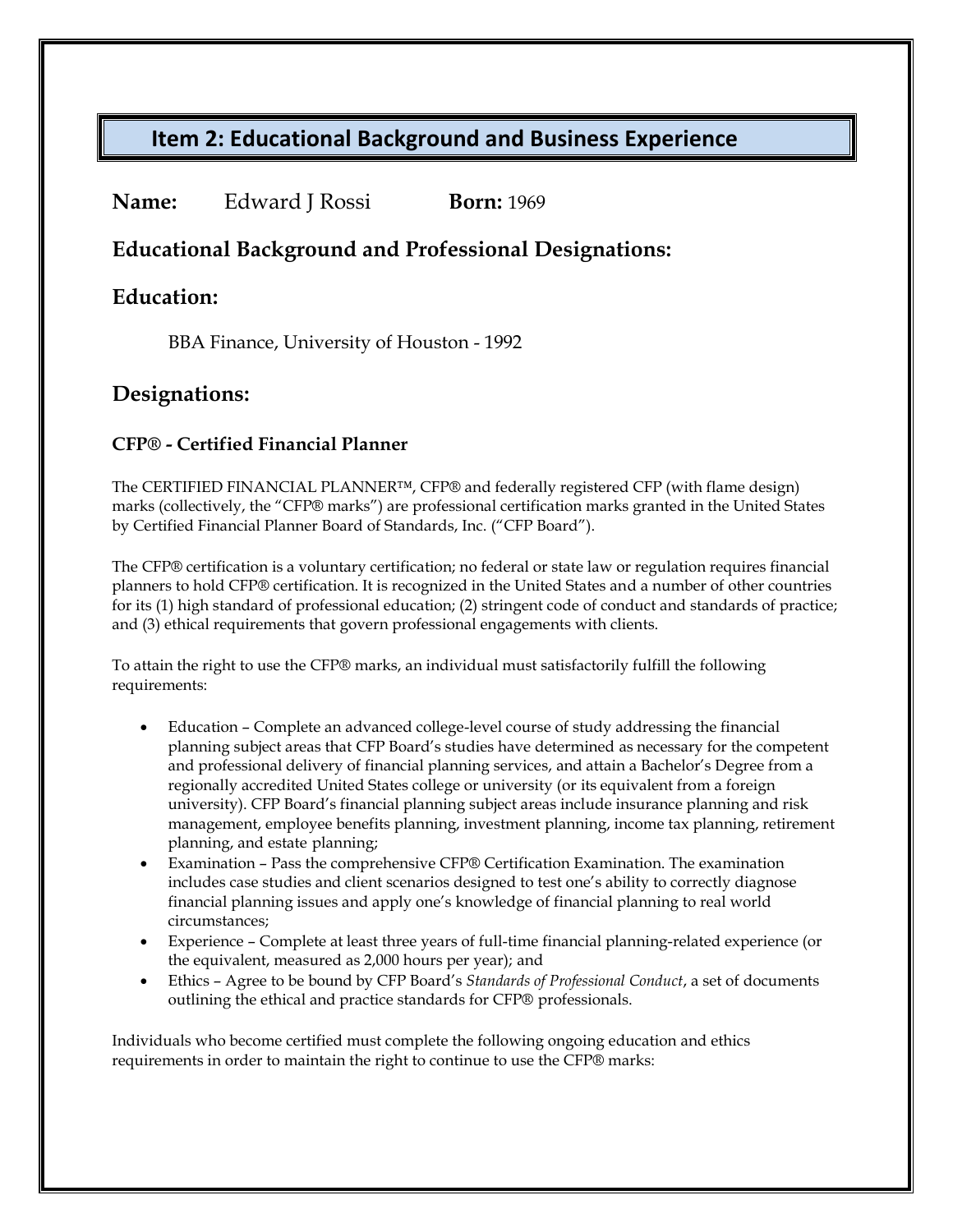- i. Continuing Education Complete 30 hours of continuing education hours every two years, including two hours on the *Code of Ethics* and other parts of the *Standards of Professional Conduct*, to maintain competence and keep up with developments in the financial planning field; and
- ii. Ethics Renew an agreement to be bound by the *Standards of Professional Conduct*. The Standards prominently require that CFP® professionals provide financial planning services at a fiduciary standard of care. This means CFP® professionals must provide financial planning services in the best interests of their clients.

CFP® professionals who fail to comply with the above standards and requirements may be subject to CFP Board's enforcement process, which could result in suspension or permanent revocation of their CFP® certification.

### **AAMS** *–* **Accredited Asset Management Specialist**

#### MINIMUM QUALIFICATIONS:

- o Complete a self study course,
- o Pass an examination on asset management topics,
- o Agree to a code of ethics, and
- o Commit to annual continuing education.

### **CRPC® - Chartered Retirement Planning CounselorSM**

- o Successfully complete the program;
- o Pass the final examination; and
- o Comply with the Code of Ethics, which includes agreeing to abide by the Standards of Professional Conduct and Terms and Conditions. Applicants must also disclose of any criminal, civil, self-regulatory organization, or governmental agency inquiry, investigation, or proceeding relating to their professional or business conduct. Conferment of the designation is contingent upon the College for Financial Planning's review of matters either self-disclosed or which are discovered by the College that are required to be disclosed.
- o Successful students receive a certificate and are granted the right to use the designationon correspondence and business cards for a two-year period.
- o Continued use of the CRPC® designation is subject to ongoing renewal requirements. Every two years individuals must renew their right to continue using the CRPC® designation by:
	- o completing 16 hours of continuing education;
	- o reaffirming to abide by the Standards of Professional Conduct, Terms and Conditions, and self disclose any criminal, civil, self-regulatory organization, or governmental agency inquiry, investigation, or proceeding relating to their professional or business conduct; and
	- o paying a biennial renewal fee

### **CMFC® - Chartered Mutual Fund Counselor**

- o The CMFC designation is a professional designation awarded by the College for Financial Planning to financial services professionals who complete a study program and pass an exam covering mutual fund topics.
- o All designees have agreed to adhere to [Standards of Professional Conduct](http://cffpdesignations.com/Designee/Standards) and are subject to a disciplinary process.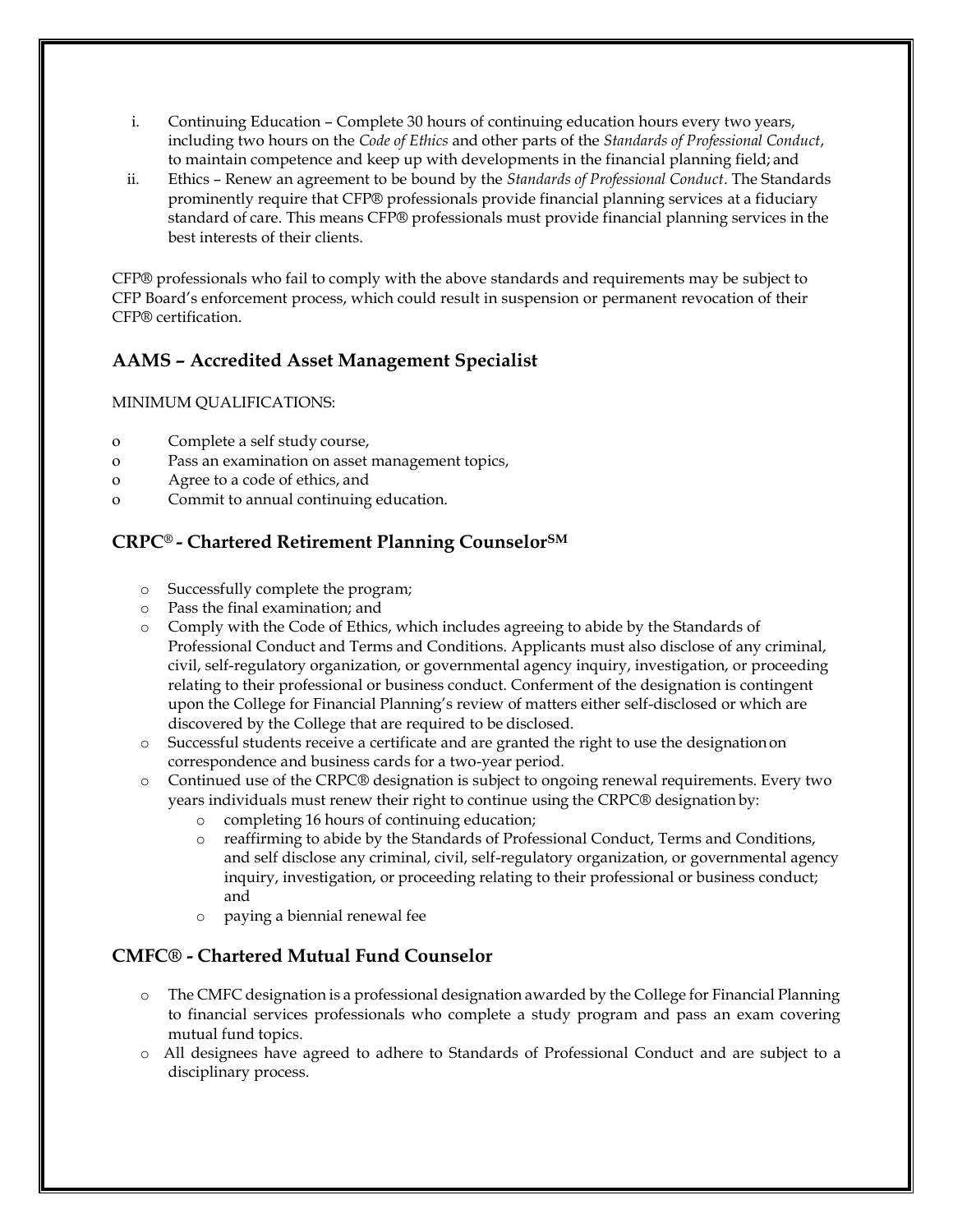o Designees renew their designation every two-years by completing 16 hours of continuing education, reaffirming adherence to the Standards of Professional Conduct and complying with self-disclosure requirements.

### **CTS – Certified Tax Specialist**

- o Pass three exams; each one covers two of the six modules
- o Complete one open-book case study (a one page set of facts based on a hypothetical client)
- o Fill out a registration form and complete a student questionnaire
- o Sign a code of ethics
- o Candidates must have at least 2,000 hours of work experience in the financial services industry or a bachelor's degree from an accredited college or university.
- o Designees must complete 15 hours of continuing education, reported once every year.
- o

### **(CES™) - Certified Estate and Trust Specialist™**

The CES™ designation expands your range of services to include estate planning and asset repositioning on behalf of your financial planning clients. With CES™ knowledge and strategies, you can offer expert guidance on:

- o beneficiaries
- o wills and probates
- o retirement accounts, taxes, and trusts
- o living trusts and control trusts
- o incapacity, post-mortem guidelines, and funerals

Candidate must meet one of the following requirements: Bachelor's degree or 2,000 hours of financial services work experience. Candidate must complete [a Self-Study Program](http://www.icfs.com/programs/certified_estate_planning/program_overview.php) - (six modules. Candidate must take three exams and a case study. Candidate must complete 30 hours, every two years to satisfy their continuing education requirements.

### **Business Background:**

| $01/2020$ - Present | <b>Investment Adviser Representative</b><br>Oak Harvest Investment Services |
|---------------------|-----------------------------------------------------------------------------|
| $01/2020$ - Present | Licensed Insurance Agent<br>Oak Harvest Insurance Services                  |
| $07/2019 - 01/2020$ | Financial Planner<br>Etrade                                                 |
| 08/2016 - 07/2019   | Planner<br>Edelman Financial Engines                                        |
| $12/2010 - 07/2016$ | <b>Financial Consultant</b><br>Charles Schwab & Co. Inc.                    |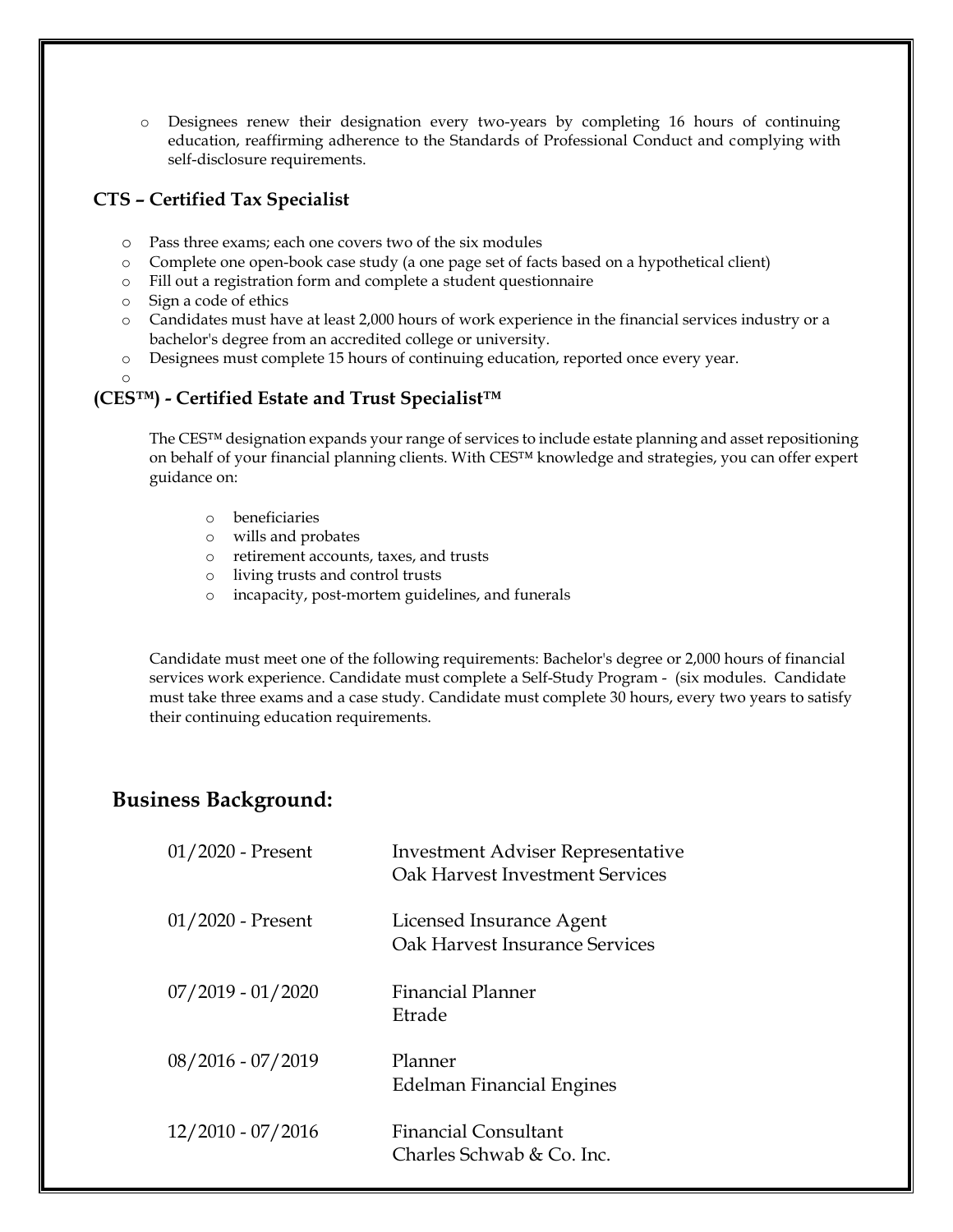01/2008 - 12/2010 Financial Consultant PNC Investments

### **Item 3: Disciplinary Information**

There are no legal or disciplinary events that are material to a client's or prospective client's evaluation of this advisory business.

### **Item 4: Other Business Activities**

Edward J Rossi is a licensed insurance agent. From time to time, he will offer clients advice or products from those activities. This activity involves 33% or less of his time during traditional business hours each month. Mr. Rossi is able to sell annuities, life, health, and long-term care coverage to interested parties through various unaffiliated insurance companies via our insurance agency Oak Harvest Insurance Services, LLC. Clients should be aware that these services pay a commission and involve a conflict of interest, as commissionable products conflict with the fiduciary duties of a registered investment adviser. Oak Harvest Investment Services always acts in the best interest of the client; including the sale of commissionable products to advisory clients. Clients always have the right to decide whether or not to utilize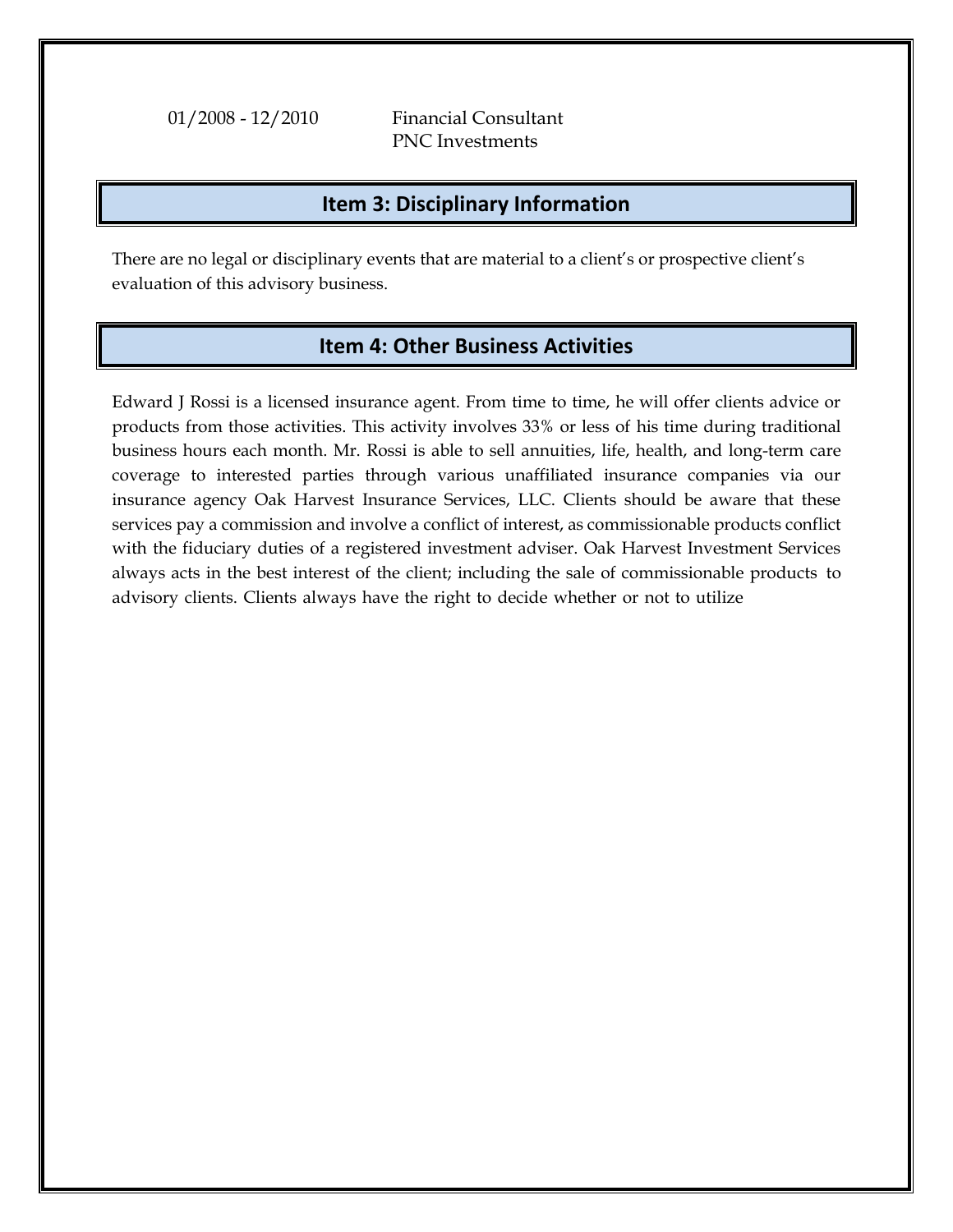the services of any representative of Oak Harvest Investment Services in such individual's outside capacities.

Edward J Rossi is a Disc Jockey at STAR DJs, a mobile DJ service for individuals and corporate customers.

### **Item 5: Additional Compensation**

Edward J Rossi is a licensed insurance agent and appointed with various unaffiliated insurance carriers via our insurance agency Oak Harvest Insurance Services, LLC. He receives a commission or renewal payment from the issuer subsequent to a client's purchase of an insurance contract. Further information with regard to these other activities may be found in the directly above section "Other Business Activities." Whether they are serving a client in one or more capacities, Oak Harvest representatives will disclose in advance how they are being compensated and if there is a conflict of interest involving any advice or service being provided. At no time will there be tying between business practices and/or services; a condition where a client or prospective client would be required to accept one product or service which is conditional upon the selection of a second, distinctive tied product or service. The offer and sale of Insurance products are not made in the associate's capacity as a fiduciary and is limited to providers that have agreements to sell with Oak Harvest Insurance Services. No client is ever obligated to purchase any insurance product. Insurance products may also be available from other providers on more favorable terms, but OHIS and its associates will always act in the best interests of the client.

### **Item 6: Supervision**

As a representative of Oak Harvest Investment Services, Edward J Rossi is supervised by Troy Sharpe, the firm's Chief Compliance Officer. Troy Sharpe is responsible for ensuring that Edward J Rossi adheres to all required regulations regarding the activities of an Investment Adviser Representative, as well as all policies and procedures outlined in the firm's Code of Ethics and compliance manual. The phone number for Troy Sharpe is (713) 822-1350.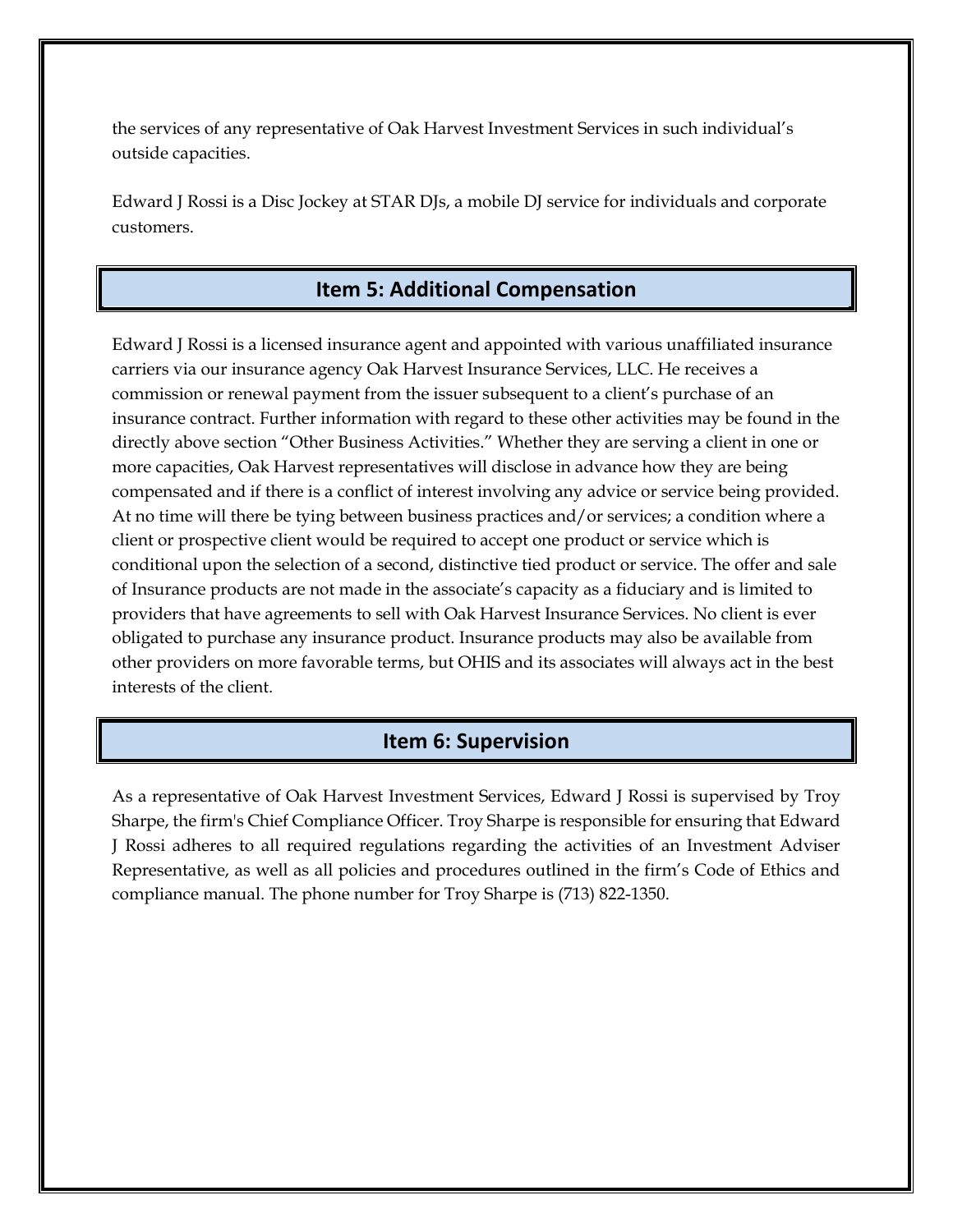*This brochure supplement provides information about Nicole May Riney that supplements the Oak Harvest Investment Services brochure. You should have received a copy of that brochure. Please contact Nicole May Riney if you did not receive Oak Harvest Investment Services's brochure or if you have any questions about the contents of this supplement.*

*Additional information about Nicole May Riney is also available on the SEC's website at [www.adviserinfo.sec.gov.](http://www.adviserinfo.sec.gov/)*

# **Oak Harvest Investment Services**

# Form ADV Part 2B – Individual Disclosure Brochure

*for*

# **Nicole May Riney**

Personal CRD Number: 7206973 Investment Adviser Representative

> Oak Harvest Investment Services 920 Memorial City Way Suite 150 Houston, TX 77024 (281) 822-1350 [nicole@oakharvestfg.com](mailto:nicole@oakharvestfg.com)

> > UPDATED: 05/31/2022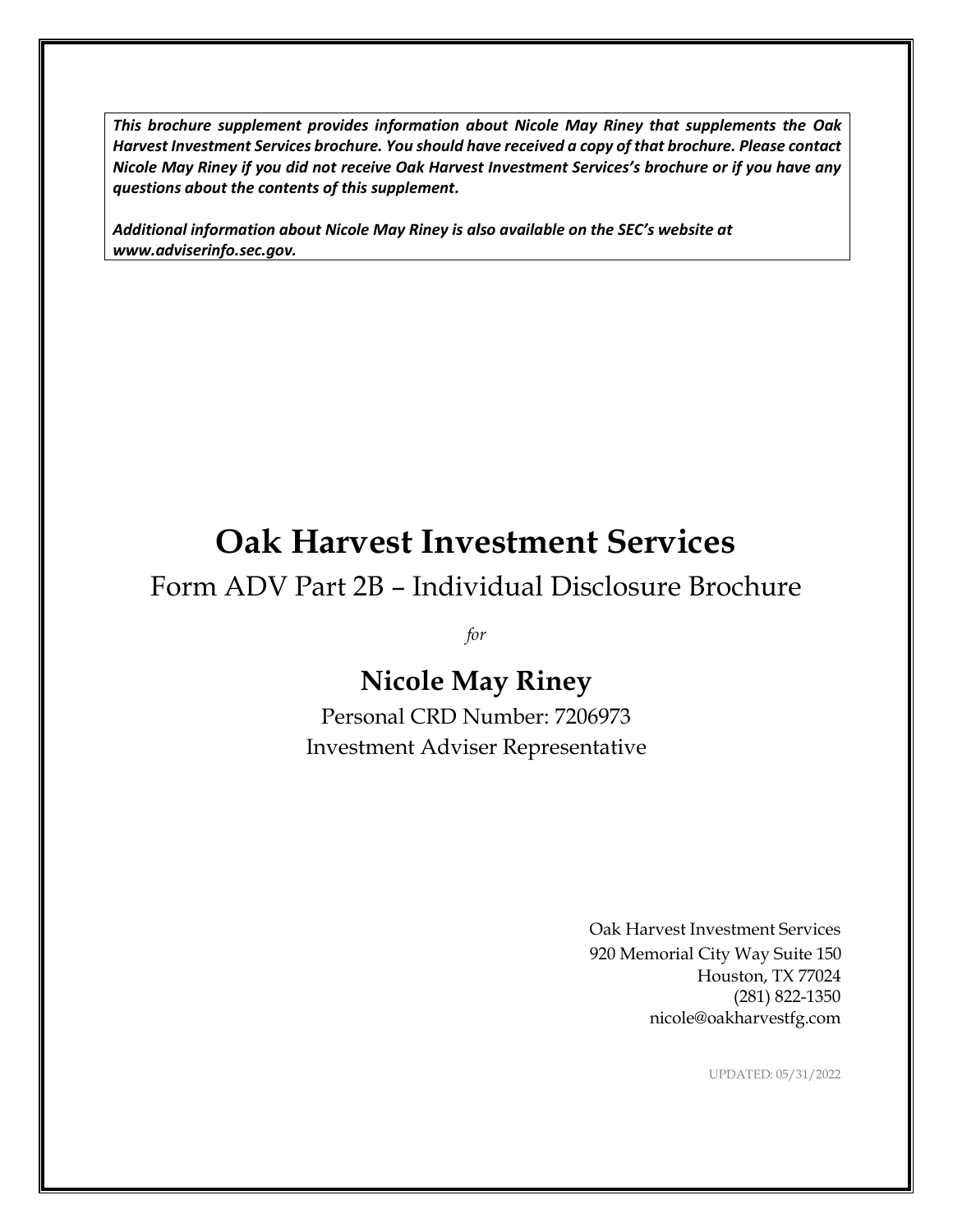| Name: | Nicole May Riney | <b>Born:</b> 1982 |
|-------|------------------|-------------------|
|-------|------------------|-------------------|

### **Educational Background and Professional Designations:**

### **Education:**

Bachelor of Science Communications, Weber State University - 2005

### **Designations:**

### **CFP® - Certified Financial Planner**

The CERTIFIED FINANCIAL PLANNER™, CFP® and federally registered CFP (with flame design) marks (collectively, the "CFP® marks") are professional certification marks granted in the United States by Certified Financial Planner Board of Standards, Inc. ("CFP Board").

The CFP® certification is a voluntary certification; no federal or state law or regulation requires financial planners to hold CFP® certification. It is recognized in the United States and a number of other countries for its (1) high standard of professional education; (2) stringent code of conduct and standards of practice; and (3) ethical requirements that govern professional engagements with clients.

To attain the right to use the CFP® marks, an individual must satisfactorily fulfill the following requirements:

- Education Complete an advanced college-level course of study addressing the financial planning subject areas that CFP Board's studies have determined as necessary for the competent and professional delivery of financial planning services, and attain a Bachelor's Degree from a regionally accredited United States college or university (or its equivalent from a foreign university). CFP Board's financial planning subject areas include insurance planning and risk management, employee benefits planning, investment planning, income tax planning, retirement planning, and estate planning;
- Examination Pass the comprehensive CFP® Certification Examination. The examination includes case studies and client scenarios designed to test one's ability to correctlydiagnose financial planning issues and apply one's knowledge of financial planning to real world circumstances;
- Experience Complete at least three years of full-time financial planning-related experience (or the equivalent, measured as 2,000 hours per year); and
- Ethics Agree to be bound by CFP Board's *Standards of Professional Conduct*, a set of documents outlining the ethical and practice standards for CFP® professionals.

Individuals who become certified must complete the following ongoing education and ethics requirements in order to maintain the right to continue to use the CFP® marks: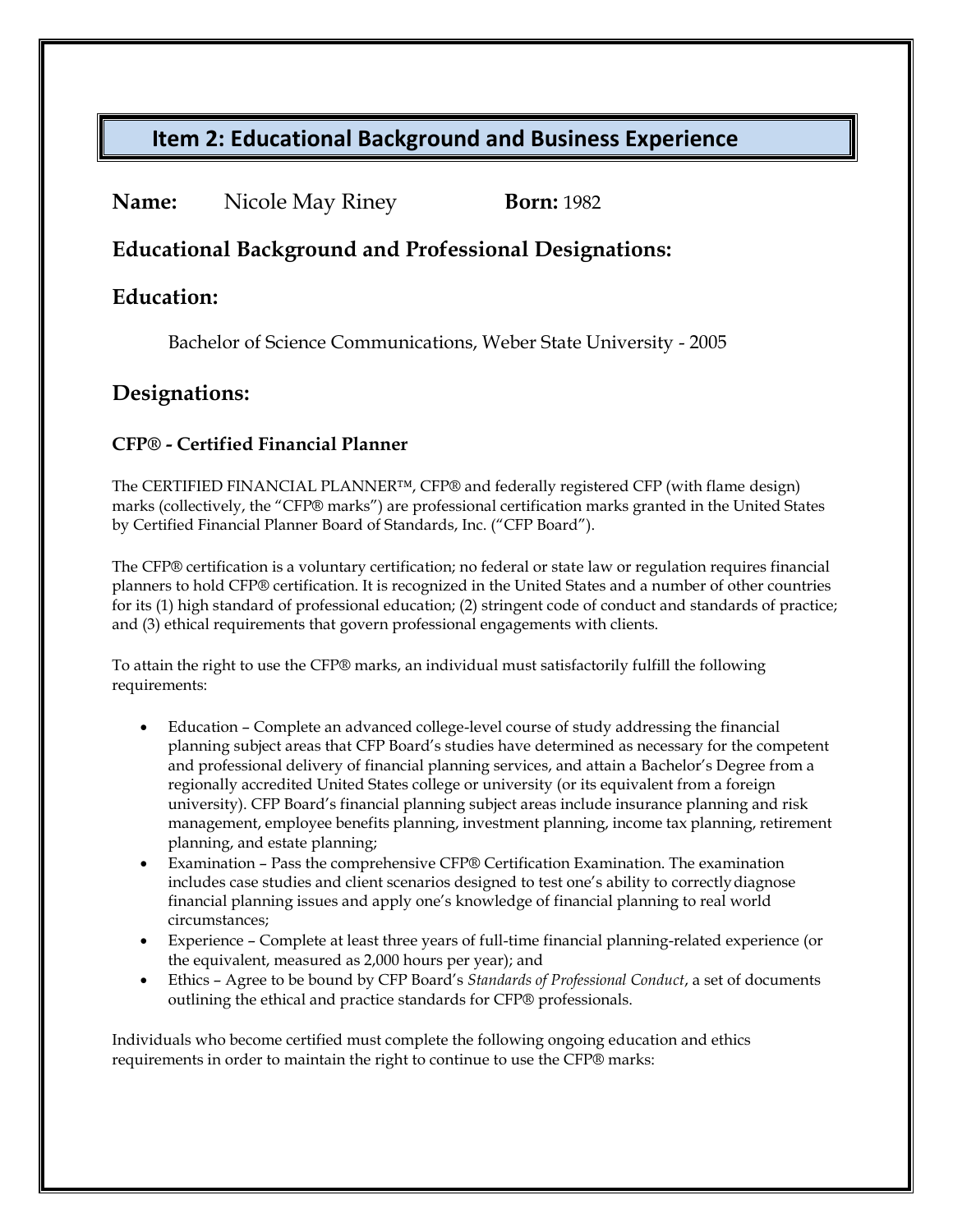- i. Continuing Education Complete 30 hours of continuing education hours every two years, including two hours on the *Code of Ethics* and other parts of the *Standards of Professional Conduct*, to maintain competence and keep up with developments in the financial planning field; and
- ii. Ethics Renew an agreement to be bound by the *Standards of Professional Conduct*. The Standards prominently require that CFP® professionals provide financial planning services at a fiduciary standard of care. This means CFP® professionals must provide financial planning services inthe best interests of their clients.

CFP® professionals who fail to comply with the above standards and requirements may be subjectto CFP Board's enforcement process, which could result in suspension or permanent revocation of their CFP® certification.

### **CTS – Certified Tax Specialist**

The Certified Tax Specialist Program is focused on the tax compliance requirements for individuals subject to estate and donor's taxation, for property owners subject to capital gains and other property taxes, and for business owners in business and income taxation. In the program, the participants are guided in learning the fundamental principles, practical applications, and statutory compliance requirements. In order to obtain the Certified Tax Specialist designation, the participant must;

- Pass three exams; each one covers two of the six modules
- Complete one open-book case study (a one page set of facts based on a hypothetical client)
- Fill out a registration form and complete a student questionnaire
- Sign a code of ethic
- Candidates must have at least 2,000 hours of work experience in the financial services industry or a bachelor's degree from an accredited college or university.
- Designees must complete 15 hours of continuing education, reported once every year.

### **Business Background:**

| 11/2019 - Present   | <b>Investment Adviser Representative</b><br>Oak Harvest Investment Services |
|---------------------|-----------------------------------------------------------------------------|
| $11/2019$ - Present | <b>Financial Advisor</b><br>Oak Harvest Financial Group                     |
| $02/2009 - 11/2019$ | <b>Financial Counselor</b><br>Houston Municipal Employee Pension System     |

### **Item 3: Disciplinary Information**

There are no legal or disciplinary events that are material to a client's or prospective client's evaluation of this advisory business.

### **Item 4: Other Business Activities**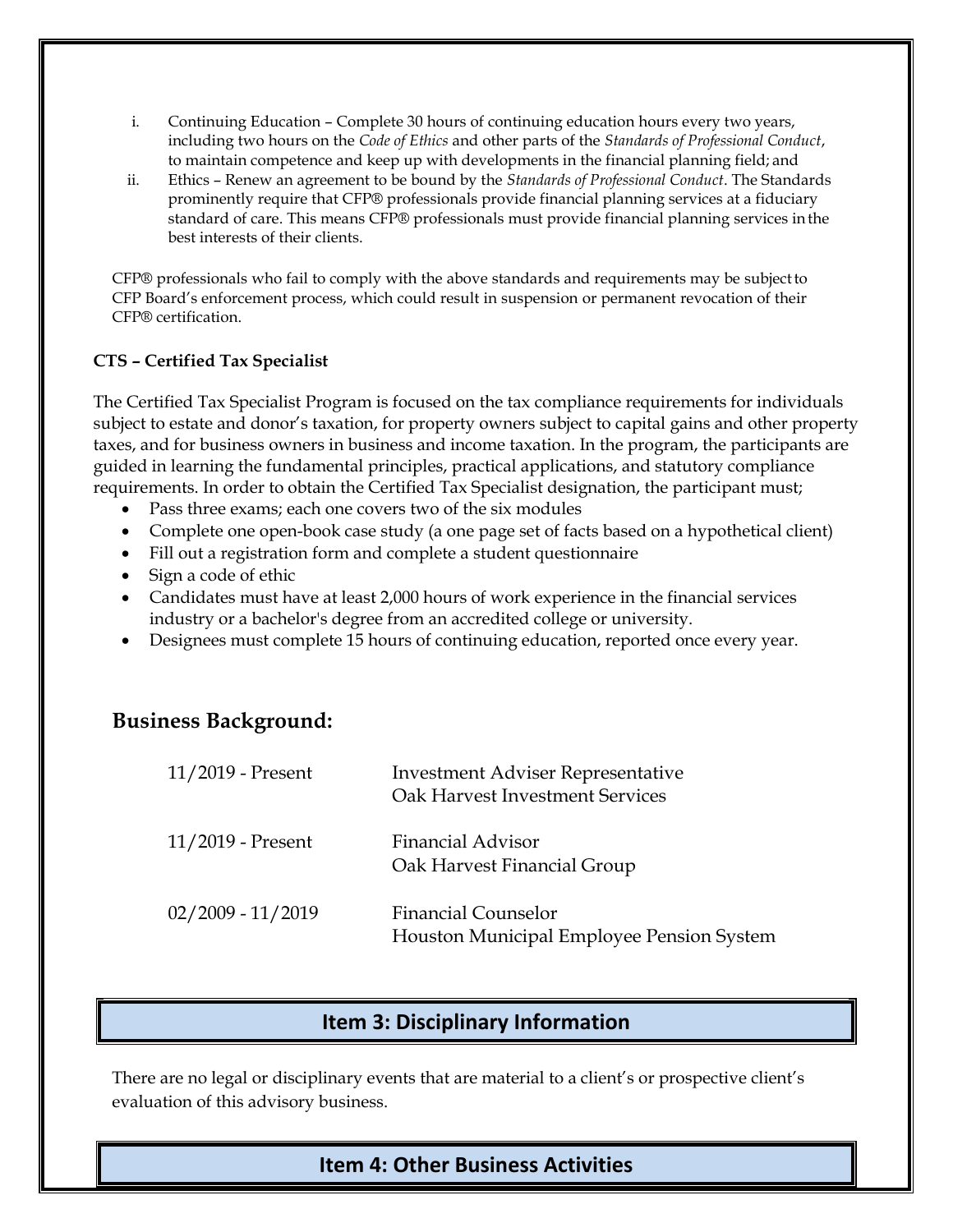Nicole May Riney is not engaged in any investment-related business or occupation (other than this advisory firm).

### **Item 5: Additional Compensation**

Nicole May Riney does not receive any economic benefit from any person, company, or organization, other than Oak Harvest Investment Services in exchange for providing clients advisory services through Oak Harvest Investment Services.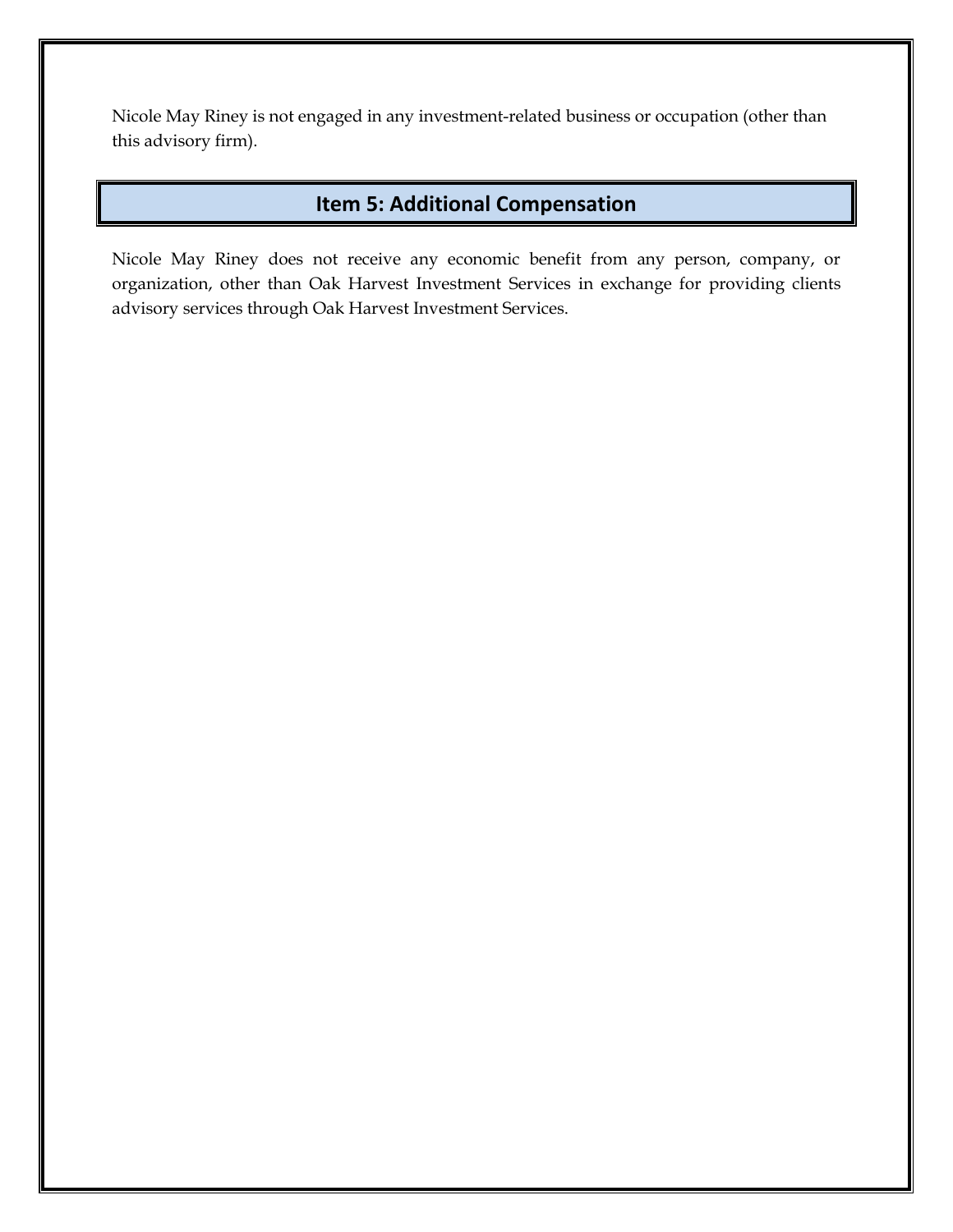### **Item 6: Supervision**

As a representative of Oak Harvest Investment Services, Nicole May Riney is supervised by Troy R Sharpe, the firm's Chief Compliance Officer. Troy R Sharpe is responsible for ensuring that Nicole May Riney adheres to all required regulations regarding the activities of an Investment Adviser Representative, as well as all policies and procedures outlined in the firm's Code of Ethics and compliance manual. The phone number for Troy R Sharpe is (281) 822-1350.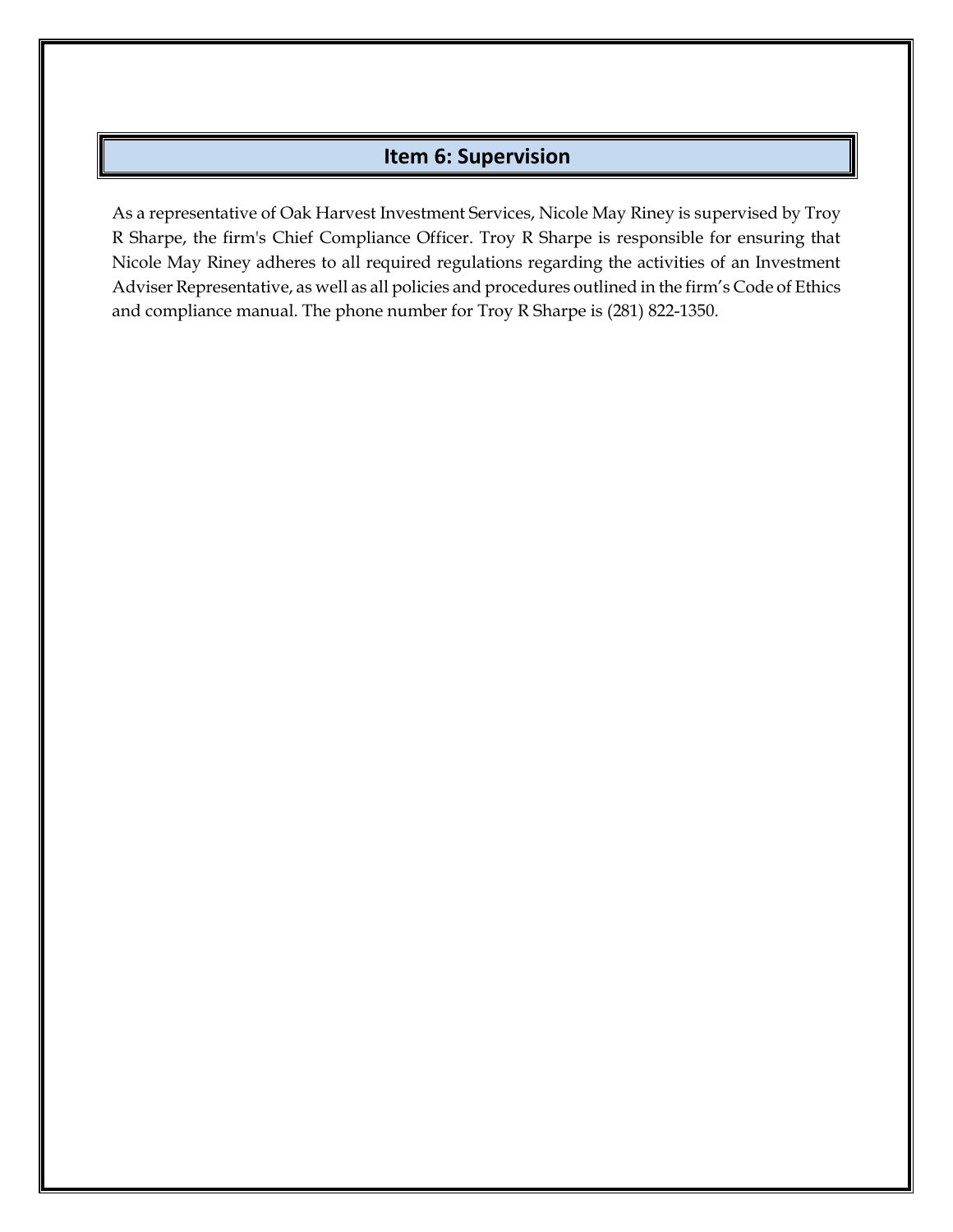*This brochure supplement providesinformation about Ryan Patrick Kenney thatsupplements the Oak Harvest Investment Services brochure. You should have received a copy of that brochure. Please contact Ryan Patrick Kenney if you did not receive Oak Harvest Investment Services's brochure or if you have any questions about the contents of thissupplement.*

*Additional information about Ryan Patrick Kenney is also available on the SEC's website at [www.adviserinfo.sec.gov.](http://www.adviserinfo.sec.gov/)*

# **Oak Harvest Investment Services**

# Form ADV Part 2B – Individual Disclosure Brochure

*for*

# **Ryan Patrick Kenney**

Personal CRD Number: 7226953 Investment Adviser Representative

> Oak Harvest Investment Services 920 Memorial City Way Suite 150 Houston, TX 77024 (832) 822-1350 [ryan@oakharvestfg.com](mailto:ryan@oakharvestfg.com)

> > UPDATED: 03/04/2020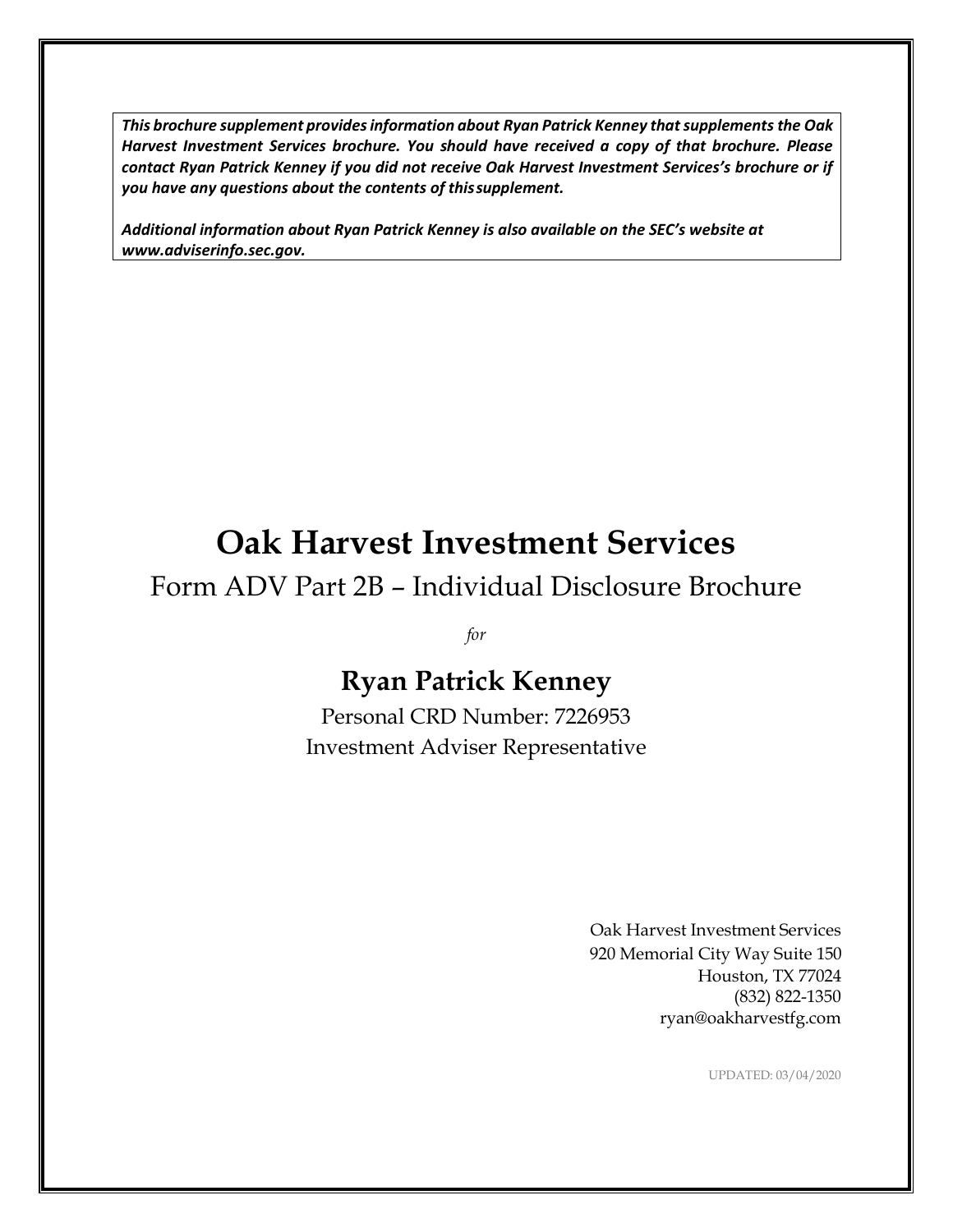| Name:                       | <b>Ryan Patrick Kenney</b> | <b>Born: 1984</b>                                                                  |
|-----------------------------|----------------------------|------------------------------------------------------------------------------------|
|                             |                            | <b>Educational Background and Professional Designations:</b>                       |
| <b>Education:</b>           |                            |                                                                                    |
|                             |                            | Bachelor of Science Social Science, Kansas State University - 2009                 |
| <b>Business Background:</b> |                            |                                                                                    |
|                             | 01/2020 - Present          | <b>Investment Adviser Representative</b><br><b>Oak Harvest Investment Services</b> |
|                             | $01/2020$ – Present        | Licensed Insurance Agent<br><b>Oak Harvest Insurance Services</b>                  |
|                             | $06/2019 - 01/2020$        | Director of Development<br>Boys and Girls Country of Houston                       |
|                             | $11/2018 - 03/2019$        | Director of Development<br><b>Rice University</b>                                  |
|                             | $08/2015 - 11/2018$        | Director of Development<br>University of Houston                                   |
|                             | $02/2012 - 08/2015$        | Development Officer<br>Kansas State University Foundation                          |
|                             | $02/2011 - 05/2012$        | <b>Patient Care Specialist</b><br>Gerimedical Inc.                                 |
|                             | $02/2010 - 02/2011$        | <b>Territory Sales Manager</b><br><b>PPG</b> Industries                            |

## **Item 3: Disciplinary Information**

There are no legal or disciplinary events that are material to a client's or prospective client's evaluation of this advisory business.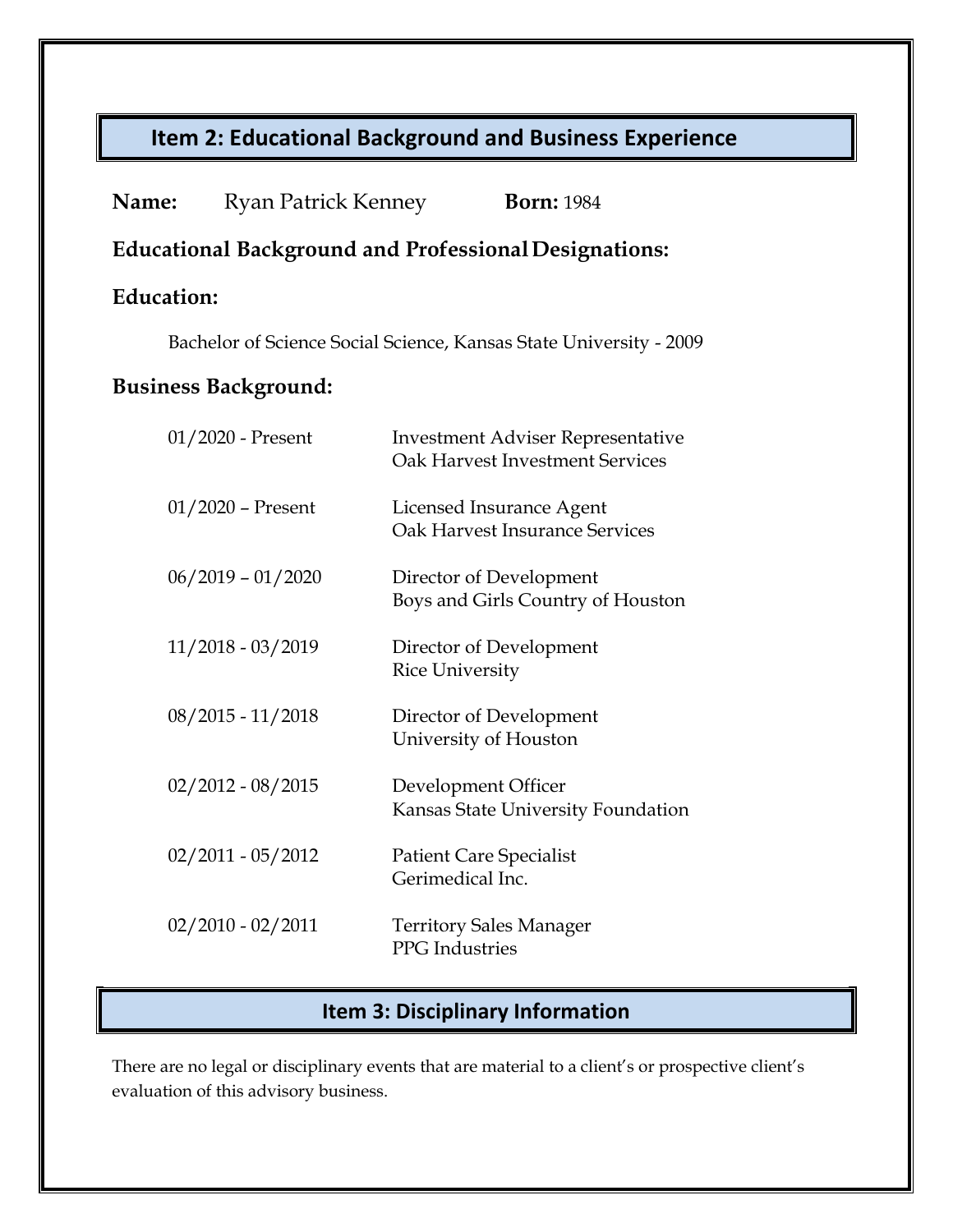### **Item 4: Other Business Activities**

Ryan Patrick Kenney is a licensed insurance agent. From time to time, he will offer clients advice or products from those activities. This activity involves 33% or less of his time during traditional business hours each month. Ryan Patrick Kenney is able to sell annuities, life, health, and longterm care coverage to interested parties through various unaffiliated insurance companies via our insurance agency Oak Harvest Insurance Services, LLC. Clients should be aware that these services pay a commissionand involve a conflict of interest, as commissionable products conflict with the fiduciary duties of a registered investment adviser. Oak Harvest Investment Services always acts in the best interest of the client; including the sale of commissionable products to advisory clients. Clients always have the right to decide whether or not to utilize the services of any representative of Oak Harvest Investment Services in such individual's outside capacities.

### **Item 5: Additional Compensation**

Ryan Patrick Kenney is a licensed insurance agent and appointed with various unaffiliated insurance carriers via our insurance agency Oak Harvest Insurance Services, LLC. He receives a commission or renewal payment from the issuer subsequent to a client's purchase of an insurance contract. Further information with regard to these other activities may be found in the directly above section "Other Business Activities." Whether they are serving a client in one or more capacities, Oak Harvest representatives will disclose in advance how they are being compensated and if there is a conflict of interest involving any advice or service being provided. At no time will there be tying between business practices and/or services; a condition where a client or prospective client would be required to accept one product or service which is conditional upon the selection of a second, distinctive tied product or service. The offer and sale of Insurance products are not made in the associate's capacity as a fiduciary and is limited to providers that have agreements to sell with Oak Harvest Insurance Services. No client is ever obligated to purchase any insurance product. Insurance products may also be available from other providers on more favorable terms, but OHIS and its associates will always act in the best interests of the client.

### **Item 6: Supervision**

As a representative of Oak Harvest Investment Services, Ryan Patrick Kenney is supervised by Troy Sharpe, the firm's Chief Compliance Officer. Troy Sharpe is responsible for ensuring that Ryan Patrick Kenney adheres to all required regulations regarding the activities of an Investment Adviser Representative, as well as all policies and procedures outlined in the firm's Code of Ethics and compliance manual. The phone number for Troy Sharpe is (832) 822-1350.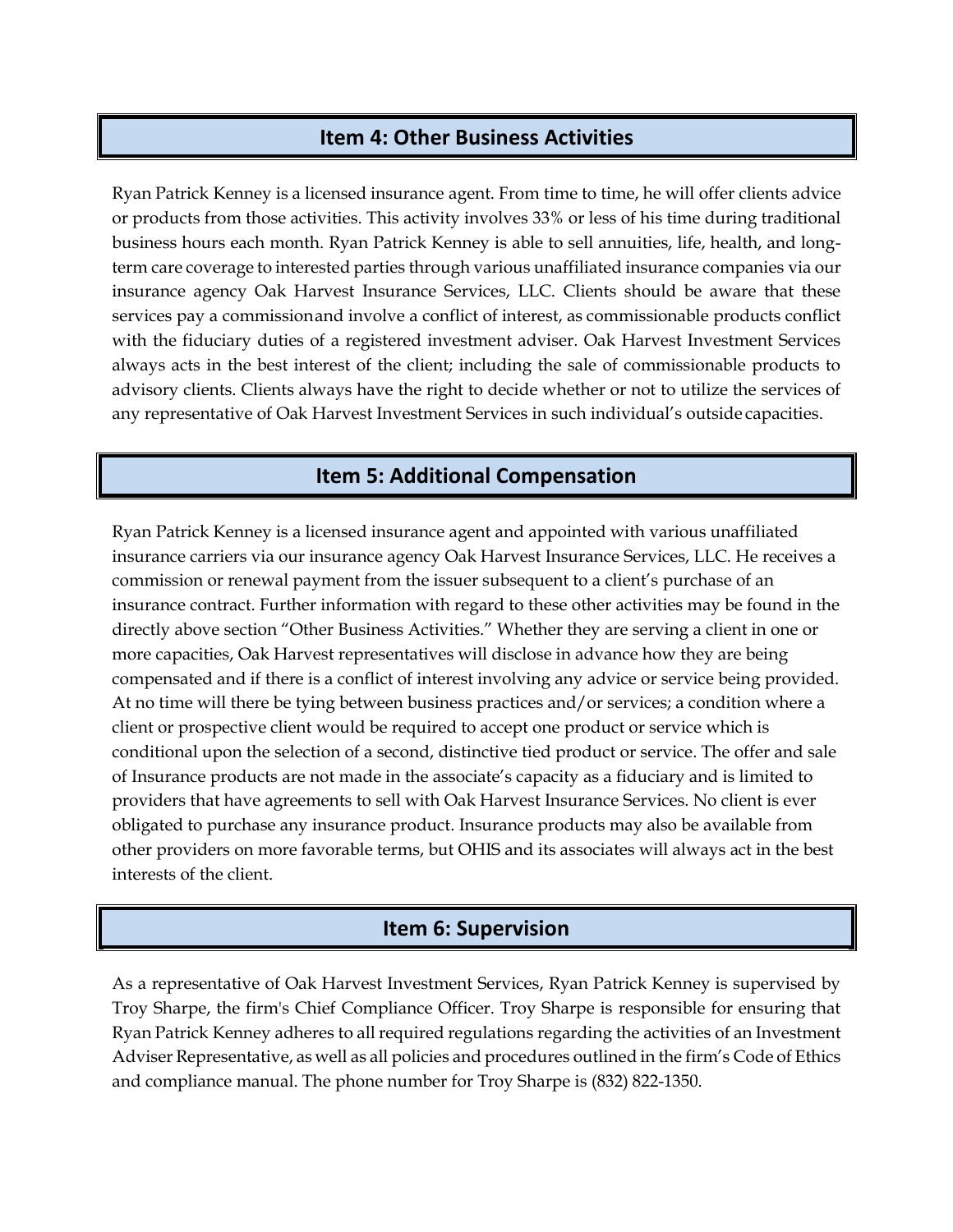*This brochure supplement provides information about Jared Donald Kenney that supplements the Oak Harvest Investment Services brochure. You should have received a copy of that brochure. Please contact Jared Donald Kenney if you did not receive Oak Harvest Investment Services' brochure or if you have any questions about the contents of this supplement.*

*Additional information about Jared Donald Kenney is also available on the SEC's website at [www.adviserinfo.sec.gov.](http://www.adviserinfo.sec.gov/)*



# **Oak Harvest Investment Services**

# Form ADV Part 2B – Individual Disclosure Brochure

*for*

# **Jared Donald Kenney**

Personal CRD Number: 5365512 Investment Adviser Representative

> Oak Harvest Investment Services 920 Memorial City Way, Suite 150 Houston, TX 77024 (281) 822-1350 [jared@oakharvestfg.com](mailto:jared@oakharvestfg.com) Updated: March 16, 2021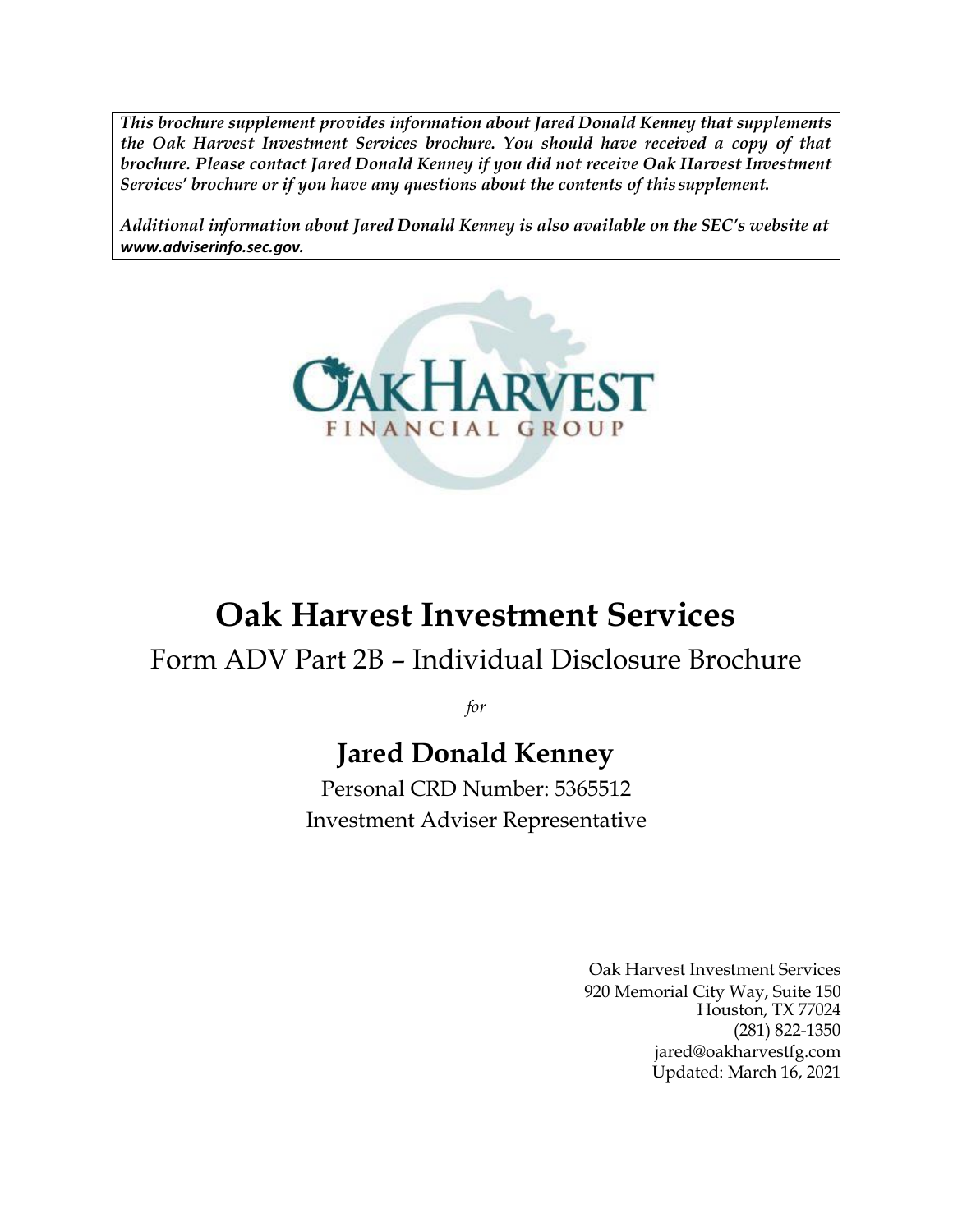**Name:** Jared Donald Kenney **Born:** 1984

## **Educational Background and Professional**

### **Designations:**

### **NSSA® – National Social Security Advisor Certification - 2018**

The National Social Security Advisor Certification is a professional designation granted in the United States by the National Social Security Association, Inc.

The NSSA® Certification is a voluntary certification; no federal or state law or regulation requires this certification. The NSSA® Certificate Program is a nationally recognized standard of competent and ethical Social Security planning education and training.

It is accredited in the United States by The Institute in Credentialing Excellence (ICE) in December 2017. NSSA® is the only accredited Social Security education program in the United States.

To attain the right to use the NSSA® Certification designation, an individual must complete the program's educational training and complete an assessment with a passing grade of above 79%.

NSSA® renewal is every two years. Cost is \$395 for two years or \$1,000 lifetime. Eight hours of Continuing Education (CE) is required to renew.

#### **ChFC®- Chartered Financial Consultant®**

o Bachelor's degree or its equivalent, in any discipline, from an accredited university, this qualifies as one year of business experience

o Three years of full-time business experience is required; this three-year period must be within the five years preceding the date of the award (part-time qualifying business experience is also credited toward the three-year requirement with 2,000 hours representing the equivalent of one year full-time experience).

- o Must fulfill the ChFC® seven course curriculum, as well as two additional elective courses
- o Pass the exams for all required and elective courses
- o Pass a background check and candidate fitness standards test. You must reveal any criminal history, pending litigation or ethical violations.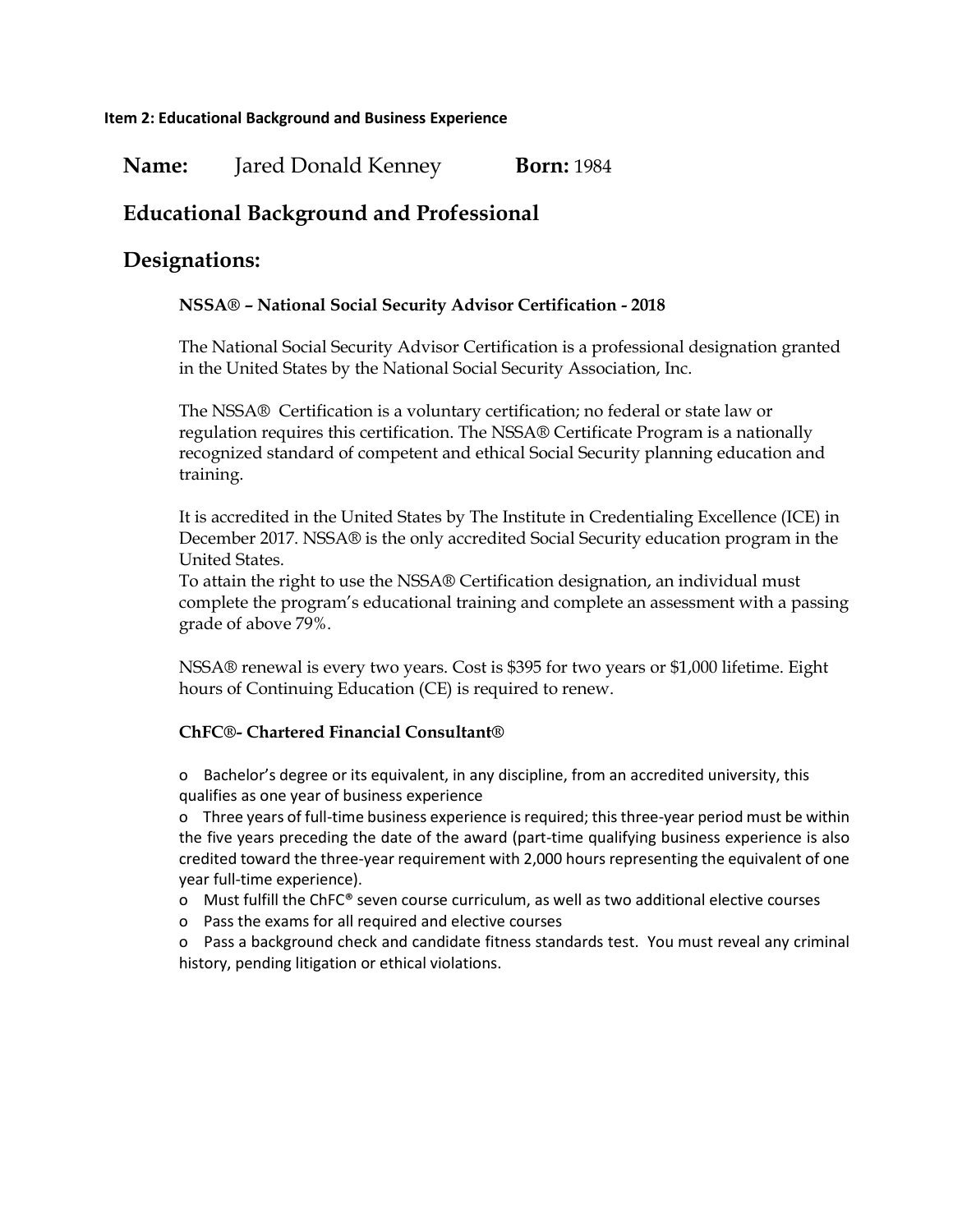### **CTS – Certified Tax Specialist**

- o Pass three exams; each one covers two of the six modules
- o Complete one open-book case study (a one page set of facts based on a hypothetical client)
- o Fill out a registration form and complete a student questionnaire
- o Sign a code of ethics
- o Candidates must have at least 2,000 hours of work experience in the financial services industry or a bachelor's degree from an accredited college or university.
- o Designees must complete 15 hours of continuing education, reported once every year.

### **Education:**

Jared Donald Kenney has not received any higher education degrees after high school.

### **Business Background:**

| $01/2020$ – Present | Vice President<br>Oak Harvest Investment Services                           |
|---------------------|-----------------------------------------------------------------------------|
| 03/2017 - Present   | <b>Investment Adviser Representative</b><br>Oak Harvest Investment Services |
| $12/2015 - 03/2017$ | Advisor/Owner<br>NettWorth Financial Group                                  |
| $05/2010 - 12/2015$ | Vice President<br>Spartan Wealth Management, LLC                            |
| $03/2006 - 04/2010$ | VP Brokerage Operations<br>Goheen Financial Group, LP                       |

#### **Item 3: Disciplinary Information**

There are no legal or disciplinary events that are material to a client's or prospective client's evaluation of this advisory business.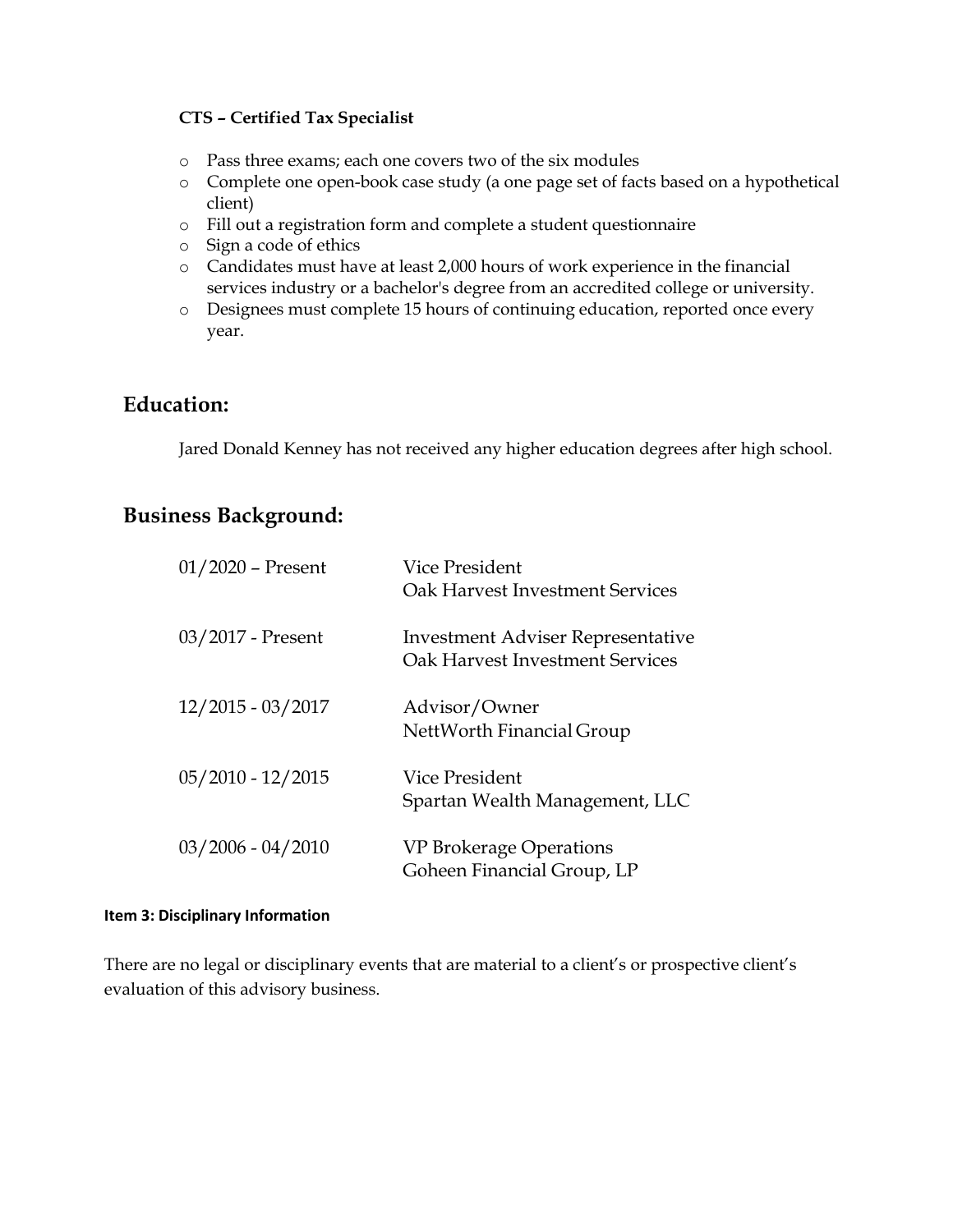#### **Item 4: Other Business Activities**

Jared Kenney is a licensed insurance agent. From time to time, he will offer clients advice or products from those activities. This activity involves 33% or less of his time during traditional business hours each month. Mr. Kenney is able to sell annuities, life, health, and long-term care coverage to interested parties through various unaffiliated insurance companies via our insurance agency Oak Harvest Insurance Services, LLC. Clients should be aware that these services pay a commission and involve a conflict of interest, as commissionable products conflict with the fiduciary duties of a registered investment adviser. Oak Harvest Investment Services always acts in the best interest of the client; including the sale of commissionable products to advisory clients. Clients always have the right to decide whether or not to utilize the services of any representative of Oak Harvest Investment Services in such individual's outside capacities.

Jared Kenney is the owner of JCKR Ventures, LP which owns and operates WildAggie Studios, LLC a yoga studio. His responsibilities are to manage financial aspects of the yoga studio business.

#### **Item 5: Additional Compensation**

Jared Kenney is a licensed insurance agent and appointed with various unaffiliated insurance carriers via our insurance agency Oak Harvest Insurance Services, LLC. He receives a commission or renewal payment from the issuer subsequent to a client's purchase of an insurance contract. Further information with regard to these other activities may be found in the directly above section "Other Business Activities." Whether they are serving a client in one or more capacities, Oak Harvest representatives will disclose in advance how they are being compensated and if there is a conflict of interest involving any advice or service being provided. At no time will there be tying between business practices and/or services; a condition where a client or prospective client would be required to accept one product or service which is conditional upon the selection of a second, distinctive tied product or service. The offer and sale of Insurance products are not made in the associate's capacity as a fiduciary and is limited to providers that have agreements to sell with Oak Harvest Insurance Services. No client is ever obligated to purchase any insurance product. Insurance products may also be available from other providers on more favorable terms, but OHIS and its associates will always act in the best interests of the client.

#### **Item 6: Supervision**

As a representative of Oak Harvest Investment Services, Jared Donald Kenney is supervised by Troy Sharpe, the firm's Chief Compliance Officer. Troy Sharpe is responsible for ensuring that Jared Donald Kenney adheres to all required regulations regarding the activities of an Investment Adviser Representative, as well as all policies and procedures outlined in the firm's Code of Ethics and compliance manual. The phone number for Troy Sharpe is (281) 822-1350.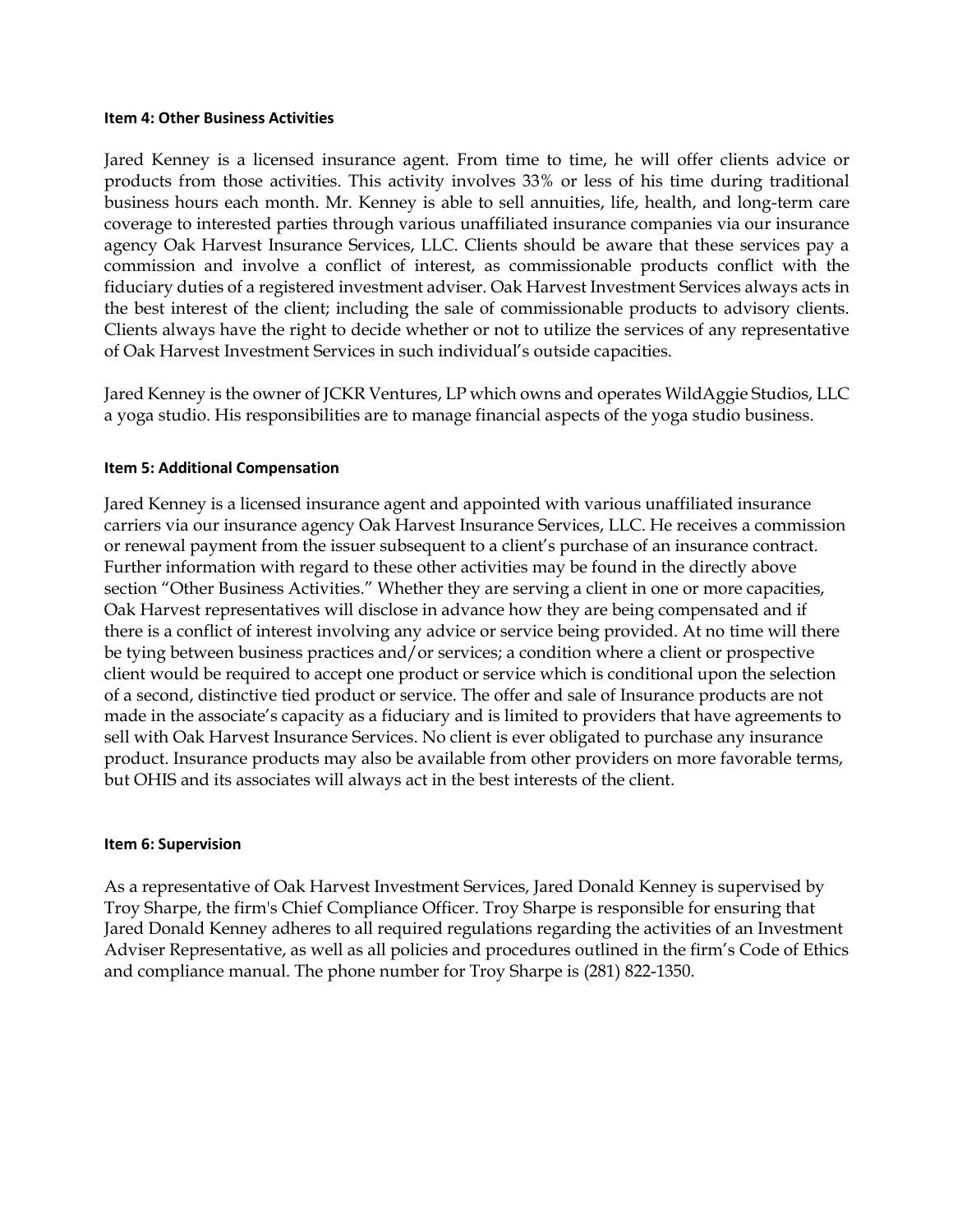*This brochure supplement provides information about Jennifer Ellen Zittel that supplements the Oak Harvest Investment Services brochure. You should have received a copy of that brochure. Please contact Jennifer Ellen Zittel if you did not receive Oak Harvest Investment Services's brochure or if you have any questions about the contents of this supplement.*

*Additional information about Jennifer Ellen Zittel is also available on the SEC's website at www.adviserinfo.sec.gov.*

# **Oak Harvest Investment Services**

## Form ADV Part 2B – Individual Disclosure Brochure

*for*

# **Jennifer Ellen Zittel**

Personal CRD Number: 4137215 Investment Adviser Representative

> Oak Harvest Investment Services 920 Memorial City Way Suite 150 Houston, TX 77024 (281) 822-1350 jennifer@oakharvestfg.com

> > UPDATED: 04/06/2021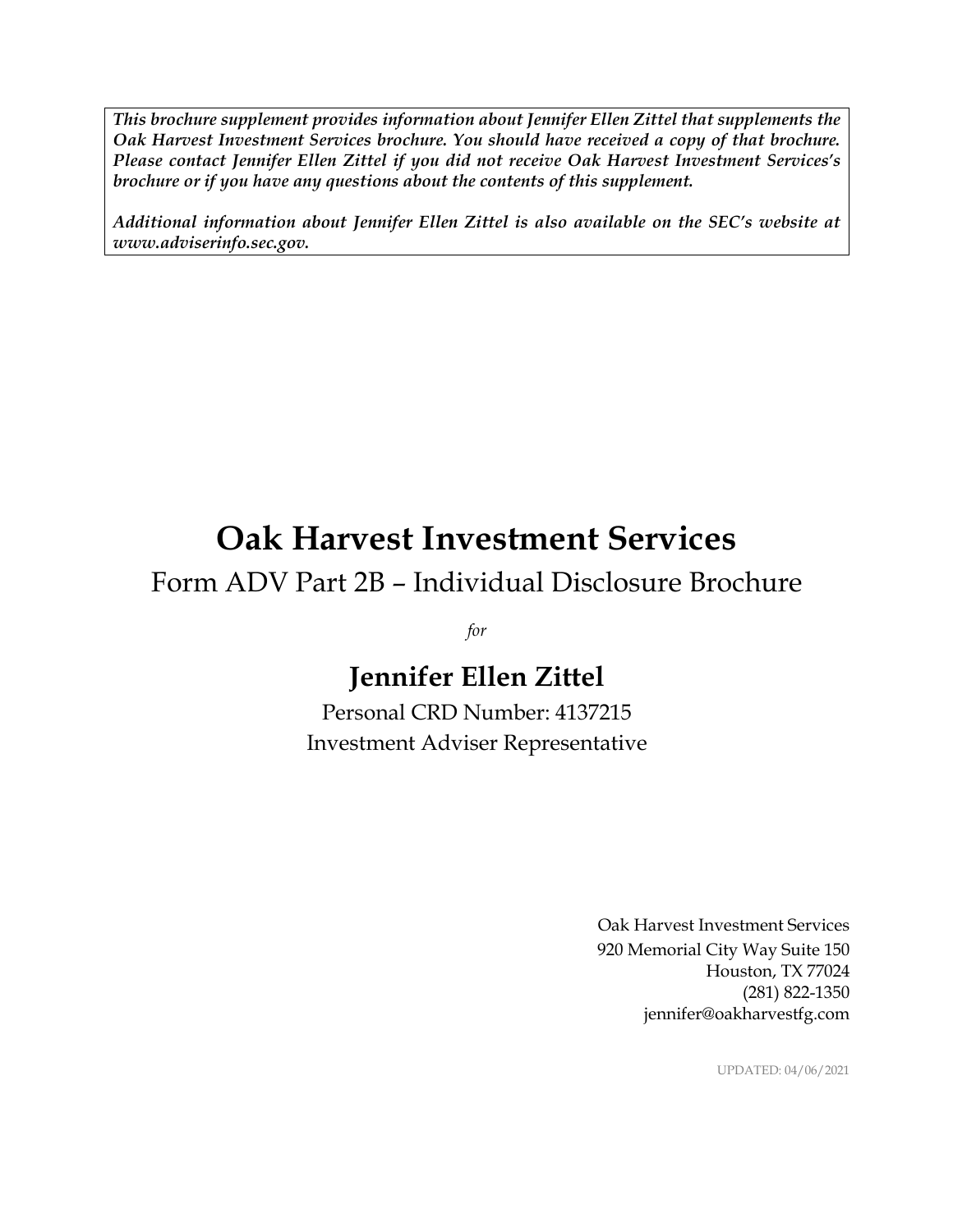| Name: | Jennifer Ellen Zittel | <b>Born:</b> 1973 |
|-------|-----------------------|-------------------|
|-------|-----------------------|-------------------|

### **Educational Background and Professional Designations:**

### **Education:**

Bachelor's of Science Economics/Political Science, University of Houston - 1999

### **Business Background:**

| 04/2021 - Present   | <b>Investment Adviser Representative</b><br>Oak Harvest Investment Services |
|---------------------|-----------------------------------------------------------------------------|
| 08/2020 - Present   | <b>Client Concierge</b><br>Oak Harvest Investment Services                  |
| $01/2020 - 08/2020$ | NA.<br>Unemployed                                                           |
| $02/2004 - 01/2020$ | <b>Operations Manager</b><br>NEXT Financial Group, Inc.                     |

## **Item 3: Disciplinary Information**

There are no legal or disciplinary events that are material to a client's or prospective client's evaluation of this advisory business.

## **Item 4: Other Business Activities**

Jennifer Ellen Zittel is not engaged in any investment-related business or occupation (other than this advisory firm).

## **Item 5: Additional Compensation**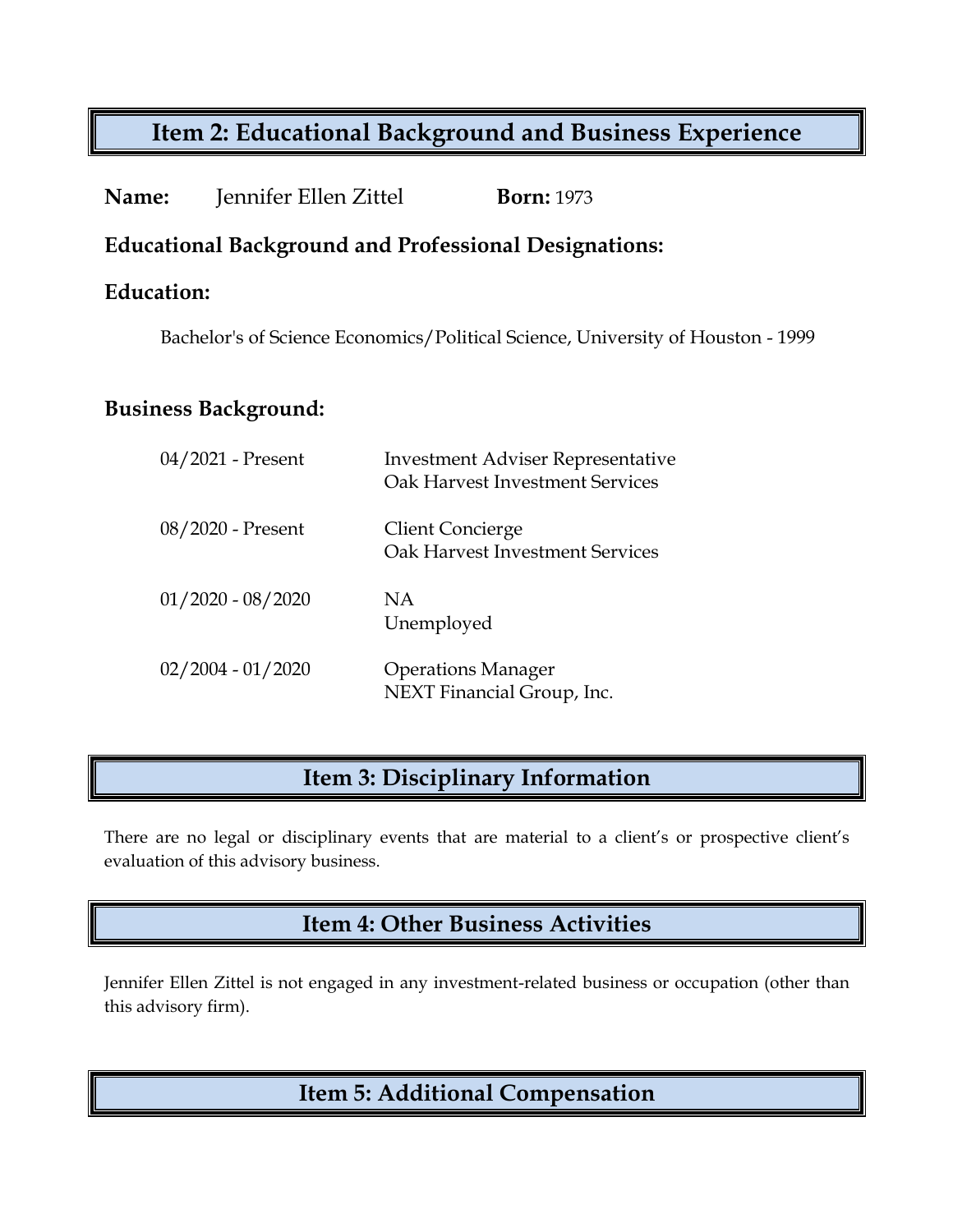Jennifer Ellen Zittel does not receive any economic benefit from any person, company, or organization, other than Oak Harvest Investment Services in exchange for providing clients advisory services through Oak Harvest Investment Services.

## **Item 6: Supervision**

As a representative of Oak Harvest Investment Services, Jennifer Ellen Zittel is supervised by Troy Sharpe, the firm's Chief Compliance Officer. Troy Sharpe is responsible for ensuring that Jennifer Ellen Zittel adheres to all required regulations regarding the activities of an Investment Adviser Representative, as well as all policies and procedures outlined in the firm's Code of Ethics and compliance manual. The phone number for Troy Sharpe is (281) 822-1350.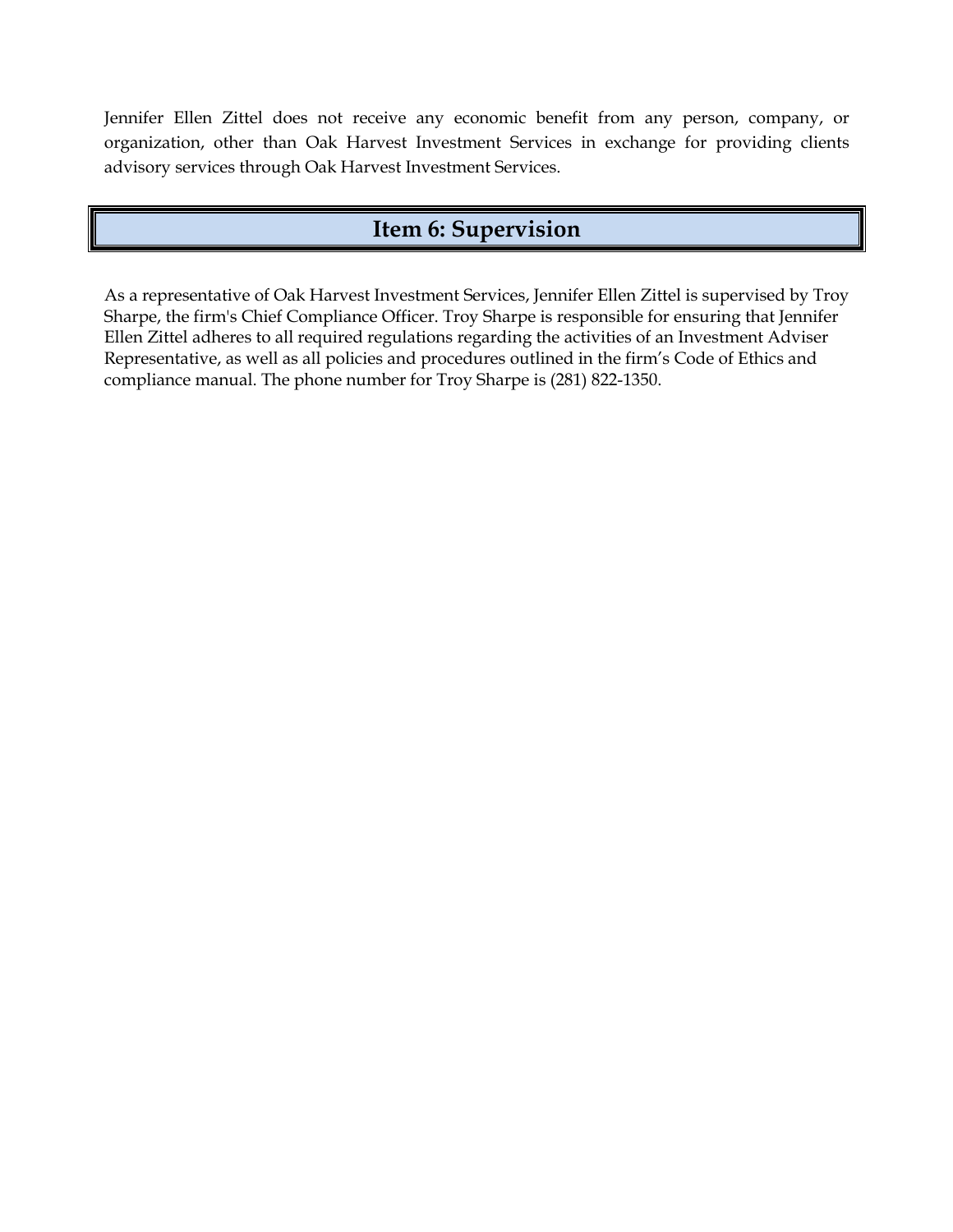# **Oak Harvest Investment Services**

Form ADV Part 2B – Individual Disclosure Brochure

*for*

# **Chad Lee Schneider**

Personal CRD Number: 4191671 Investment Adviser Representative

> Oak Harvest Investment Services 920 Memorial City Way Suite 150 Houston, TX 77024 (281) 822-1350 chad@oakharvestfg.com

> > UPDATED: 10/25/2021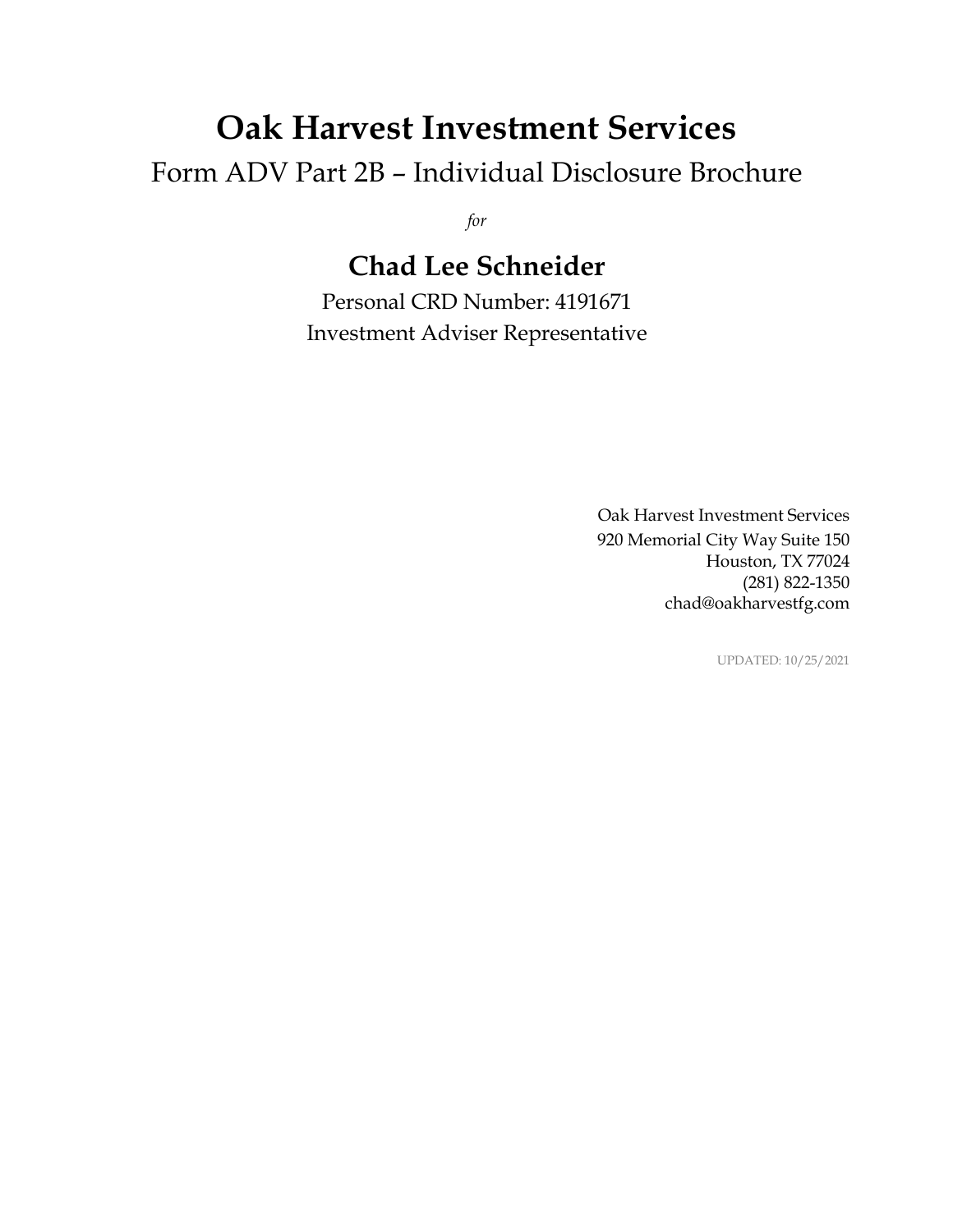| Chad Lee Schneider<br>Name:                          | <b>Born: 1969</b>                                                                  |  |
|------------------------------------------------------|------------------------------------------------------------------------------------|--|
|                                                      | <b>Educational Background and Professional Designations:</b>                       |  |
| <b>Education:</b>                                    |                                                                                    |  |
| Bachelor's Psychology, Texas State University - 2000 |                                                                                    |  |
| <b>Business Background:</b>                          |                                                                                    |  |
| 10/2021 - Present                                    | <b>Investment Adviser Representative</b><br><b>Oak Harvest Investment Services</b> |  |
| 10/2021 - Present                                    | <b>Advisor Operations</b><br>Oak Harvest Financial Group                           |  |
| $02/2021 - 10/2021$                                  | N/A<br>Unemployed                                                                  |  |
| $01/2021 - 02/2021$                                  | <b>Investment Advisor</b><br>Hodos Wealth Group                                    |  |
| $11/2015 - 01/2021$                                  | <b>Financial Advisor</b><br>Private Advisor Group/LPL Financial dba Kidwell &      |  |
| $05/2015 - 10/2015$                                  | N/A<br>Unemployed                                                                  |  |
| $01/2004 - 05/2015$                                  | Director of Operations<br>LPL Financial dba Legacy Wealth Management               |  |

# **Item 3: Disciplinary Information**

There are no legal or disciplinary events that are material to a client's or prospective client's evaluation of this advisory business.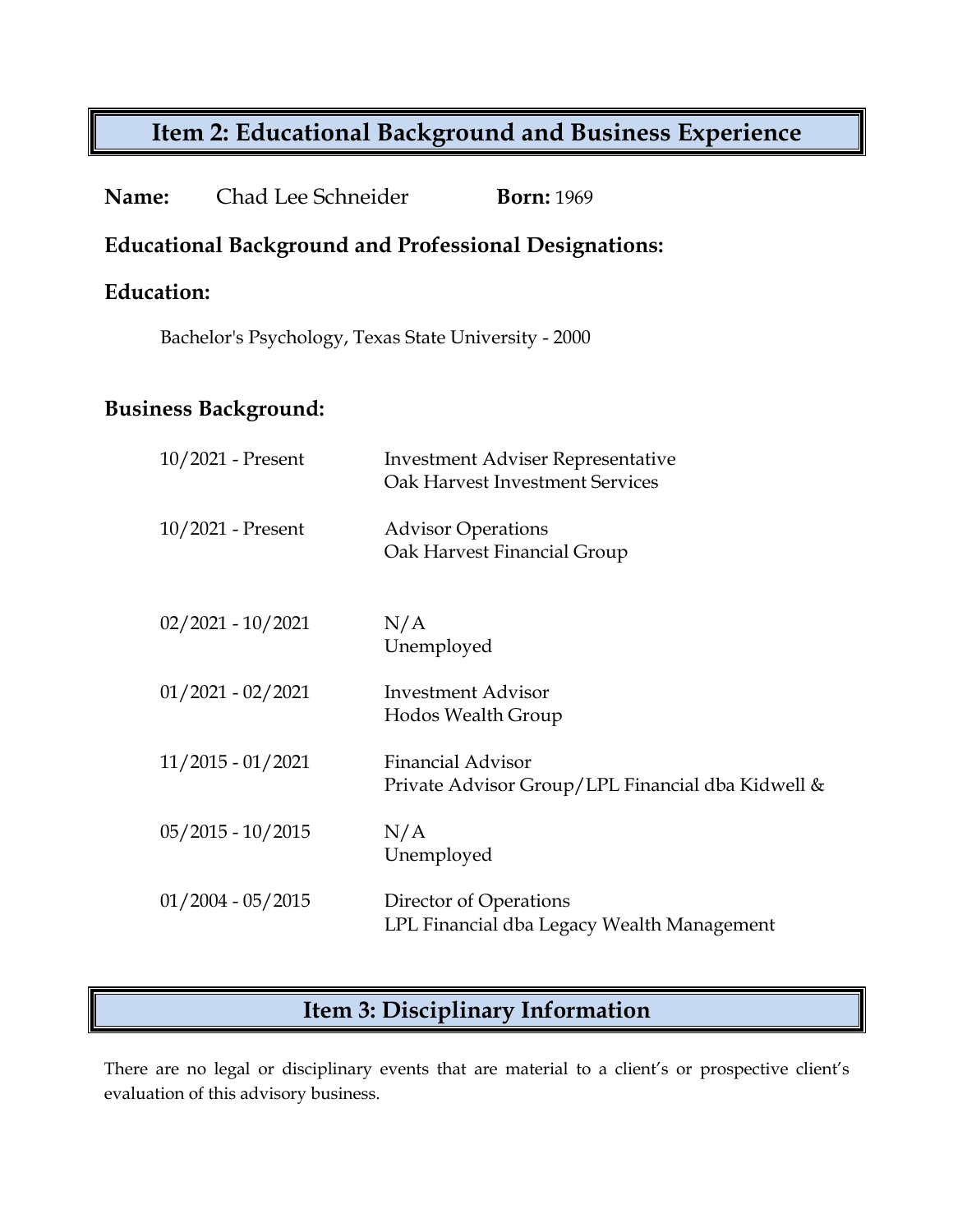## **Item 4: Other Business Activities**

Chad Lee Schneider is a licensed insurance agent. This activity creates a conflict of interest since there is an incentive to recommend insurance products based on commissions or other benefits received from the insurance company, rather than on the client's needs. Additionally, the offer and sale of insurance products by supervised persons of Oak Harvest Investment Services are not made in their capacity as a fiduciary, and products are limited to only those offered by certain insurance providers. Oak Harvest Investment Services addresses this conflict of interest by requiring its supervised persons to act in the best interest of the client at all times, including when acting as an insurance agent. Oak Harvest Investment Services periodically reviews recommendations by its supervised persons to assess whether they are based on an objective evaluation of each client's risk profile and investment objectives rather than on the receipt of any commissions or other benefits. Oak Harvest Investment Services will disclose in advance how it or its supervised persons are compensated and will disclose conflicts of interest involving any advice or service provided. At no time will there be tying between business practices and/or services (a condition where a client or prospective client would be required to accept one product or service conditioned upon the selection of a second, distinctive tied product or service). No client is ever under any obligation to purchase any insurance product. Insurance products recommended by Oak Harvest Investment Services's supervised persons may also be available from other providers on more favorable terms, and clients can purchase insurance products recommended through other unaffiliated insurance agencies.

## **Item 5: Additional Compensation**

Chad Lee Schneider does not receive any economic benefit from any person, company, or organization, other than Oak Harvest Investment Services in exchange for providing clients advisory services through Oak Harvest Investment Services.

## **Item 6: Supervision**

As a representative of Oak Harvest Investment Services, Chad Lee Schneider is supervised by Troy Sharpe, the firm's Chief Compliance Officer. Troy Sharpe is responsible for ensuring that Chad Lee Schneider adheres to all required regulations regarding the activities of an Investment Adviser Representative, as well as all policies and procedures outlined in the firm's Code of Ethics and compliance manual. The phone number for Troy Sharpe is (281) 822-1350.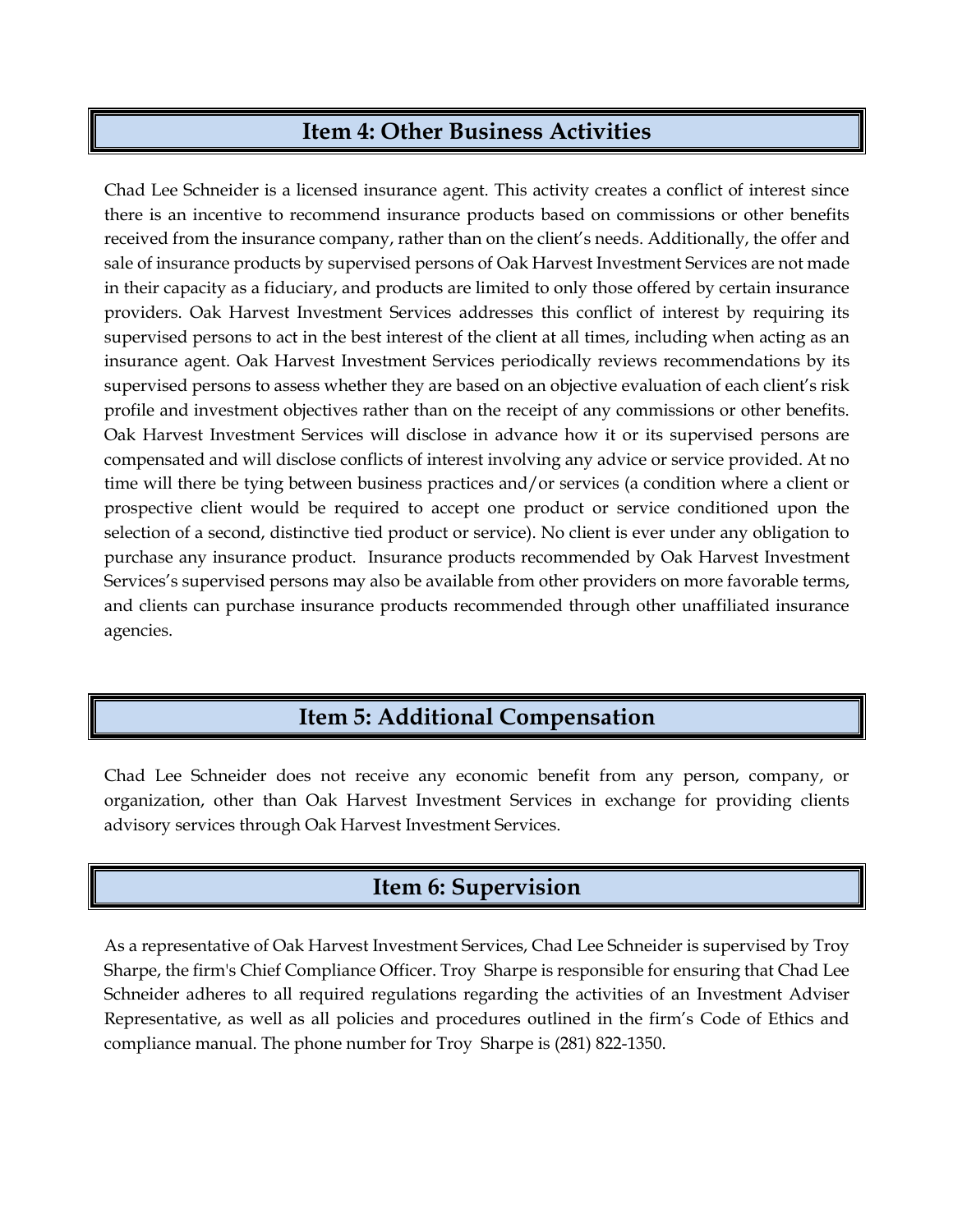*This brochure supplement provides information about Anna Dashkevich that supplements the Oak Harvest Investment Services brochure. You should have received a copy of that brochure. Please contact Anna Dashkevich if you did not receive Oak Harvest Investment Services's brochure or if you have any questions about the contents of this supplement.*

*Additional information about Anna Dashkevich is also available on the SEC's website at www.adviserinfo.sec.gov.*

# **Oak Harvest Investment Services**

# Form ADV Part 2B – Individual Disclosure Brochure

*for*

# **Anna Dashkevich**

Personal CRD Number: 4658326 Investment Adviser Representative

> Oak Harvest Investment Services 920 Memorial City Way Suite 150 Houston, TX 77024 (713) 684-8862 anna@oakharvestfg.com

> > UPDATED: 01/02/2022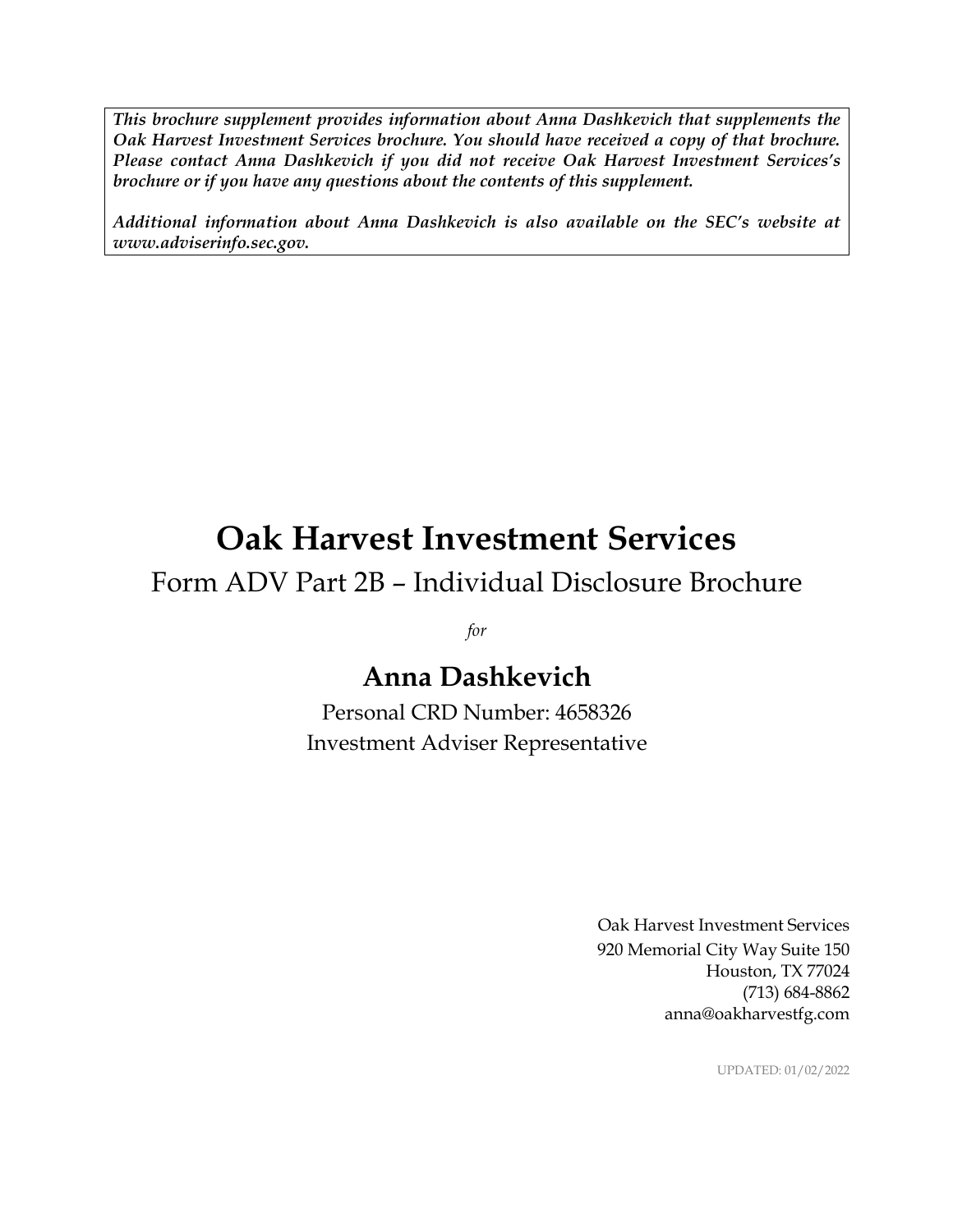### **Name:** Anna Dashkevich **Born:** 1975

### **Educational Background and Professional Designations:**

### **Education:**

MBA Business, Youngstown State University - 2003 BS Accounting and Auditing, St. Petersburg State Forest University - 2000

### **Designations:**

### **CFP® - Certified Financial Planner**

The CERTIFIED FINANCIAL PLANNER™, CFP® and federally registered CFP (with flame design) marks (collectively, the "CFP® marks") are professional certification marks granted in the United States by Certified Financial Planner Board of Standards, Inc. ("CFP Board").

The CFP® certification is a voluntary certification; no federal or state law or regulation requires financial planners to hold CFP® certification. It is recognized in the United States and a number of other countries for its (1) high standard of professional education; (2) stringent code of conduct and standards of practice; and (3) ethical requirements that govern professional engagements with clients.

To attain the right to use the CFP® marks, an individual must satisfactorily fulfill the following requirements:

- Education Complete an advanced college-level course of study addressing the financial planning subject areas that CFP Board's studies have determined as necessary for the competent and professional delivery of financial planning services, and attain a Bachelor's Degree from a regionally accredited United States college or university (or its equivalent from a foreign university). CFP Board's financial planning subject areas include insurance planning and risk management, employee benefits planning, investment planning, income tax planning, retirement planning, and estate planning;
- Examination Pass the comprehensive CFP® Certification Examination. The examination includes case studies and client scenarios designed to test one's ability to correctly diagnose financial planning issues and apply one's knowledge of financial planning to real world circumstances;
- Experience Complete at least three years of full-time financial planning-related experience (or the equivalent, measured as 2,000 hours per year); and
- Ethics Agree to be bound by CFP Board's *Standards of Professional Conduct*, a set of documents outlining the ethical and practice standards for CFP® professionals.

Individuals who become certified must complete the following ongoing education and ethics requirements in order to maintain the right to continue to use the CFP® marks:

i. Continuing Education – Complete 30 hours of continuing education hours every two years, including two hours on the *Code of Ethics* and other parts of the *Standards of Professional Conduct*, to maintain competence and keep up with developments in the financial planning field; and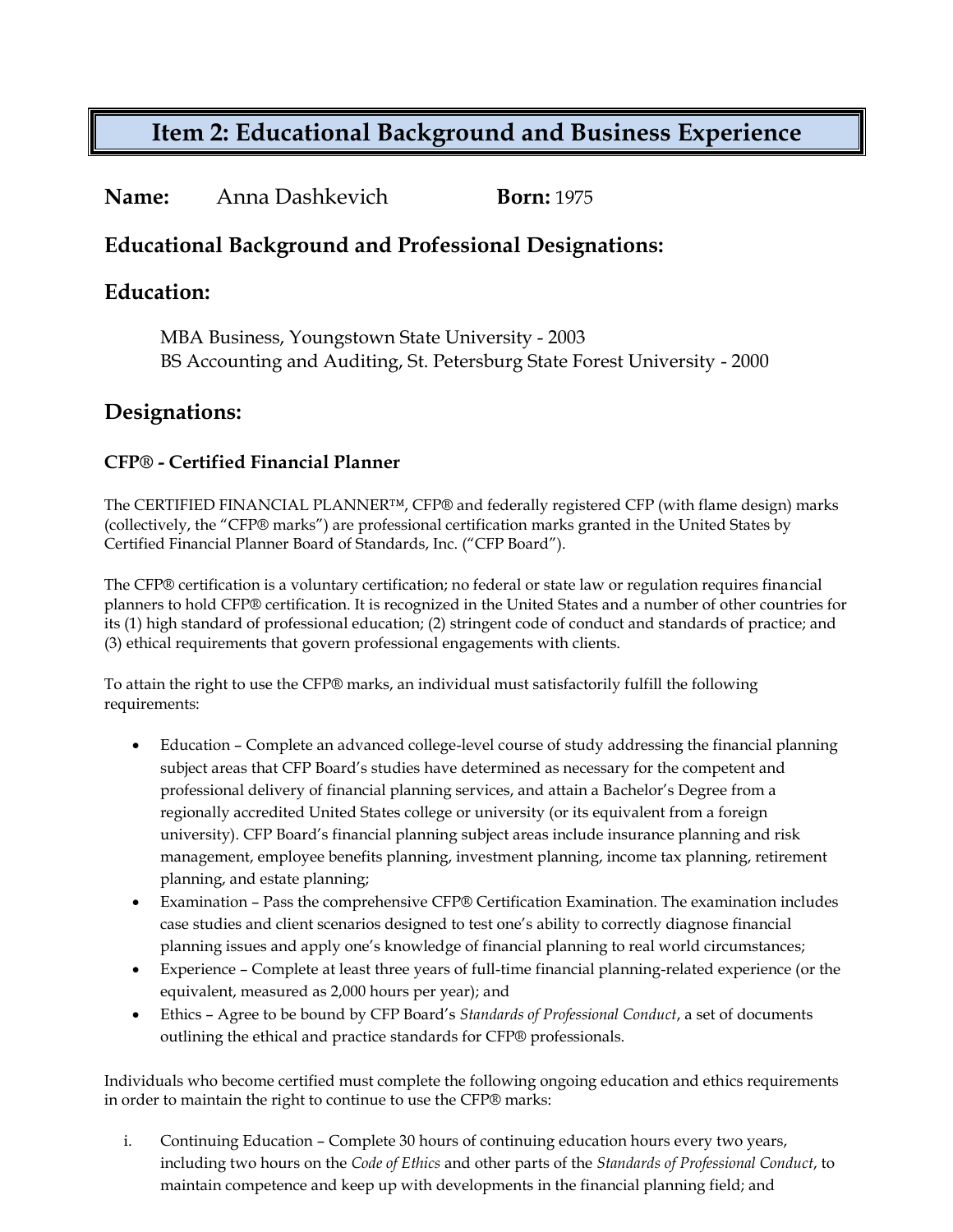ii. Ethics – Renew an agreement to be bound by the *Standards of Professional Conduct*. The Standards prominently require that CFP® professionals provide financial planning services at a fiduciary standard of care. This means CFP® professionals must provide financial planning services in the best interests of their clients.

CFP® professionals who fail to comply with the above standards and requirements may be subject to CFP Board's enforcement process, which could result in suspension or permanent revocation of their CFP® certification.

### **AIF® - Accredited Investment Fiduciary®**

- The AIF designation, awarded by the Center for Fiduciary Studies, an fi360 company, demonstrates the focus on all the components of a comprehensive investment process, related fiduciary standards of care, and commitment to excellence.
- AIF designees must complete 6 steps to earn the designation: 1. submit registration and fee; 2. successfully complete a specialized program on investment fiduciary standards of care; 3. pass a comprehensive examination; 4. upon passing, submit the accreditation application and fee; 5. complete annual continuing educational requirements; 6. pledge to abide by the designation's code of ethics.

### **NSSA® – National Social Security Advisor Certification**

- The National Social Security Advisor Certification is a professional designation granted in the United States by the National Social Security Association, Inc.
- •
- The NSSA® Certification is a voluntary certification; no federal or state law or regulation requires this certification. The NSSA® Certificate Program is a nationally recognized standard of competent and ethical Social Security planning education and training.
- •
- It is accredited in the United States by The Institute in Credentialing Excellence (ICE) in December 2017. NSSA® is the only accredited Social Security education program in the United States.
- To attain the right to use the NSSA® Certification designation, an individual must complete the program's educational training and complete an assessment with a passing grade of above 79%.
- - NSSA® renewal is every two years. Cost is \$395 for two years or \$1,000 lifetime. Eight hours of Continuing Education (CE) is required to renew.

### **Business Background:**

| 12/2021 - Present   | <b>Investment Adviser Representative</b><br>Oak Harvest Investment Services |
|---------------------|-----------------------------------------------------------------------------|
| $09/2007 - 12/2021$ | Registered Representative<br><b>MML</b> Investor Services                   |

## **Item 3: Disciplinary Information**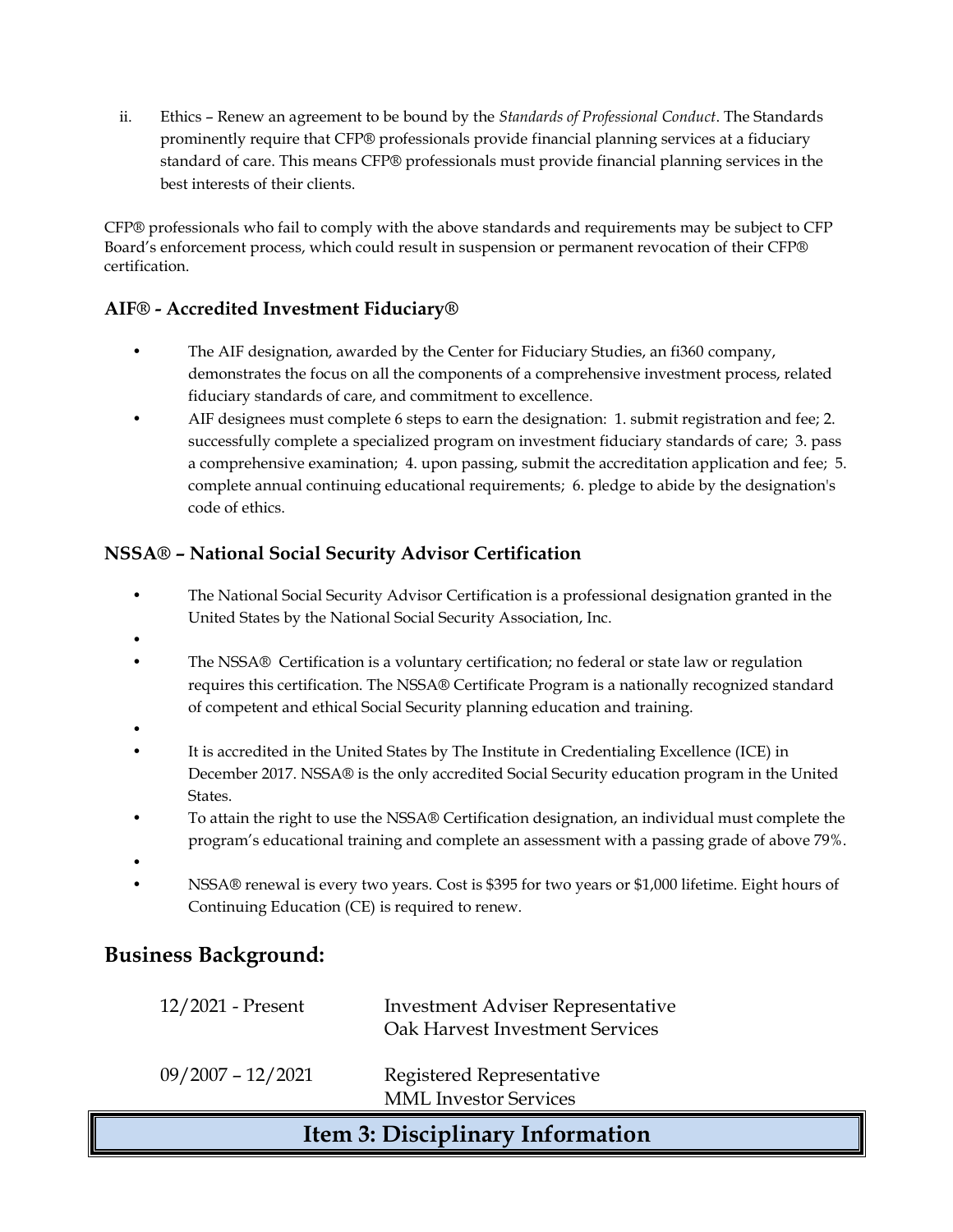There are no legal or disciplinary events that are material to a client's or prospective client's evaluation of this advisory business.

## **Item 4: Other Business Activities**

Anna Dashkevich is a licensed insurance agent. This activity creates a conflict of interest since there is an incentive to recommend insurance products based on commissions or other benefits received from the insurance company, rather than on the client's needs. Additionally, the offer and sale of insurance products by supervised persons of Oak Harvest Investment Services are not made in their capacity as a fiduciary, and products are limited to only those offered by certain insurance providers. Oak Harvest Investment Services addresses this conflict of interest by requiring its supervised persons to act in the best interest of the client at all times, including when acting as an insurance agent. Oak Harvest Investment Services periodically reviews recommendations by its supervised persons to assess whether they are based on an objective evaluation of each client's risk profile and investment objectives rather than on the receipt of any commissions or other benefits. Oak Harvest Investment Services will disclose in advance how it or its supervised persons are compensated and will disclose conflicts of interest involving any advice or service provided. At no time will there be tying between business practices and/or services (a condition where a client or prospective client would be required to accept one product or service conditioned upon the selection of a second, distinctive tied product or service). No client is ever under any obligation to purchase any insurance product. Insurance products recommended by Oak Harvest Investment Services' supervised persons may also be available from other providers on more favorable terms, and clients can purchase insurance products recommended through other unaffiliated insurance agencies.

Anna Dashkevich is an owner of a rental property.

## **Item 5: Additional Compensation**

Anna Dashkevich does not receive any economic benefit from any person, company, or organization, other than Oak Harvest Investment Services in exchange for providing clients advisory services through Oak Harvest Investment Services.

## **Item 6: Supervision**

As a representative of Oak Harvest Investment Services, Anna Dashkevich is supervised by Troy Sharpe, the firm's Chief Compliance Officer. Troy Sharpe is responsible for ensuring that Anna Dashkevich adheres to all required regulations regarding the activities of an Investment Adviser Representative, as well as all policies and procedures outlined in the firm's Code of Ethics and compliance manual. The phone number for Troy Sharpe is (281) 822-1350.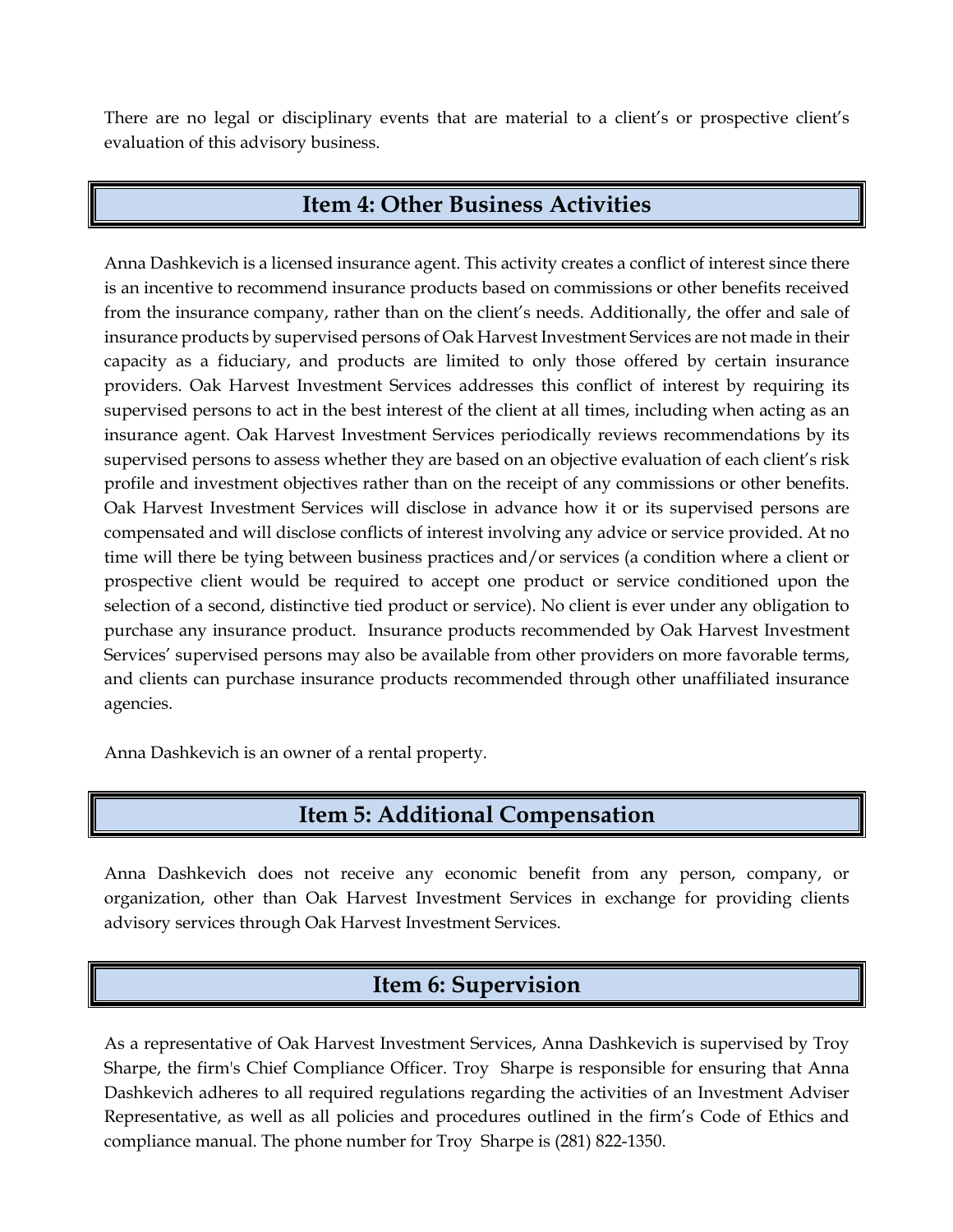*This brochure supplement provides information about Amy Michele Zamikovsky that supplements the Oak Harvest Investment Services brochure. You should have received a copy of that brochure. Please contact Amy Michele Zamikovsky if you did not receive Oak Harvest Investment Services's brochure or if you have any questions about the contents of this supplement.*

*Additional information about Amy Michele Zamikovsky is also available on the SEC's website at www.adviserinfo.sec.gov.*

# **Oak Harvest Investment Services**

# Form ADV Part 2B – Individual Disclosure Brochure

*for*

# **Amy Michele Zamikovsky**

Personal CRD Number: 5212495 Investment Adviser Representative

> Oak Harvest Investment Services 920 Memorial City Way Suite 150 Houston, TX 77024 (281) 822-1350 amy@oakharvestfg.com

> > UPDATED: 02/18/2022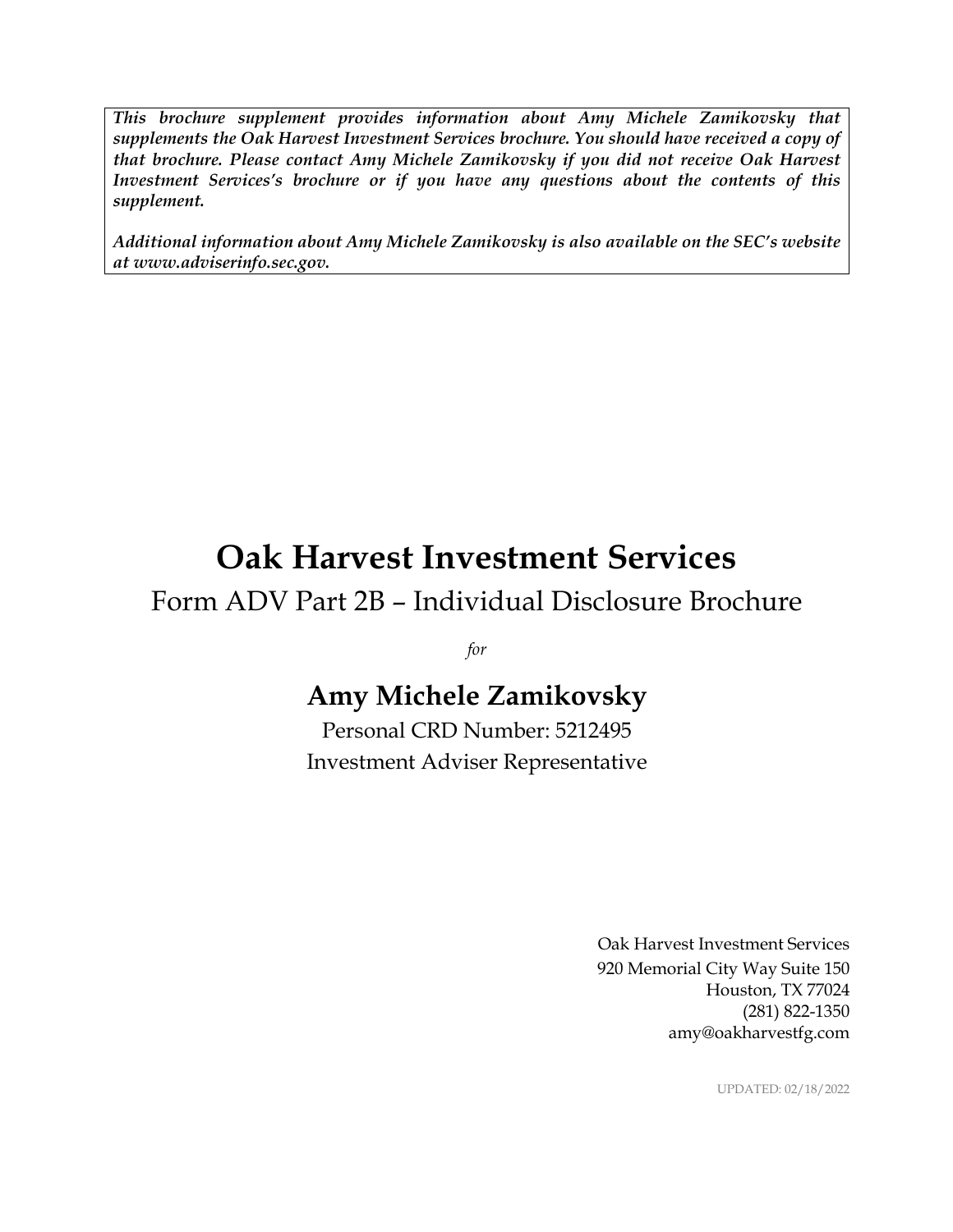**Name:** Amy Michele Zamikovsky **Born:** 1978

### **Educational Background and Professional Designations:**

### **Education:**

Doctor of Jurisprudence Law, University of Houston - 2014 Bachelors of Science Biology, Southeastern Louisiana University - 2005

### **Designations:**

### **CFP® - Certified Financial Planner**

The CERTIFIED FINANCIAL PLANNER™, CFP® and federally registered CFP (with flame design) marks (collectively, the "CFP® marks") are professional certification marks granted in the United States by Certified Financial Planner Board of Standards, Inc. ("CFP Board").

The CFP® certification is a voluntary certification; no federal or state law or regulation requires financial planners to hold CFP® certification. It is recognized in the United States and a number of other countries for its (1) high standard of professional education; (2) stringent code of conduct and standards of practice; and (3) ethical requirements that govern professional engagements with clients.

To attain the right to use the CFP® marks, an individual must satisfactorily fulfill the following requirements:

- Education Complete an advanced college-level course of study addressing the financial planning subject areas that CFP Board's studies have determined as necessary for the competent and professional delivery of financial planning services, and attain a Bachelor's Degree from a regionally accredited United States college or university (or its equivalent from a foreign university). CFP Board's financial planning subject areas include insurance planning and risk management, employee benefits planning, investment planning, income tax planning, retirement planning, and estate planning;
- Examination Pass the comprehensive CFP® Certification Examination. The examination includes case studies and client scenarios designed to test one's ability to correctly diagnose financial planning issues and apply one's knowledge of financial planning to real world circumstances;
- Experience Complete at least three years of full-time financial planning-related experience (or the equivalent, measured as 2,000 hours per year); and
- Ethics Agree to be bound by CFP Board's *Standards of Professional Conduct*, a set of documents outlining the ethical and practice standards for CFP® professionals.

Individuals who become certified must complete the following ongoing education and ethics requirements in order to maintain the right to continue to use the CFP® marks:

i. Continuing Education – Complete 30 hours of continuing education hours every two years, including two hours on the *Code of Ethics* and other parts of the *Standards of Professional Conduct*, to maintain competence and keep up with developments in the financial planning field; and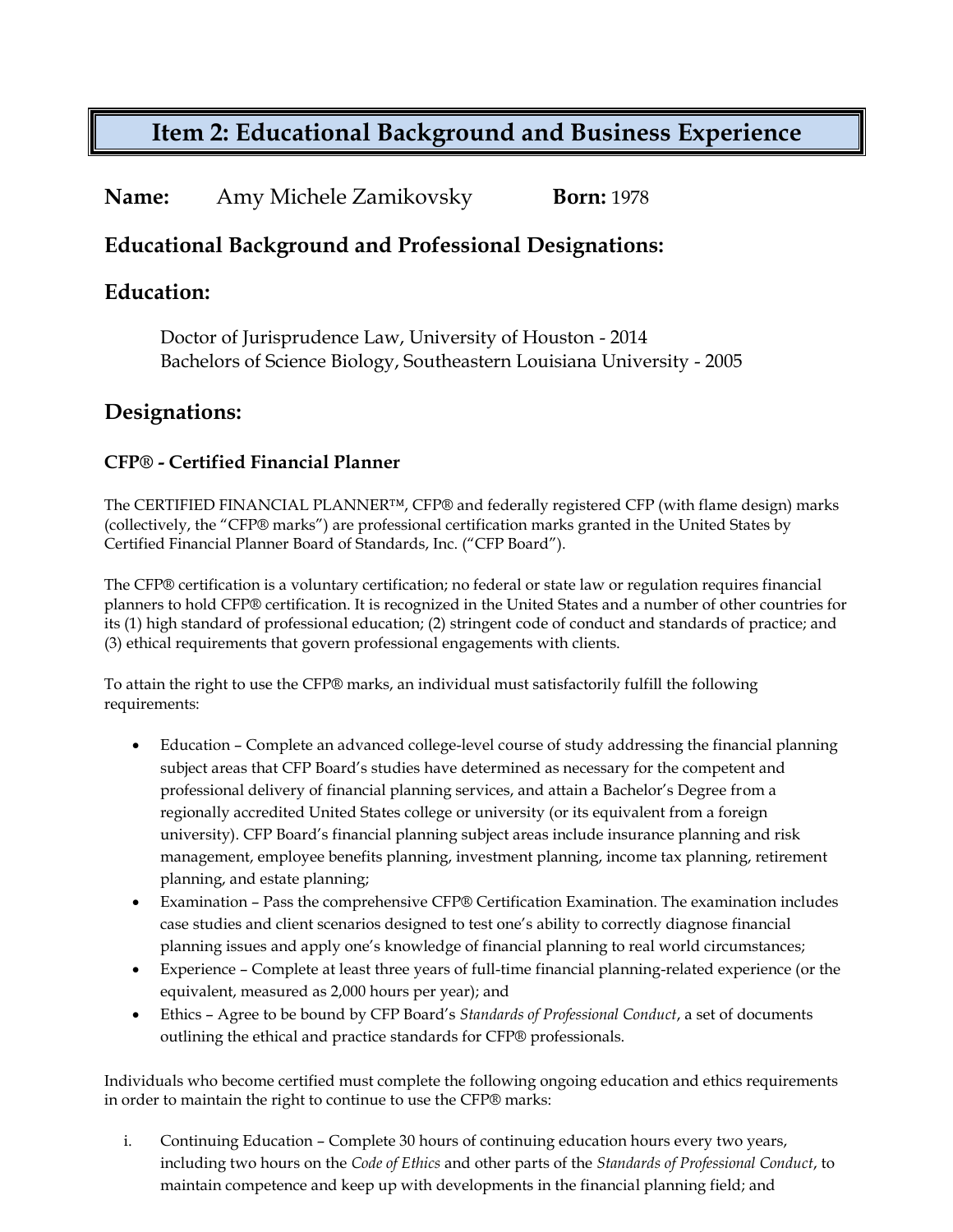ii. Ethics – Renew an agreement to be bound by the *Standards of Professional Conduct*. The Standards prominently require that CFP® professionals provide financial planning services at a fiduciary standard of care. This means CFP® professionals must provide financial planning services in the best interests of their clients.

CFP® professionals who fail to comply with the above standards and requirements may be subject to CFP Board's enforcement process, which could result in suspension or permanent revocation of their CFP® certification.

### **Business Background:**

| 02/2022 - Present   | <b>Investment Adviser Representative</b><br>Oak Harvest Investment Services |
|---------------------|-----------------------------------------------------------------------------|
| $11/2021$ - Present | Attorney<br>Zamikovsky Law, PLLC                                            |
| $10/2017 - 11/2021$ | <b>Financial Advisor</b><br>Merrill Lynch                                   |
| $04/2015 - 09/2017$ | Attorney<br>Law office of Amy Glasscock, PLLC                               |
| $08/2014 - 04/2015$ | Student<br>TX Bar Exam Prep - N/A                                           |
| $07/2006 - 07/2014$ | Investment Advisor<br>Regatta Research & Money Management                   |

## **Item 3: Disciplinary Information**

There are no legal or disciplinary events that are material to a client's or prospective client's evaluation of this advisory business.

## **Item 4: Other Business Activities**

Amy Michele Zamikovsky is a licensed insurance agent. This activity creates a conflict of interest since there is an incentive to recommend insurance products based on commissions or other benefits received from the insurance company, rather than on the client's needs. Additionally, the offer and sale of insurance products by supervised persons of Oak Harvest Investment Services are not made in their capacity as a fiduciary, and products are limited to only those offered by certain insurance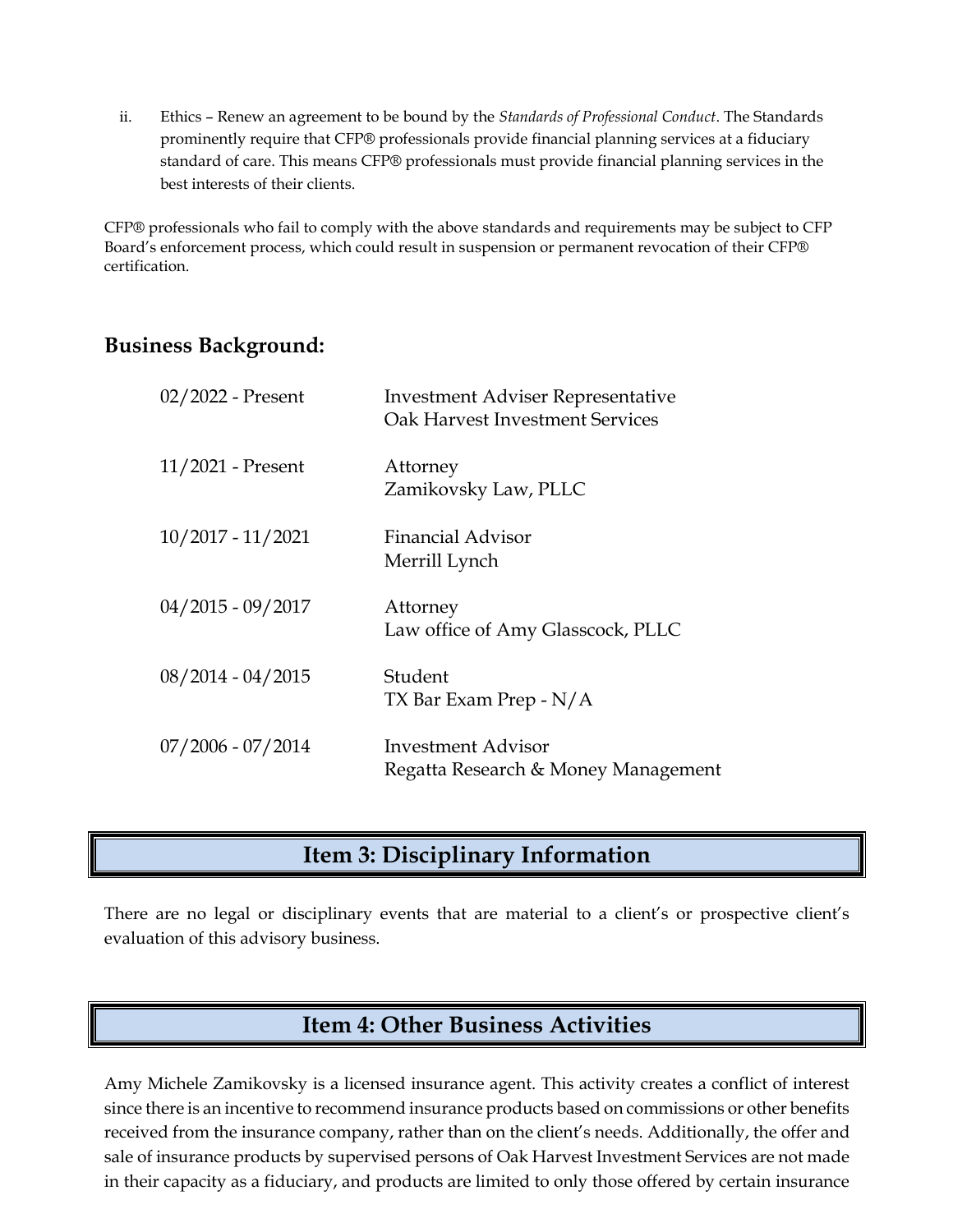providers. Oak Harvest Investment Services addresses this conflict of interest by requiring its supervised persons to act in the best interest of the client at all times, including when acting as an insurance agent. Oak Harvest Investment Services periodically reviews recommendations by its supervised persons to assess whether they are based on an objective evaluation of each client's risk profile and investment objectives rather than on the receipt of any commissions or other benefits. Oak Harvest Investment Services will disclose in advance how it or its supervised persons are compensated and will disclose conflicts of interest involving any advice or service provided. At no time will there be tying between business practices and/or services (a condition where a client or prospective client would be required to accept one product or service conditioned upon the selection of a second, distinctive tied product or service). No client is ever under any obligation to purchase any insurance product. Insurance products recommended by Oak Harvest Investment Services' supervised persons may also be available from other providers on more favorable terms, and clients can purchase insurance products recommended through other unaffiliated insurance agencies.

Amy Michele Zamikovsky is a lawyer. From time to time, she will offer clients advice or products from this activity. Oak Harvest Investment Services always acts in the best interest of the client. Clients are in no way required to utilize the services of any representative of Oak Harvest Investment Services in their capacity as a lawyer.

## **Item 5: Additional Compensation**

Amy Michele Zamikovsky does not receive any economic benefit from any person, company, or organization, other than Oak Harvest Investment Services in exchange for providing clients advisory services through Oak Harvest Investment Services.

## **Item 6: Supervision**

As a representative of Oak Harvest Investment Services, Amy Michele Zamikovsky is supervised by Troy Robert Sharpe, the firm's Chief Compliance Officer. Troy Robert Sharpe is responsible for ensuring that Amy Michele Zamikovsky adheres to all required regulations regarding the activities of an Investment Adviser Representative, as well as all policies and procedures outlined in the firm's Code of Ethics and compliance manual. The phone number for Troy Robert Sharpe is (281) 822-1350.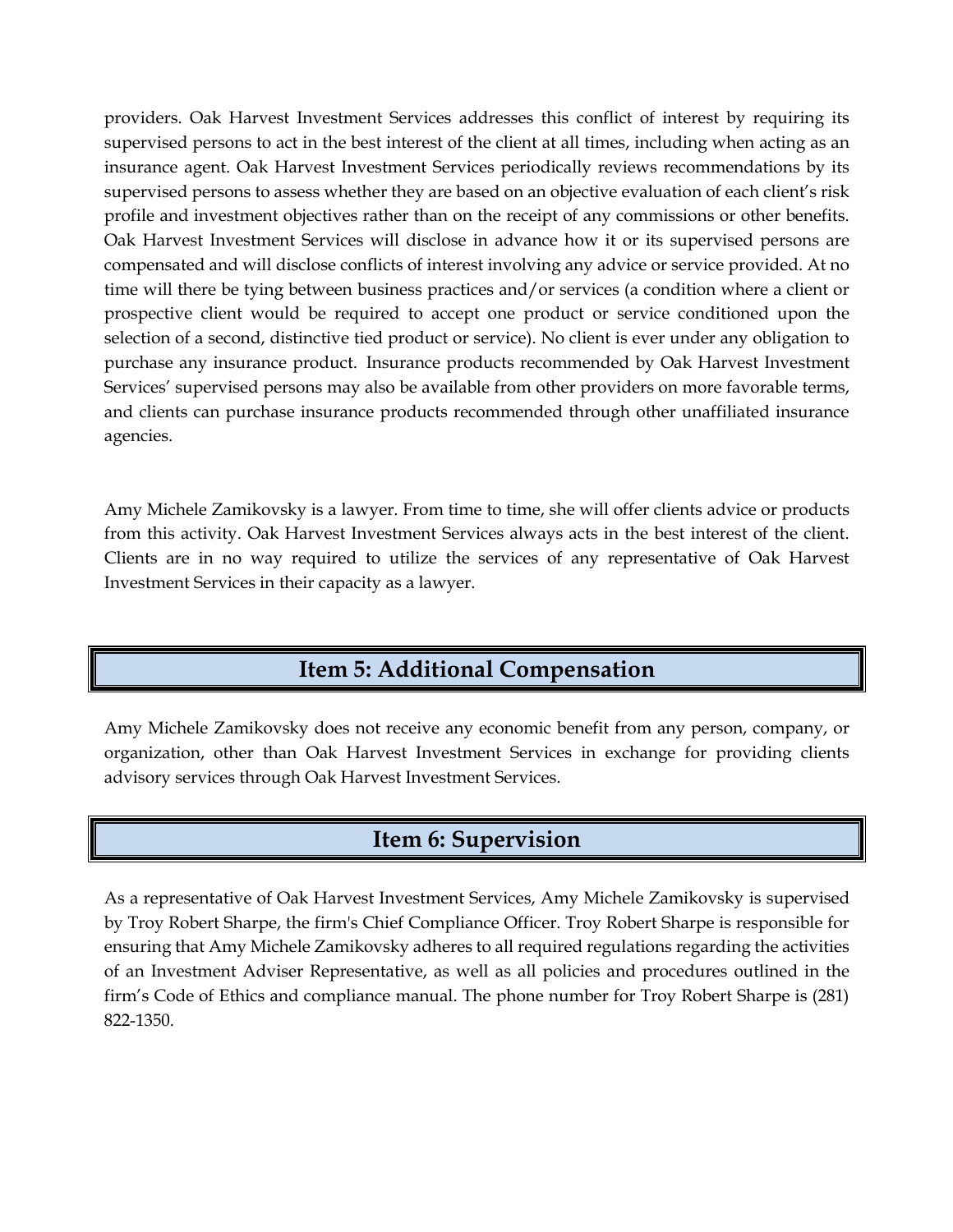*This brochure supplement provides information about Dustin Humrich that supplements the Oak Harvest Investment Services brochure. You should have received a copy of that brochure. Please contact Dustin Humrich if you did not receive Oak Harvest Investment Services's brochure or if you have any questions about the contents of this supplement.*

*Additional information about Dustin Humrich is also available on the SEC's website at www.adviserinfo.sec.gov.*

# **Oak Harvest Investment Services**

## Form ADV Part 2B – Individual Disclosure Brochure

*for*

# **Dustin Humrich**

Personal CRD Number: 6807632 Investment Adviser Representative

> Oak Harvest Investment Services 920 Memorial City Way Suite 150 Houston, TX 77024 (713) 684-8867 dustin@oakharvestfg.com

> > UPDATED: 03/04/2022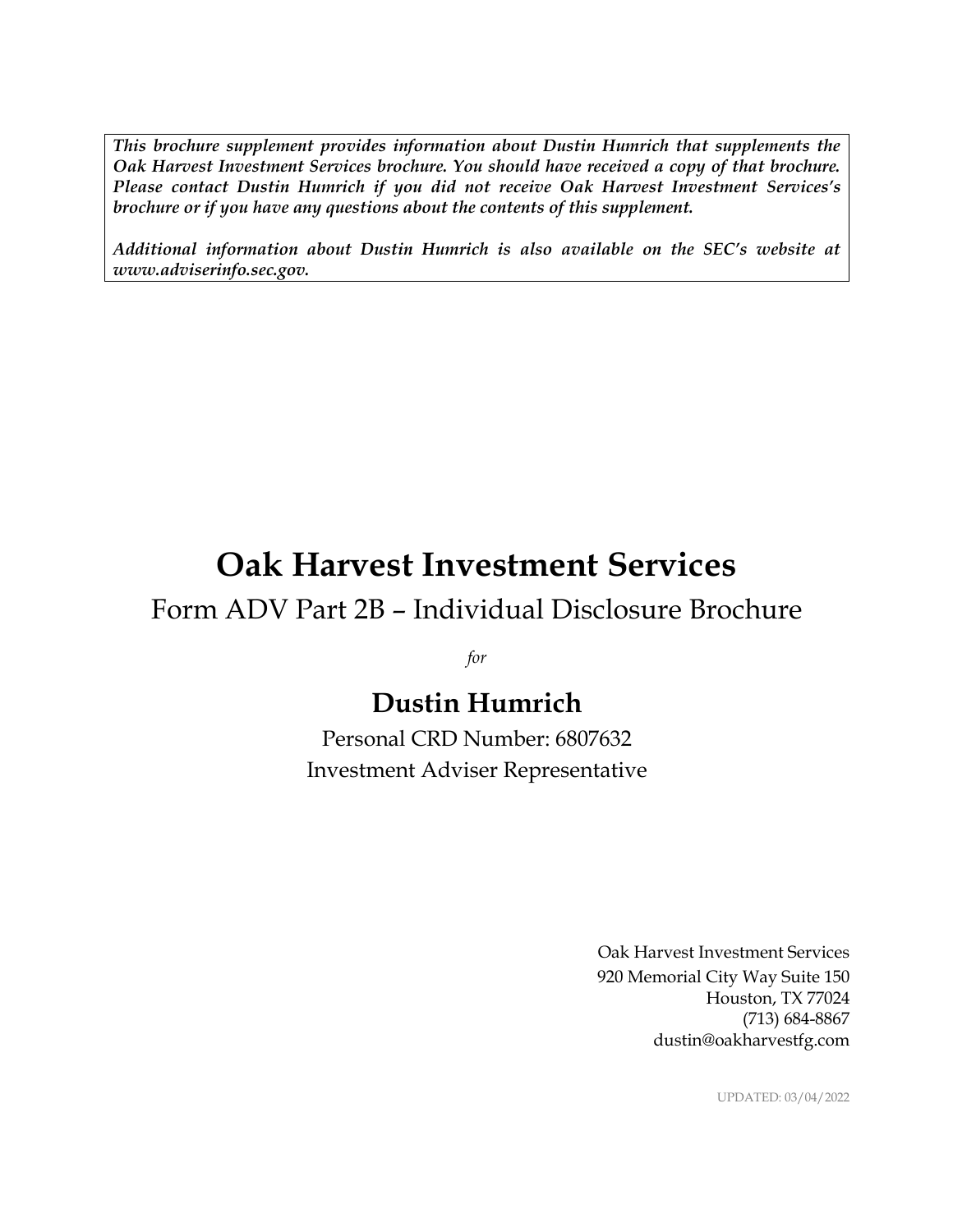### **Name:** Dustin Humrich **Born:** 1989

### **Educational Background and Professional Designations:**

### **Education:**

Finance Personal Financial Planning, Utah Valley University - 2017

### **Designations:**

### **ChFC®- Chartered Financial Consultant®**

#### ChFC® MINIMUM QUALIFICATIONS:

- Bachelor's degree or its equivalent, in any discipline, from an accredited university, this qualifies as one year of business experience
- Three years of full-time business experience is required; this three-year period must be within the five years preceding the date of the award (part-time qualifying business experience is also credited toward the three-year requirement with 2,000 hours representing the equivalent of one year fulltime experience).
- Must fulfill the ChFC® seven course curriculum, as well as two additional elective courses
- Pass the exams for all required and elective courses
- Pass a background check and candidate fitness standards test. You must reveal any criminal history, pending litigation or ethical violations. The CFP board verifies all employment history, qualifications and disciplinary issues via FINRA's Central Registration Depository.

## **Business Background:**

| $02/2022$ - Present | Investment Adviser Representative<br>Oak Harvest Investment Services |
|---------------------|----------------------------------------------------------------------|
| $02/2022$ - Present | Service Advisor<br>Oak Harvest Financial Group                       |
| $09/2020 - 02/2022$ | Private Wealth Management Specialist<br>Merrill Lynch                |
| $06/2017 - 09/2020$ | Ultra High Net Worth Client Consultant<br>Vanguard Inc               |
| $01/2016 - 05/2017$ | Internship                                                           |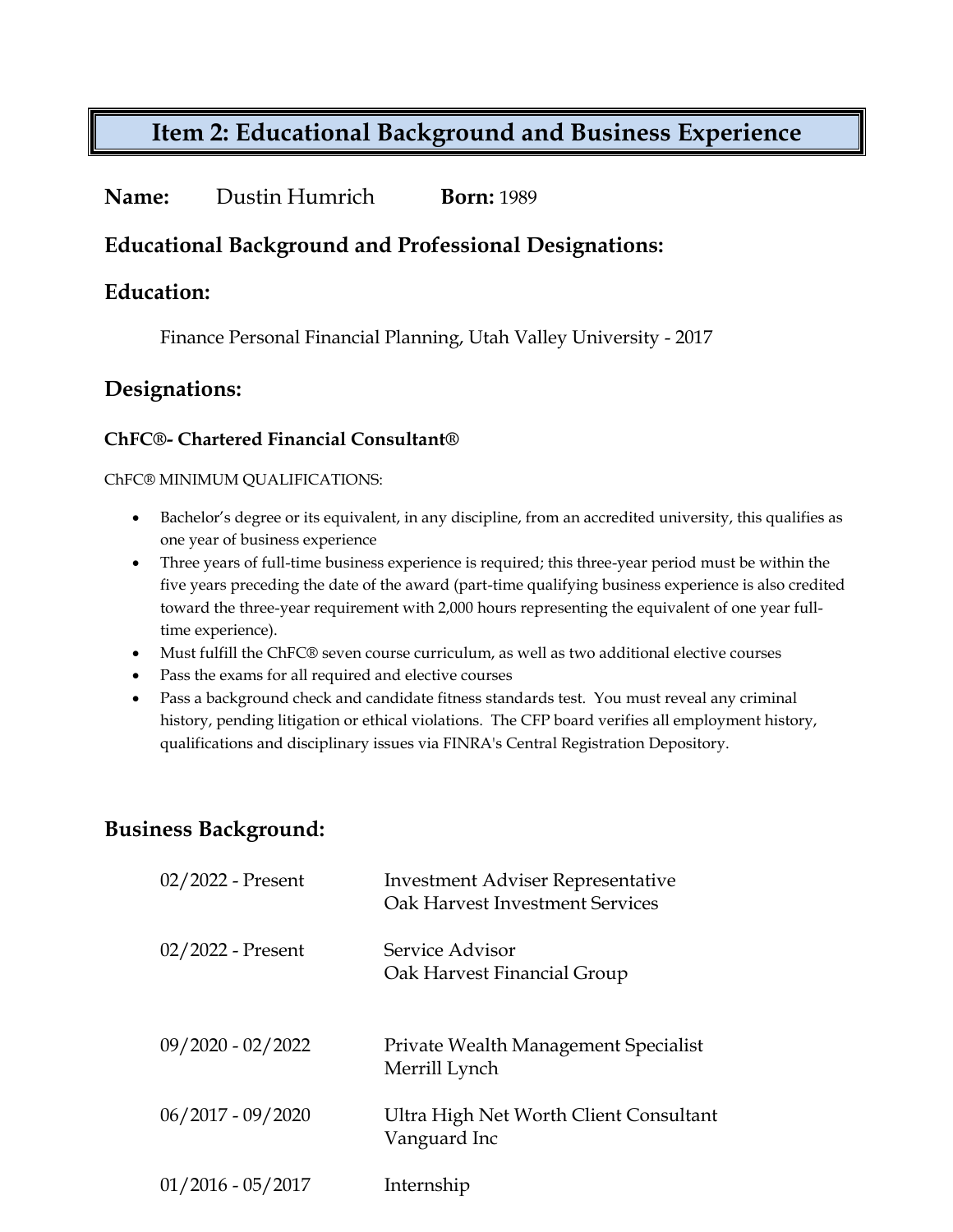# Diversify, INC 11/2014 - 01/2016 Banker Mountain America Credit Union 09/2012 - 11/2014 Banker Wells Fargo 01/2012 - 09/2012 Server Texas De Brazil

## **Item 3: Disciplinary Information**

There are no legal or disciplinary events that are material to a client's or prospective client's evaluation of this advisory business.

## **Item 4: Other Business Activities**

Dustin has a business organization called UNTD Energy which sells residential solar system since December 2020. Dustin Humrich is a licensed insurance agent. This activity creates a conflict of interest since there is an incentive to recommend insurance products based on commissions or other benefits received from the insurance company, rather than on the client's needs. Additionally, the offer and sale of insurance products by supervised persons of Oak Harvest Investment Services are not made in their capacity as a fiduciary, and products are limited to only those offered by certain insurance providers. Oak Harvest Investment Services addresses this conflict of interest by requiring its supervised persons to act in the best interest of the client at all times, including when acting as an insurance agent. Oak Harvest Investment Services periodically reviews recommendations by its supervised persons to assess whether they are based on an objective evaluation of each client's risk profile and investment objectives rather than on the receipt of any commissions or other benefits. Oak Harvest Investment Services will disclose in advance how it or its supervised persons are compensated and will disclose conflicts of interest involving any advice or service provided. At no time will there be tying between business practices and/or services (a condition where a client or prospective client would be required to accept one product or service conditioned upon the selection of a second, distinctive tied product or service). No client is ever under any obligation to purchase any insurance product. Insurance products recommended by Oak Harvest Investment Services' supervised persons may also be available from other providers on more favorable terms, and clients can purchase insurance products recommended through other unaffiliated insurance agencies.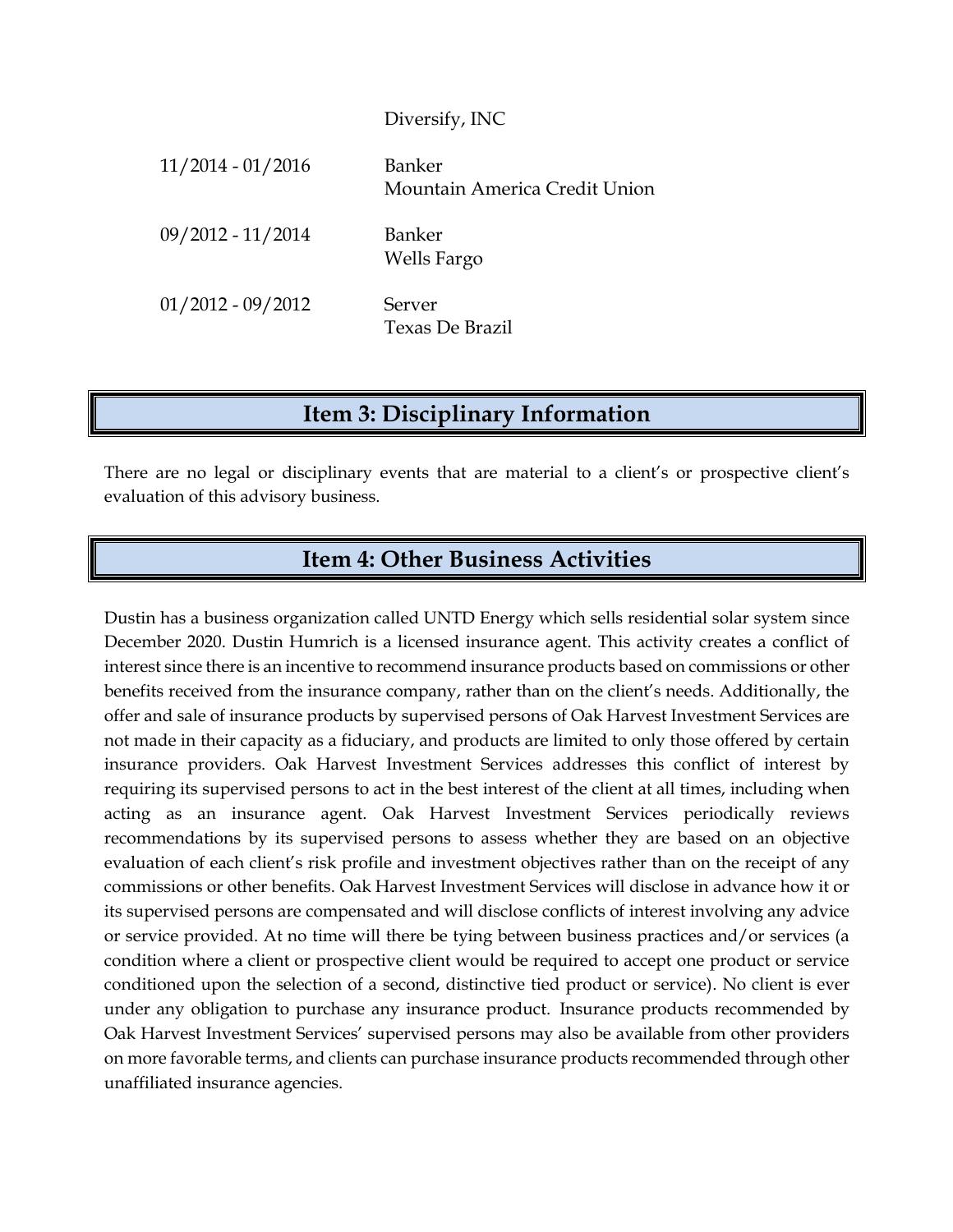## **Item 5: Additional Compensation**

Dustin Humrich does not receive any economic benefit from any person, company, or organization, other than Oak Harvest Investment Services in exchange for providing clients advisory services through Oak Harvest Investment Services.

## **Item 6: Supervision**

As a representative of Oak Harvest Investment Services, Dustin Humrich is supervised by Troy Sharpe , the firm's Chief Compliance Officer. Troy Sharpe is responsible for ensuring that Dustin Humrich adheres to all required regulations regarding the activities of an Investment Adviser Representative, as well as all policies and procedures outlined in the firm's Code of Ethics and compliance manual. The phone number for Troy Sharpe is (281) 822-1350.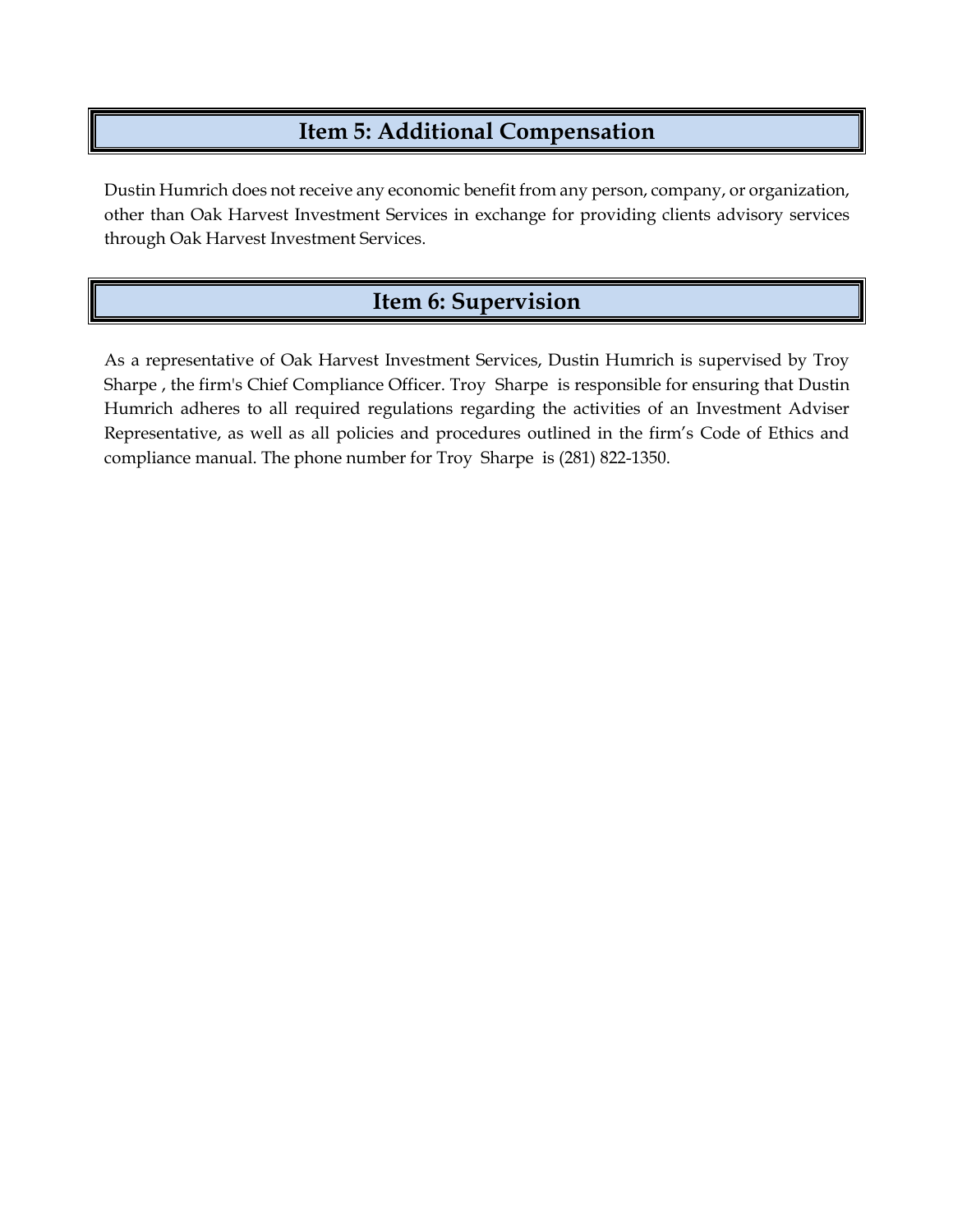*This brochure supplement provides information about Elizabeth Anne Krog that supplements the Oak Harvest Investment Services brochure. You should have received a copy of that brochure. Please contact Elizabeth Anne Krog if you did not receive Oak Harvest Investment Services's brochure or if you have any questions about the contents of this supplement.*

*Additional information about Elizabeth Anne Krog is also available on the SEC's website at www.adviserinfo.sec.gov.*

# **Oak Harvest Investment Services**

# Form ADV Part 2B – Individual Disclosure Brochure

*for*

# **Elizabeth Anne Krog**

Personal CRD Number: 6898004 Investment Adviser Representative

> Oak Harvest Investment Services 920 Memorial City Way Suite 150 Houston, TX 77024 (281) 822-1350 lizzie@oakharvestfg.com

> > UPDATED: 03/17/2022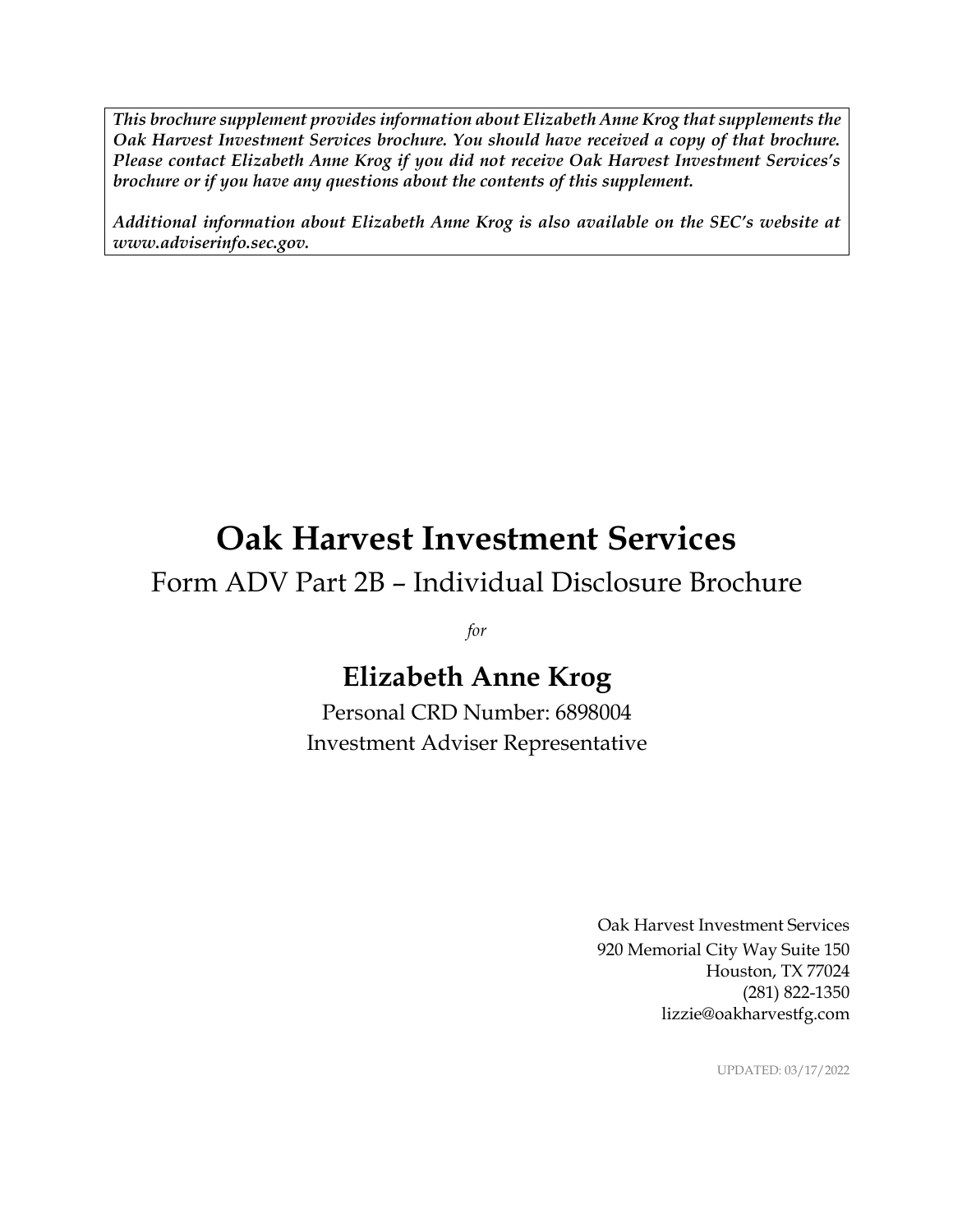| Name: | Elizabeth Anne Krog | <b>Born:</b> 1990 |
|-------|---------------------|-------------------|
|-------|---------------------|-------------------|

### **Educational Background and Professional Designations:**

### **Education:**

Masters Social Work, University of Texas - 2014

### **Designations:**

### **CFP® - Certified Financial Planner**

The CERTIFIED FINANCIAL PLANNER™, CFP® and federally registered CFP (with flame design) marks (collectively, the "CFP® marks") are professional certification marks granted in the United States by Certified Financial Planner Board of Standards, Inc. ("CFP Board").

The CFP® certification is a voluntary certification; no federal or state law or regulation requires financial planners to hold CFP® certification. It is recognized in the United States and a number of other countries for its (1) high standard of professional education; (2) stringent code of conduct and standards of practice; and (3) ethical requirements that govern professional engagements with clients.

To attain the right to use the CFP® marks, an individual must satisfactorily fulfill the following requirements:

- Education Complete an advanced college-level course of study addressing the financial planning subject areas that CFP Board's studies have determined as necessary for the competent and professional delivery of financial planning services, and attain a Bachelor's Degree from a regionally accredited United States college or university (or its equivalent from a foreign university). CFP Board's financial planning subject areas include insurance planning and risk management, employee benefits planning, investment planning, income tax planning, retirement planning, and estate planning;
- Examination Pass the comprehensive CFP® Certification Examination. The examination includes case studies and client scenarios designed to test one's ability to correctly diagnose financial planning issues and apply one's knowledge of financial planning to real world circumstances;
- Experience Complete at least three years of full-time financial planning-related experience (or the equivalent, measured as 2,000 hours per year); and
- Ethics Agree to be bound by CFP Board's *Standards of Professional Conduct*, a set of documents outlining the ethical and practice standards for CFP® professionals.

Individuals who become certified must complete the following ongoing education and ethics requirements in order to maintain the right to continue to use the CFP® marks:

iii. Continuing Education – Complete 30 hours of continuing education hours every two years, including two hours on the *Code of Ethics* and other parts of the *Standards of Professional Conduct*, to maintain competence and keep up with developments in the financial planning field; and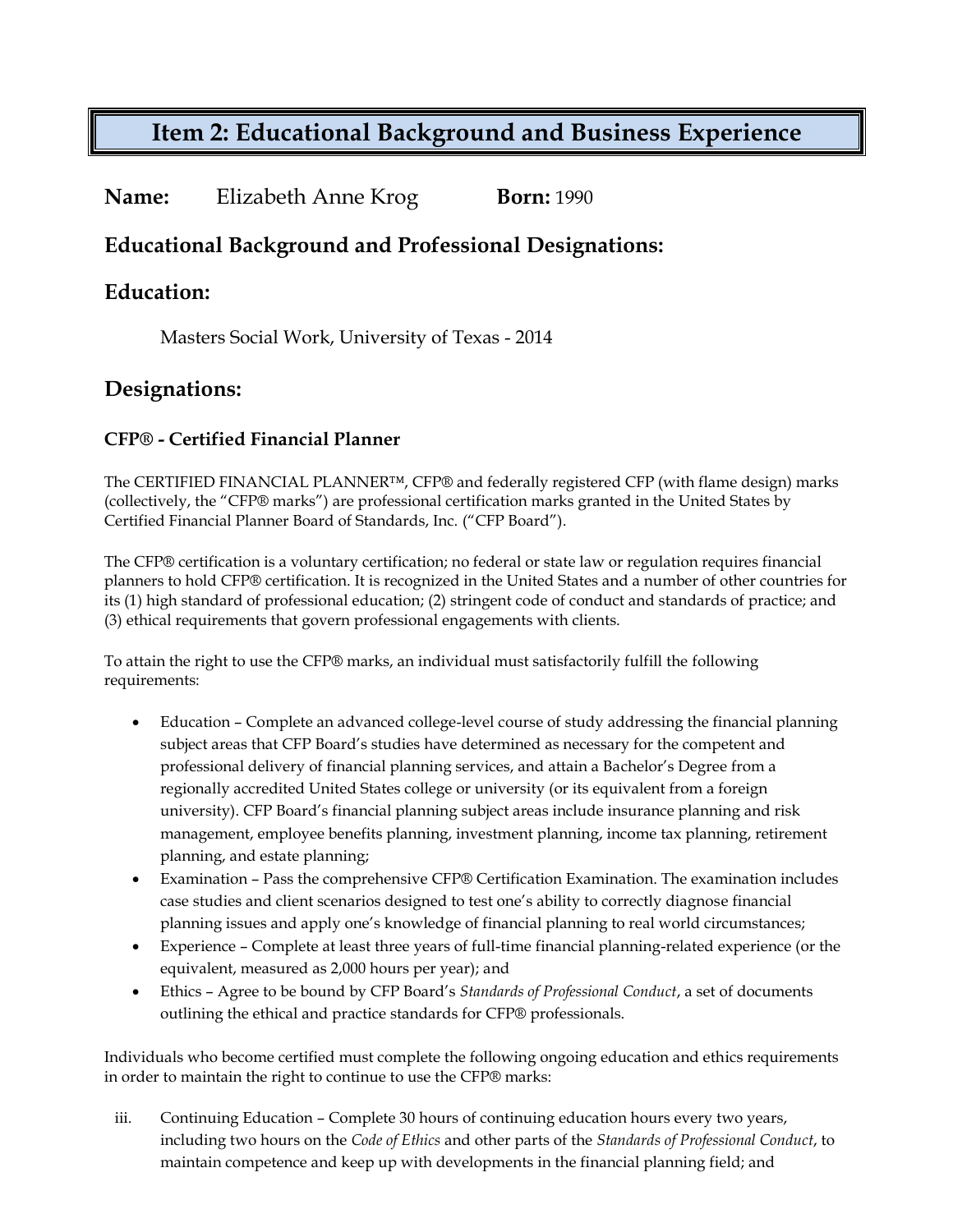iv. Ethics – Renew an agreement to be bound by the *Standards of Professional Conduct*. The Standards prominently require that CFP® professionals provide financial planning services at a fiduciary standard of care. This means CFP® professionals must provide financial planning services in the best interests of their clients.

CFP® professionals who fail to comply with the above standards and requirements may be subject to CFP Board's enforcement process, which could result in suspension or permanent revocation of their CFP® certification.

### **Business Background:**

| 02/2022 - Present   | <b>Investment Adviser Representative</b><br><b>Oak Harvest Investment Services</b> |
|---------------------|------------------------------------------------------------------------------------|
| 02/2022 - Present   | <b>Financial Planner</b><br>Oak Harvest Financial Group                            |
| $03/2021 - 02/2022$ | Associate Planner<br><b>Facet Wealth</b>                                           |
| $01/2018 - 03/2021$ | <b>Client Service Representative</b><br>McKinney Capital Management                |
| 08/2012 - 08/2019   | Post Adoption Counselor<br>Great Wall China Adoption                               |
| $01/2015 - 01/2018$ | <b>Budget Analyst</b><br>Legislative Budget Board                                  |
| $11/2014 - 01/2015$ | N/A<br>Unemployed                                                                  |
| 08/2014 - 11/2014   | <b>Public Policy Fellow</b><br><b>Texas CASA</b>                                   |
| 08/2013 - 08/2014   | N/A<br>Student                                                                     |
| $08/2008 - 12/2012$ | N/A<br>Student                                                                     |

## **Item 3: Disciplinary Information**